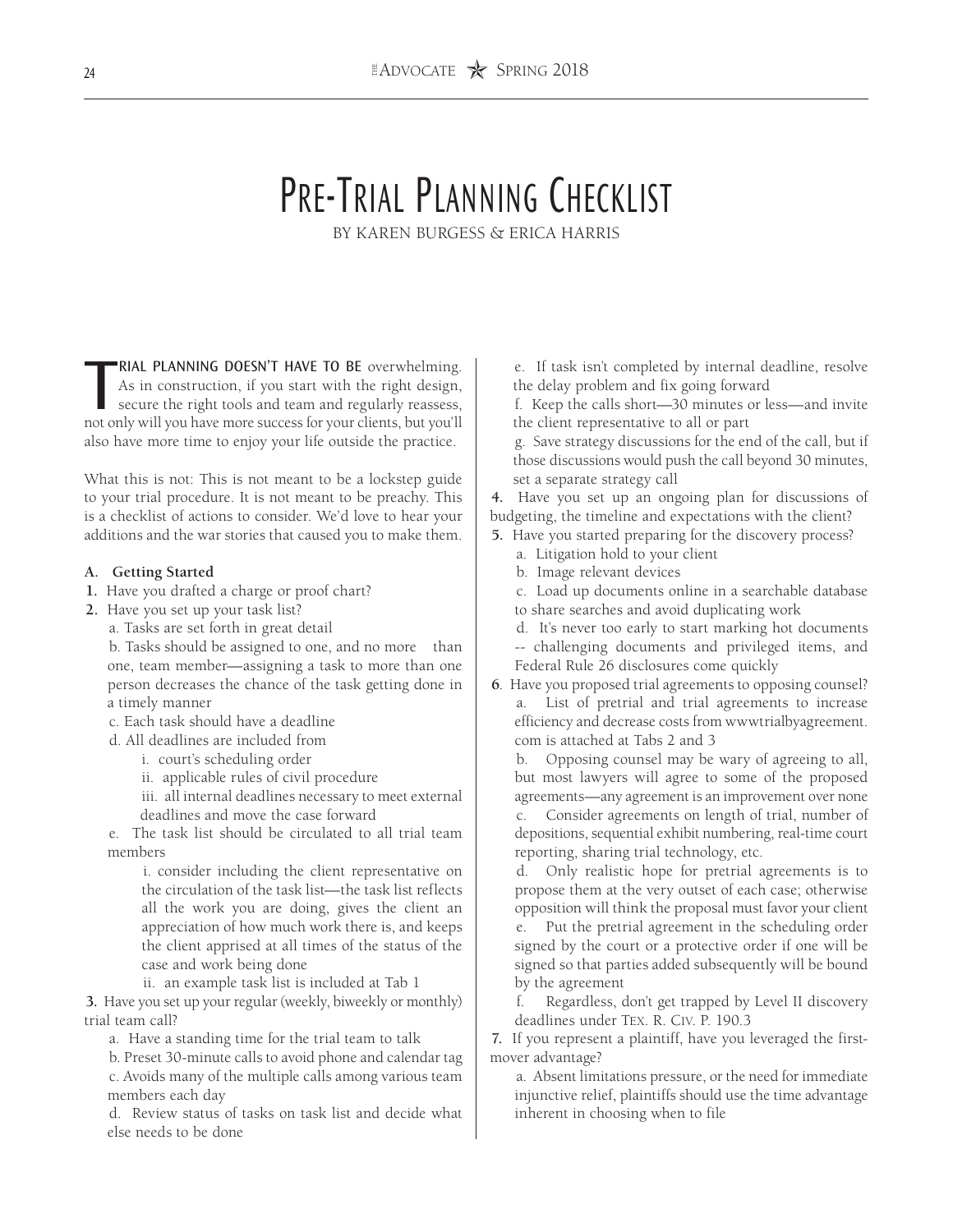b. Use pre-suit preparation window to review your client's documents, interview witnesses and identify and hire experts before filing

c. Consider engaging an expert but telling him or her not to start work other than answering your specific questions d. Pre-suit work will decrease total litigation costs; among other things, discovery requests will be better tailored and can be propounded right away

**8.** Have you demanded your jury and paid the jury fee?

a. Texas State Court—Tex. R. Civ. P. 216: demand must be made and fee paid at least 30 days before date set for trial

b. Federal Court—FED. R. CIV. P. 38: demand any time after commencement of action but not later than 10 days after service of last pleading directed to the triable issue; for removed actions *see* Fed. R. Civ. P. 81(c)

# **B. Strategy**

**1.** Have you identified and researched key legal issues?

a. Consider starting with blogs or CLE articles available online before traditional research

b. For internal purposes, often a formal, formatted memorandum is unnecessary—try an email with quotes pasted in from case law (both pro and con) and a brief analysis

**2.** Have you prepared the Hardest Questions & Answers memo?

a. This is a living document that is continually edited and revised through the life of the case, as new evidence comes to light and new challenges arise

b. Every trial team member should review the memo regularly and provide input to create the best answers

c. Forcing yourself to sit down, identify the hardest questions and organize your evidence into the best answers to each of those hardest questions helps avoid overlooking a weak spot

**3.** Have you prepared a list of your themes and the opposing party's themes?

# **C. Discovery**

- **1.** Is your protective order in place?
- **2.** Have you reviewed the opposing party's privilege log?

a. Key documents are often hidden on the log

b. Pressing for *in camera* review may be better use of your time and the court's patience than a motion to compel an entirely new category of documents

**3.** Have you designated your expert witnesses? a. Run their names through Westlaw, LEXIS and Google to know any adverse information before you designate

b. Have them commit in writing (email or otherwise) to availability for trial date

c. Have them execute agreements to abide by any protective order

d. Texas State Court—Tex. R. Civ. P.166(6)(b): At least 30 days before trial, unless docket control order provides otherwise

e. Federal Court—Usually, docket control order will establish timetable; otherwise, *see* FED. R. CIV. P 26(e) (1)—"seasonable supplementation"

f. Strategize about whether to depose opposing experts

**4.** Have you re-reviewed the documents since they were first reviewed for production?

a. Document review is not a one-time or associate-only task

b. We miss much of what is important when we look at the documents the first time—as our understanding of the case evolves, the importance of particular documents changes

- **5.** Have you supplemented your interrogatory responses? a. Texas State Court—Tex. R. Civ. P.166b(6)(a): At least 30 days before trial, unless docket control order otherwise provides
	- b. Federal Court-FED. R. CIV. P.26(e)

**6.** Have you supplemented your request for disclosure responses if in state court?

**7.** Have you filed any motions to compel, if necessary?

a. Make sure to confer

b. Use chart or other organizational display for the court

c. Carefully draft proposed order in advance

**8.** Have you amended your pleadings to comport with discovery and your theories?

a. Texas State Court—Tex. R. Civ. P. 63: At least 7 days before trial unless docket control order provides otherwise

b. Federal Court-FED. R. CIV. P. 15: Only by leave of court, unless a responsive pleading has not been served

# **D. Trial Preparation**

**1.** Have you focus-grouped your case?

a. Focus groups can be formal or informal, but they are never a waste of time, unless you tilt the case to your side

b. Make sure the client knows you are testing themes, not outcomes

c. Avoid letting lawyer personalities/differences in advocacy skill levels override the facts and themes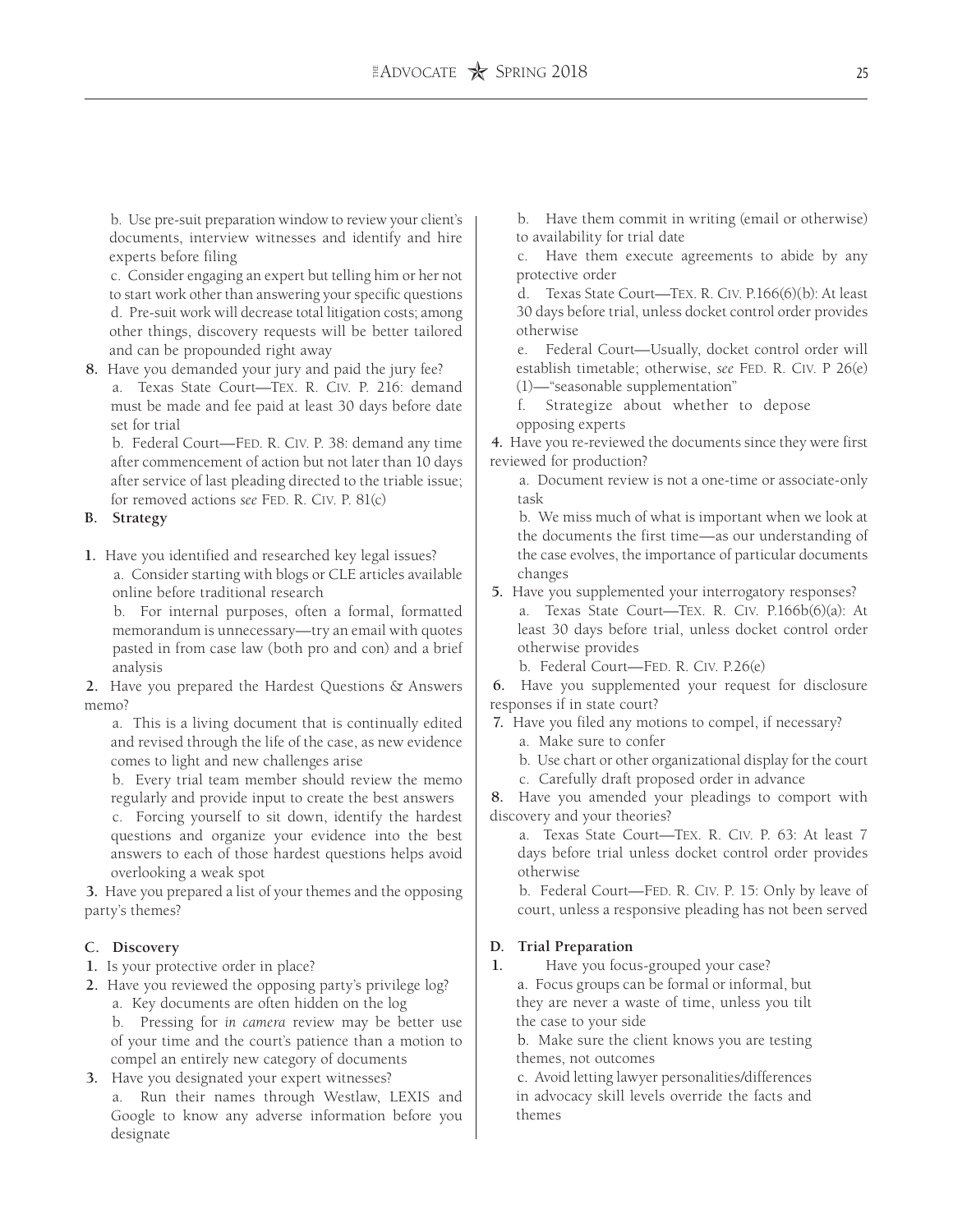**2.** Have you written or updated your status report to the client?

a. Make sure to notify the client of the trial date in writing

b. Explain which client representatives will need to participate and a rough estimate of when

c. Include a written statement of courtroom decorum requirements

i. No talking to jurors

ii. Pay attention and be respectful

**3.** Have you notified witnesses, including expert witnesses, of the trial setting in writing?

- a. Issue subpoenas
- b. Consider whether an interpreter will be necessary
- **4.** Have you updated your task list to be very specific?
	- a. Start with outline of trial itself, day-by-day or hourby-hour

b. Include motions in limine, deposition designations, charge conference, directed verdict and other briefing as well as voir dire, opening and closing

c. Breakdown what each person needs to do each day between now and trial to be ready

d. Include drafting outlines for and then conducting meetings with each witness

e. Daily (or twice a day) update to shift any unfinished work to next open opportunity

- **5.** Have you prepared the jury charge?
	- a. Consider choice of law

b. Take into account contribution, counterclaims and crossclaims

c. Include affirmative defenses

**6.** Have you prepared your outline of proof?

a. Create from your charge

b. Include a plan for admission of key evidence

**7.** Have you given notice of your intent to use another state's law?

a. Texas State Court-TEX. R. EVID. 202: At any stage of proceeding

b. Federal Court-FED. R. CIV. P.44.1: Reasonable written notice

**8.** Have you filed your business records affidavits if in state court?

- a. Texas State Court—TEX. R. EVID. 902(10): At least
- 14 days prior to day upon which trial begins.

b. Federal Court—no deadline, just have them ready to admit evidence

- **9.** Have you considered requesting bifurcation?
	- a. Not always good for defendants
	- b. Plaintiff may want jury to answer money questions
	- in 2 separate phases
- **10.** Have you prepared your motions in limine?
- **11.** Have you designated your deposition excerpts? a. Shorter is generally better
	- b. Try to agree on time limits so opposition doesn't drown out your good soundbites
- **12.** Have you prepared your exhibit list?
- **13.** Have you made an outline of pretrial matters to share
- with Court and opposing counsel at pretrial?
- **14.** Have you prepared your voir dire questions?
	- a. Consider how to identify your worst jurors
	- b. Practice out loud
- **15.** Have you prepared your opening statement? a. Circulate written version or thorough outline for all trial team members to review and comment

b. Either circulate to client or practice in front of the client; her input isn't any help once you have presented it in court

c. Even if you are great on your feet, oral statements are better organized and tighter if they have gone through multiple rounds of editing from different team member perspectives

- **16.** Have you prepared your witness outlines?
	- a. Strategize on witness order
	- b. Long directs mean key points are lost in the middle
	- c. Make sure impeachment clips (video or on paper) are ready to go

d. You are unlikely to win an argument with an adverse expert—it's more impactful to make 4 or 5 cross points and sit down

- **17.** Have you prepared your demonstrative exhibits?
	- a. Mix media—from graphics to handwritten charts
	- b. Consider whether summaries will be helpful. Tex.
	- R. Evid./Fed. R. Evid. 1006.
	- c. If you or a witness will be conducting a live demonstration, please practice

It is a privilege to address a Court and jury, particularly in this day of the vanishing jury trial. Methodically building the case with the right design, team and tools, and walking in prepared—yet prepared for things to change—serves our clients and allows us to enjoy that opportunity.

*Karen Burgess, a founder of Richardson + Burgess in Austin, was recently elected treasurer of the National Board of ABOTA and also serves on the Board of The International Academy of Trial Lawyers.*

*Erica Harris, a partner at Susman Godfrey L.L.P., has been recognized as a "Texas Super Lawyer," in "The Top 100" for the Houston Region, and among the "Top 50" female lawyers in Texas.*  $\star$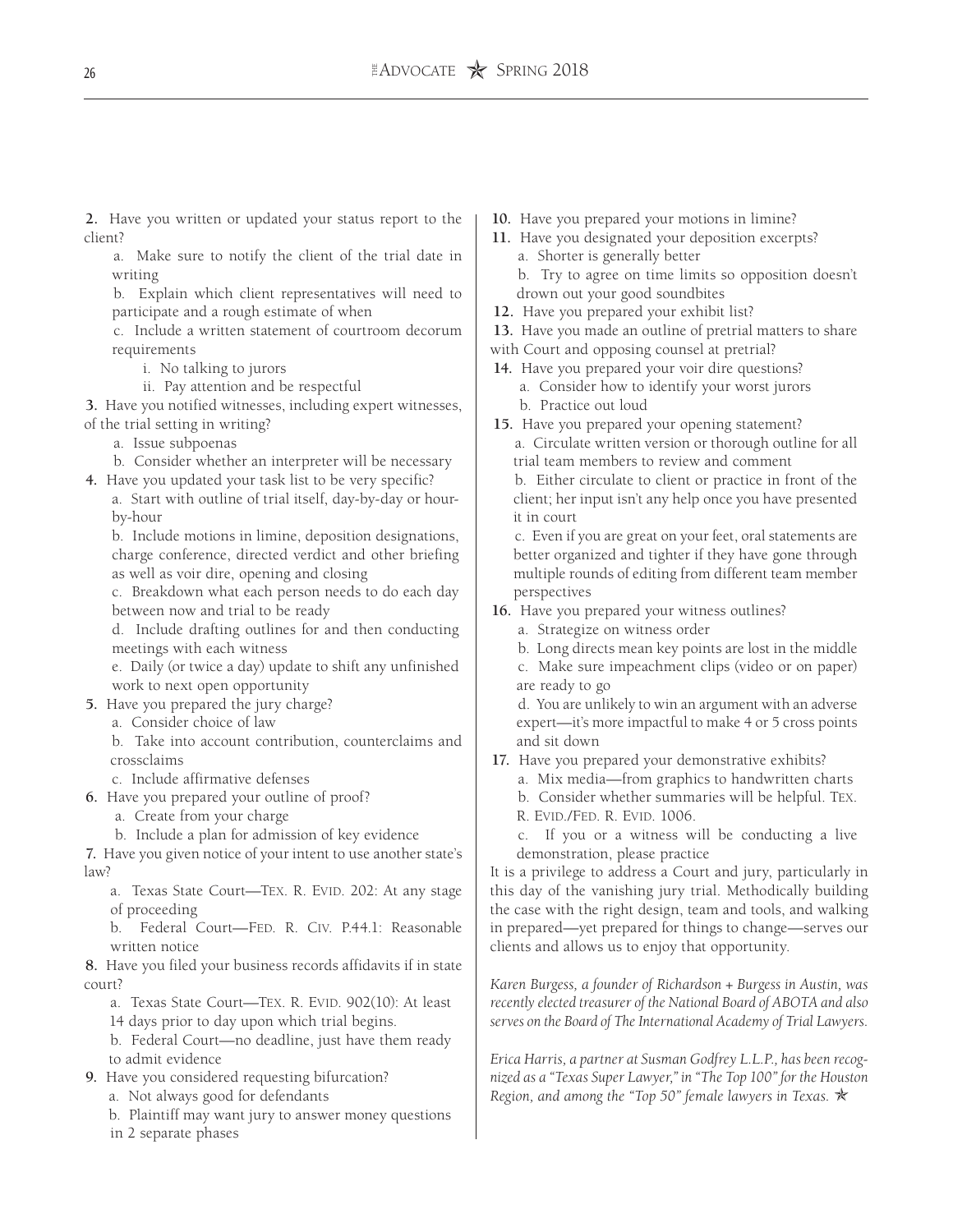| No. | Task                                                                                                                                                                                                                            | Due<br>Date | Assigned<br>T <sub>o</sub> | <b>Status</b> |
|-----|---------------------------------------------------------------------------------------------------------------------------------------------------------------------------------------------------------------------------------|-------------|----------------------------|---------------|
| 1.  | Monitor production of expenses on<br>joint project.                                                                                                                                                                             | 4/11/14     | J. Doe                     |               |
| 2.  | Prepare mediation statement and<br>circulate draft by 4/18/14.                                                                                                                                                                  | 4/11/14     | S. Associate               |               |
| 3.  | Forward CD with aerial photos to<br>B. Man at SG so that B. Man can                                                                                                                                                             | 4/11/14     | H. Help                    |               |
| 4.  | Ensure that Harry Truman's docu-<br>ments are reviewed and produced.                                                                                                                                                            | 4/18/14     | <b>B.</b> Catskill         |               |
| 5.  | Ensure that co-plaintiff produces<br>consultant files in response to<br>3/5/14 R. Rip letter claiming that Ps<br>have failed to supplement produc-<br>tion with documents regarding<br>consultants' work since January<br>2014. | 4/18/14     | M. Marigold                |               |

# **APPENDIX – TAB 1 TASK LIST**

# **APPENDIX – TAB 2 TRIAL AGREEMENTS**

**1.** Real live witness lists will be exchanged on \_\_\_\_\_. Any witness who appears on a party's live witness list whom the other side has not deposed, can be deposed before the final pretrial

**2.** The length of the trial (excluding openings and closings) will be \_\_\_ days and that time will be split equally. Each party will get \_\_\_ to open and \_\_\_ to close.

**3.** Deposition designations will be deferred until 48 hours before a party intends to read or play a deposition. The opposition then has 24 hours to object and counter-designate, and the originally designating party has 4 hours to object to any counter-designations. The deposition may be used as soon as the Court rules on the objections.

**4.** Deposition counter-designations will be counted against the designator's time. Counter-designations for optional completeness will be played during the "direct examination" portion of the video playback. All counter-designations will be played in full after the "direct examination" portion of the video playback is completed.

**5.** An agreed Motion in Limine (see Exh. A) plus a briefing schedule for contested limine motions

**6.** We will exchange lists of exhibits (with each exhibit entitled simply Trial Exhibit and numbered sequentially as in the deposition transcripts) on \_\_\_ that will be limited to exhibits we in good faith intend to show to the jury during trial. Deadlines for exchanging exhibit objections and a time for lead counsel to meet and confer on them

**7.** All un-objected-to trial exhibits listed on the exhibit lists at the time the trial begins are deemed admitted when mentioned by any party during trial

**8.** All exhibits produced by a party are deemed authentic. All exhibits produced by certain third-parties are authentic

**9.** The parties will exchange proposed jury questionnaires on \_\_\_\_\_ and try to reach agreement before the final pretrial conference

**10.** An agreed juror notebook containing a glossary, cast of characters, chronology and any key documents

**11.** The jurors can take notes, can use their own notes during deliberations. When each witness takes the stand, the party calling that witness will provide each juror with a lined sheet of loose-leaf paper with a photo and the name and title of the witness, suitable for taking notes on and placing in the juror notebook.

**12.** Jurors can direct, through the judge, questions to each witness before he leaves the stand. Attached as Exhibit B is a protocol of doing this.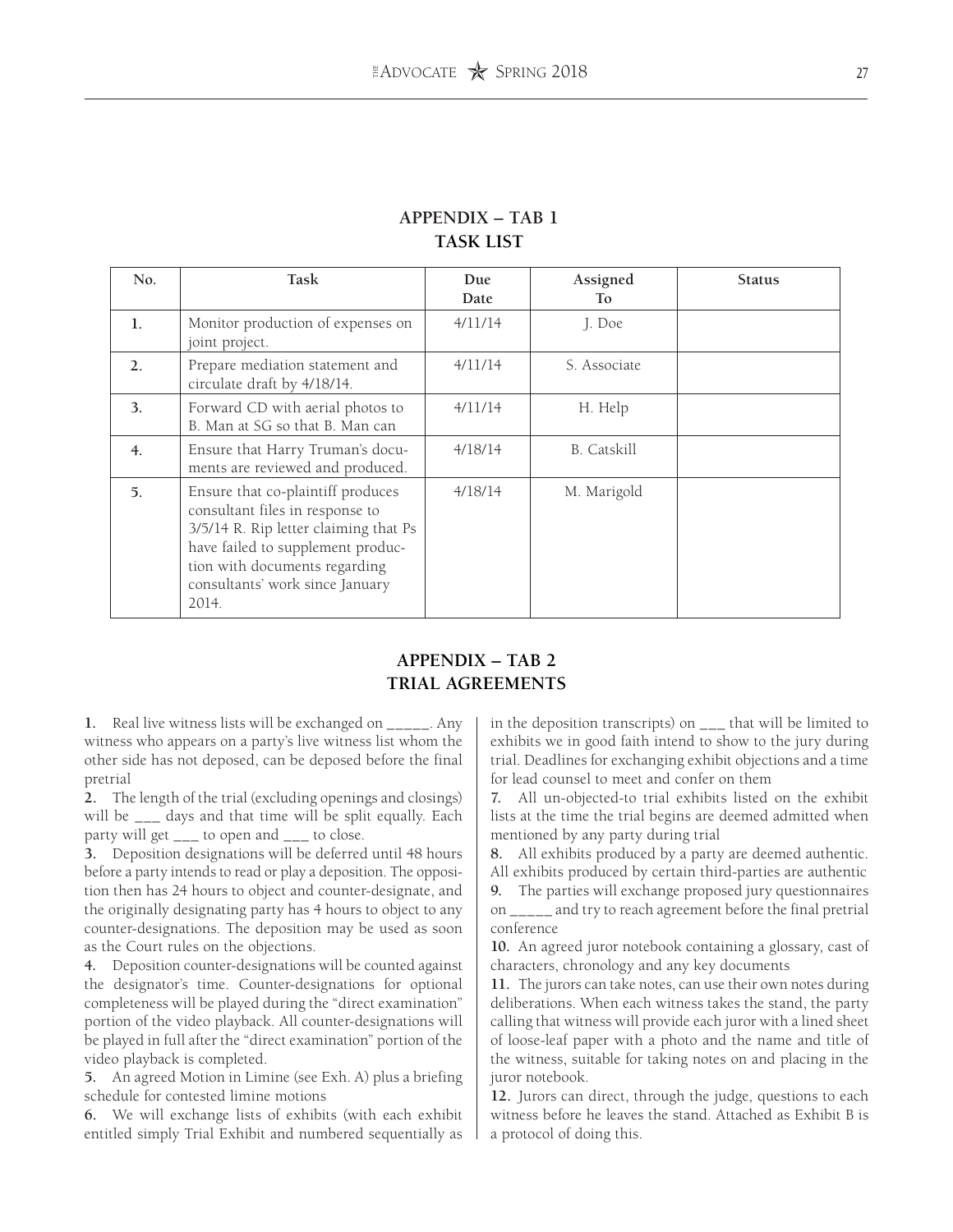**13.** The parties shall notify opposing parties of the order in which they plan to call live witnesses each Friday by 5pm for the following week. The parties shall further notify opposing parties 36 hours before any particular witness is called live **14.** Demonstratives (i.e., charts, power point slides, models and the like, that do not go back into the jury room) need not be listed on the parties Trial Exhibit lists. Those to be used on direct examination, opening or closing will be provided to opposing counsel before the session (morning or afternoon) in which they will be used.

**15.** The parties will exchange proposed preliminary and final jury instructions on \_\_\_\_\_\_ and \_\_\_\_, respectively; will ask the Court to give preliminary instructions; and will try to reach agreement on preliminary instructions before the trial begins and on final instructions before the court sets a charge conference. If a pattern instruction is available, it will be used.

**16.** The parties will ask the court to instruct the jury before final arguments

**17.** The parties will jointly request real-time reporting

**18.** The parties will share any courtroom audio-visual equipment and will provide each other electronic versions of whatever they display immediately after the display

**19.** Each side will be allowed \_\_\_\_ minutes of interim argument that can be used in increments no greater than \_\_\_ minutes when no witness is on the stand

# **EXHIBIT A AGREED MOTION IN LIMINE**

#### **1. Privileged communications.**

The intent or understanding of any parties' counsel, and the content of any attorney-client privileged or confidential communications, or lack thereof. FED. R. EVID. 501; TEX. R. EVID. 503. (Oral or written communications between any third party and counsel for one of the parties, which are non-privileged and non-confidential, may be inquired into, subject to objection on relevancy or other ground.)

Counsel shall refrain from asking questions that may tend to require an attorney or witness to divulge a client confidential or privileged communication, or which may tend to require an attorney or witness to have to object to answering on such grounds. FED. R. EVID. 403.

#### **2. Questions about trial preparation.**

Questions about how counsel prepared witnesses who they represent for their trial testimony.

#### **3. References to the filing of a motion in limine.**

Reference to the filing of any Motion in Limine by any party because such references are inherently prejudicial in that they suggest or infer that a party sought to prohibit proof or that the Court has excluded proof of matters damaging to a party's case. FED. R. EVID. 401403.

### **4. Exclusion of evidence.**

Any reference in any manner by counsel or any witness that suggests, by argument or otherwise, that a party sought to exclude from evidence or proof any matters bearing on the issues in this cause or the rights of the parties to this suit. FED. R. EVID. 401403.

#### **5. Statement of any venire person.**

After the close of voir dire, reference to the statement of any venire person. FED. R. EVID. 401-403.

# **6. Questioning attorneys.**

Any question by a witness, in front of the jury, directed to the adverse party's counsel. FED. R. EVID. 401403.

# **7. Probable testimony of unavailable witnesses who will not be called by deposition.**

That the probable testimony of a witness, who is absent, unavailable or not called to testify in the cause would be of a certain nature. FED. R. EVID. 401403.

# **8. Any reference to any exhibit not being offered by any party.**

Any reference to any exhibit not being offered by any party. FED. R. EVID. 401403.

#### **9. Pretrial motions or matters.**

Any pretrial motions or matters, specifically including but not limited to summary judgment motions and the Court's rulings on such motions. FED. R. EVID. 401403.

#### **10. Attorney's objections.**

In reading or playing videotaped depositions, any attorney's objections, comments, side bars, or responses to objections. FED. R. EVID. 401403.

### **11. Settlements and settlement discussions.**

Settlements entered into or discussed with any party, including a party to this lawsuit or to any other action and proceeding, as well as any and all statements made by any party in the settlement discussions during the course of those discussions. FED. R. EVID. 408.

#### **12. Stipulating to any matter.**

Any reference to the fact that counsel for any party may have declined or refused to stipulate to any matter. FED. R. EVID. 401403.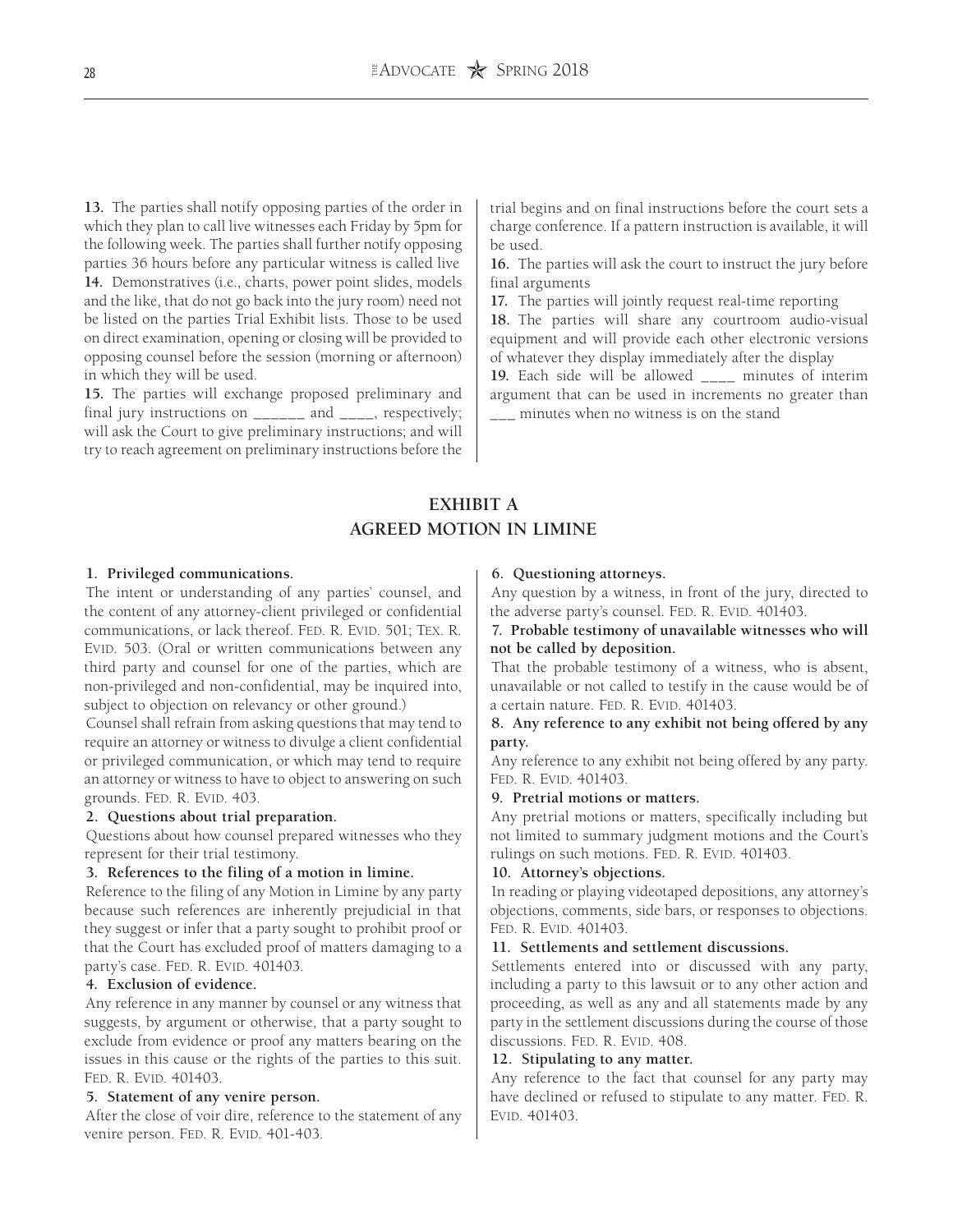# **13. References to any anyone sitting in the courtroom.**

Any reference to any anyone sitting in this courtroom other than witnesses, counsel, the party's corporate representatives, or Court personnel. FED. R. EVID. 401403.

# **14. Reference to other suits.**

Any reference, comment, or statement by counsel, or by any witness called to testify, regarding any other suit, litigation, arbitration, or other legal or administrative proceeding. This would be irrelevant, confusing, misleading and unfairly prejudicial. FED. R. EVID. 402 & 403.

**15. Alternative pleadings, theories, and requests for relief.** Any reference, comment, or statement by counsel, or any witness called to testify, regarding the fact that one party or the other may have had alternative pleadings, other theories of liability, or other requests for relief in this lawsuit than those contained in the latest pleading. Those matters are irrelevant and would be confusing, misleading and unfairly prejudicial. **16. Opinions not disclosed in expert report.**

Eliciting any opinion from an expert that is not contained in that expert's written report. See FIRST AMENDED SCHEDULING ORDER  $\P$  4 ("Any opinion or testimony not contained in the summary will not be permitted at trial.") [D.E. #43].

**17. Location or size of any law firm.**

Any suggestion as to where a particular lawyer or firm is from or how big it is.

## **18. The Wealth, Religious or Political Beliefs or Sexual Preferences of any party**

Any reference to the wealth, religious or political beliefs or sexual preferences of any party.

# **EXHIBIT B QUESTIONS BY THE JURORS DURING TRIAL**

**1.** The court will read the attached instructions included to the jury after the jury is seated and may repeat any or all of these instructions to remind the jury of its role. These instructions explain the procedure that will be used to allow jurors to submit written questions.

**2.** After the parties have asked their own questions of each witness who appears and testifies, jurors will be given the opportunity to write any questions they may have for the witness on the attached juror question form.

**3.** To the extent possible, the court will take steps to maintain the anonymity of any juror who asks a question. The court will instruct jurors not to put their names on juror question forms. The court will provide each juror a juror question form in the jury box and ask each juror to pass the form to the bailiff at the end of the witness examination. The court will have every juror pass down his or her juror question form—even if the juror did not write a question on the form—in order to preserve anonymity.

**4.** Upon receipt of a written question from the jury, the court will allow the parties, outside the hearing of the jury, to make

objections to the question on the record and obtain a ruling. On its own initiative or upon a party's request, the court may remove the witness from the courtroom before reviewing the question or allowing the parties to object to the question.

**5.** In its discretion, the court may reword the question or decide that the question should not be asked. If the court rewords the question, the court should read the reworded question and allow the parties to make objections to the reworded question on the record and obtain a ruling outside the jury's hearing.

**6.** If the court allows a verbatim or reworded juror question, the court may either ask the question or allow a party to ask the question of the witness. The parties will be allowed to ask any follow-up questions.

**7.** The court will include any completed juror question form in the record.

> Attachments: **1)** Instruction on Juror Questions **2)** Juror Question Form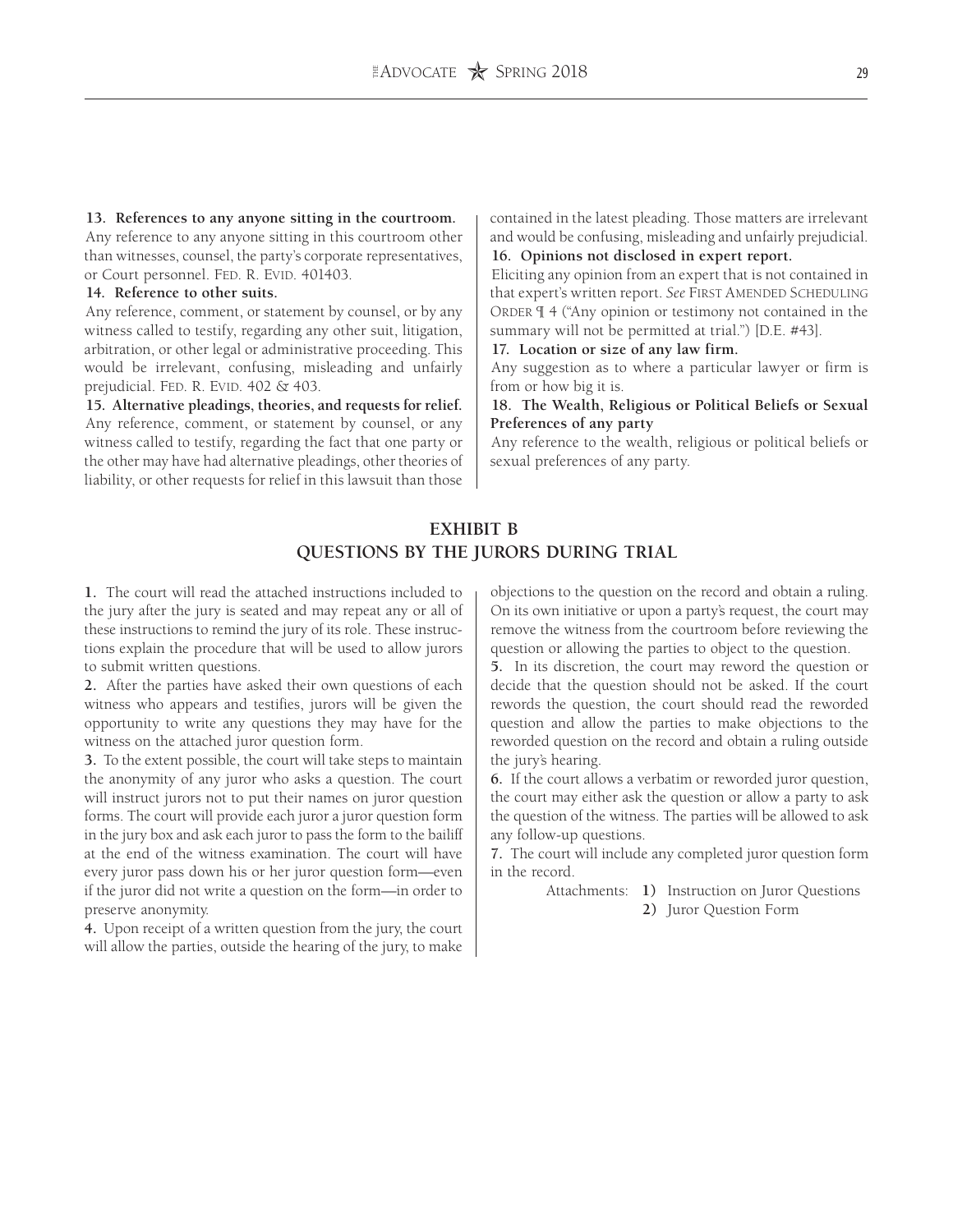# **Attachment 1 INSTRUCTION ON JUROR QUESTIONS**

After the parties have asked their own questions of each witness and before each witness is excused, you may submit in writing any questions you have for that witness. Any questions you submit should be about the testimony the witness has given. Your questions should not give an opinion about the case, criticize the case, or comment on the case in any way. You should not argue with the witness through a question.

I will review all your questions with the parties privately. Keep in mind that the rules of evidence or other rules of court may prevent me from allowing some questions. I will apply the same rules to your questions that I apply to the parties' questions. Some questions may be changed or rephrased, and others may not be asked at all. If a question you submitted is not asked, do not take it personally and do not assume it is important that your question is not asked.

You must treat the answers to your questions the same way you treat any other testimony. You must carefully consider all the testimony and other evidence in this case before deciding how much weight to give to particular testimony.

Remember that you are neutral fact finders and not advocates for either party. You must keep an open mind until all the evidence has been presented, the parties have finished their summations, and you have received my instructions on the law. Then, in the privacy of the jury room, you will discuss the case with the other jurors.

Any question you submit should be yours alone and not something you got from another person. That is because of my overall instruction that you must not discuss the case among yourselves or with anyone else until you have heard my final instructions on the law, and I have instructed you to begin your deliberations.

# **Attachment 2 JUROR QUESTION FORM**

You may submit one or more questions about the witness's testimony. Your questions should be short. You may not give an opinion about the case, criticize the case, or comment on the case in any way. You may not argue with the witness through a question. Your questions should be yours alone and not something you got from another juror.

Write your questions, if any, on this form. Do not put your name on the form. The judge will apply the same rules to your questions that the judge applies to the parties' questions. These rules are based on various rules of law and procedure. Some questions may be changed or rephrased, and others may not be asked.

You must treat the answers to your questions the same way you treat any other testimony. You must carefully consider all the testimony and other evidence in this case before deciding how much weight to give particular testimony. And you must not discuss this case with a fellow juror until the judge has told you to begin your deliberations.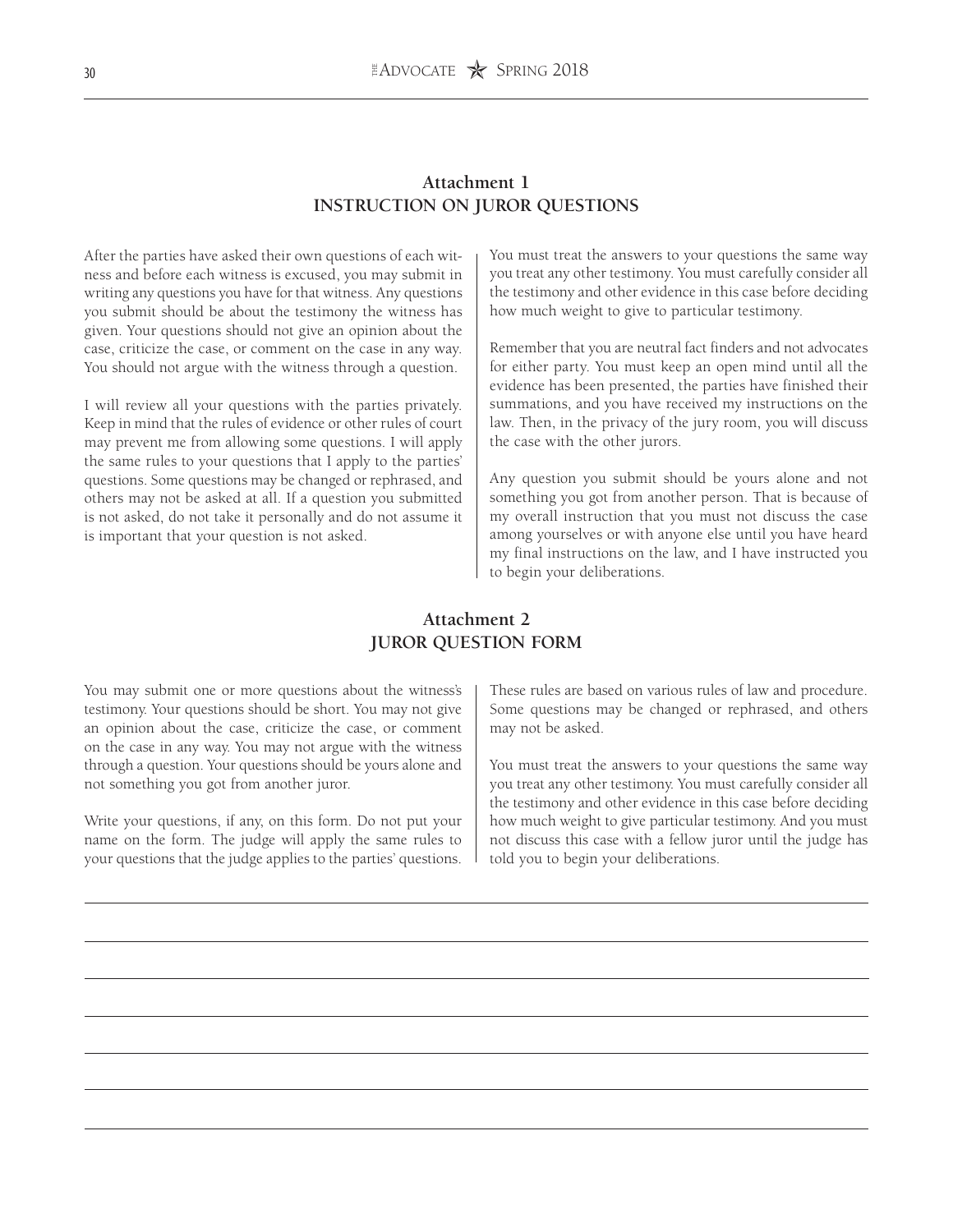# **APPENDIX – TAB 3 (Style of Case) PRETRIAL AGREEMENTS WITH OPPOSING COUNSEL**

Here is a list of pretrial agreements to try to reach with the other side before discovery begins. These agreements will make life easier for both sides and do not advantage one side over the other. Waiting until you are in the heat of battle to try to reach these agreements, one side or the other will feel disadvantaged. Place a check mark in the "Agreed" column for all the agreements that are reached. Any modifications or additions should be noted.

| Item<br>No. |                                                                     |        | Source of |
|-------------|---------------------------------------------------------------------|--------|-----------|
|             | Description                                                         | Agreed | Agreement |
| 1.          | As to any discovery dispute, the lead lawyers will try to resolve   |        |           |
|             | by phone and no one will write letters to the other, including      |        |           |
|             | letters attached as pdf's to emails: just e-mails and phone         |        |           |
|             | calls. Each side will copy all of its emails to the email group     |        |           |
|             | distribution list provided by the other side                        |        |           |
| 2.          | Before depositions begin, we will try to agree on how long the      |        |           |
|             | trial will last and ask the Court to give us a firm trial setting   |        |           |
|             | and to establish the length of the trial. Whatever time is allotted |        |           |
|             | will be divided equally.                                            |        |           |
| 3.          | Depositions will be taken by agreement, with both sides             |        |           |
|             | alternating and trying in advance to agree upon the dates for       |        |           |
|             | depositions, even before the deponents are identified. Each side    |        |           |
|             | gets ___ hours to depose fact witnesses and only one of such        |        |           |
|             | depositions can last more than 3 hours. This does not include       |        |           |
|             | 30(b)6 depositions.                                                 |        |           |
| 4.          | At depositions, all objections to relevance, lack of foundation,    |        |           |
|             | non-responsiveness, speculation or to the form of the question      |        |           |
|             | will be reserved until trial, so there will be no reason for the    |        |           |
|             | defending lawyer to say anything other than to advise the           |        |           |
|             | client to assert a privilege or to adjourn the deposition because   |        |           |
|             | the questioner is improperly harassing the witness. If counsel      |        |           |
|             | violate this agreement, the other side can play counsel's com-      |        |           |
|             | ments/objections to the jury                                        |        |           |
| 5.          | The parties will use the same court reporter/videographer, who      |        |           |
|             | agrees to provide specified services at discounted prices for the   |        |           |
|             | right to transcribe all depositions.                                |        |           |
| 6.          | All papers will be served on the opposing party by e-mail. For      |        |           |
|             | purposes of calculating the deadline to respond, email service      |        |           |
|             | will be treated the same as hand -delivery                          |        |           |
| 7.          | Documents will be produced on a rolling basis as soon as they       |        |           |
|             | have been located and numbered; if copies are produced, the         |        |           |
|             | originals will be made available for inspection upon request.       |        |           |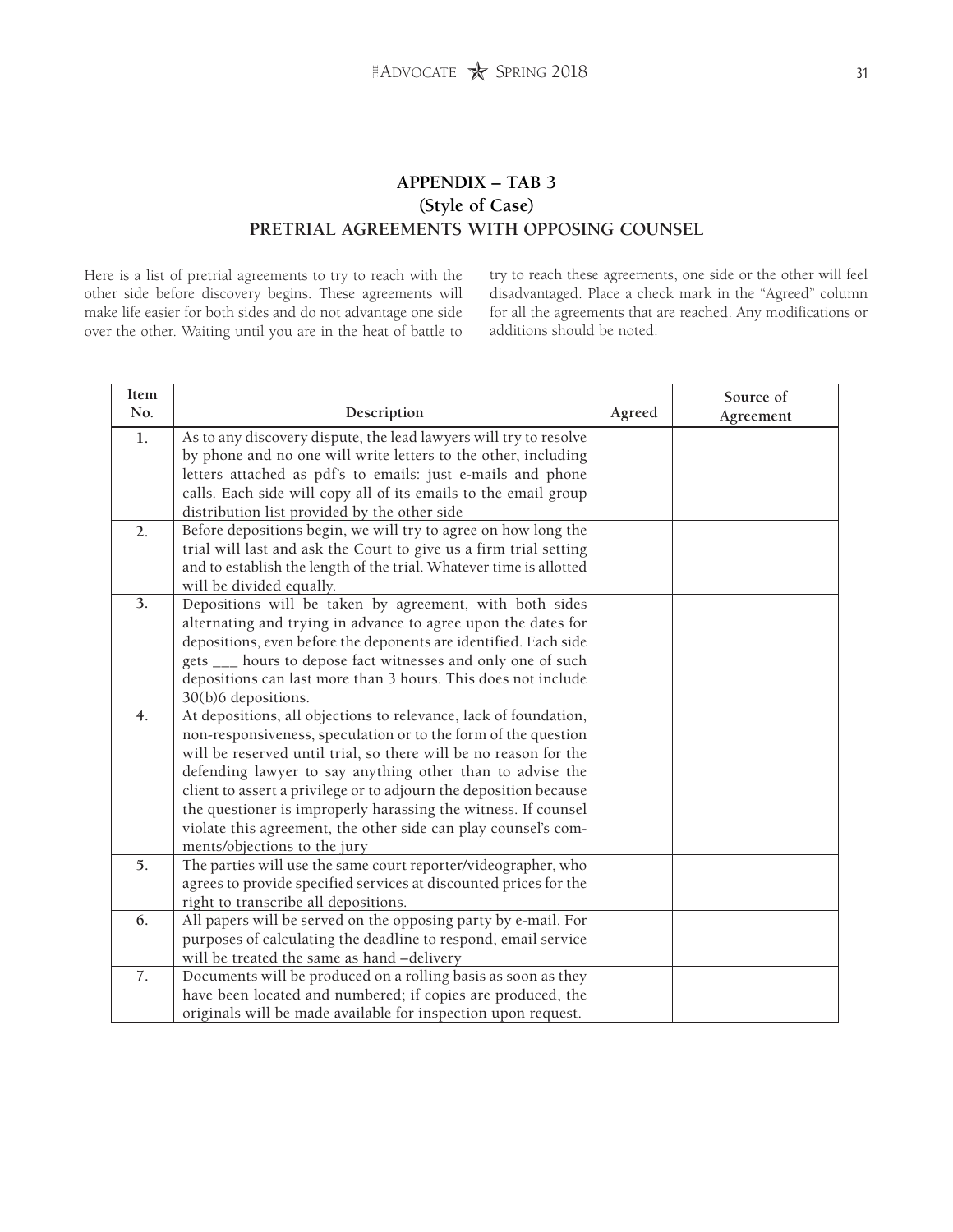| Item |                                                                                                                                                                                                                                                                                                                                                                                                                                                                                                                                                                                                                                                                                                                                                                                                                                                                                                                                                                                                                                                                                                                                                                                                                                                                                                                                                                                                                                  |        | Source of |
|------|----------------------------------------------------------------------------------------------------------------------------------------------------------------------------------------------------------------------------------------------------------------------------------------------------------------------------------------------------------------------------------------------------------------------------------------------------------------------------------------------------------------------------------------------------------------------------------------------------------------------------------------------------------------------------------------------------------------------------------------------------------------------------------------------------------------------------------------------------------------------------------------------------------------------------------------------------------------------------------------------------------------------------------------------------------------------------------------------------------------------------------------------------------------------------------------------------------------------------------------------------------------------------------------------------------------------------------------------------------------------------------------------------------------------------------|--------|-----------|
| No.  | Description                                                                                                                                                                                                                                                                                                                                                                                                                                                                                                                                                                                                                                                                                                                                                                                                                                                                                                                                                                                                                                                                                                                                                                                                                                                                                                                                                                                                                      | Agreed | Agreement |
| 8.   | If the case is in federal court, the parties will seek an order<br>from the court, under FRE 502(d), providing: Each side must<br>initially produce electronically stored information from<br>the files of 5 custodians selected by the other side during<br>an agreed period of time. Only documents which have a<br>lawyer's name on them can be withheld from production and<br>only if they are in fact privileged. Production does not waive<br>any privilege and documents can be snapped back whenever<br>the producing party recognizes they are privileged. After<br>analyzing the initial production, each side can request elec-<br>tronic files from 5 other custodians. Beyond that, good cause<br>must be demonstrated.<br>Whether in federal court or not, the parties will produce<br>ESI in the native format kept by the producing party, or<br>in a common interchange format, such as Outlook/PST,<br>Concordance or Summation, so it can be searched by the<br>other side. If any special software is required to conduct a<br>search in native format and is regularly used by the pro-<br>ducing party, it must be made available to the other side.<br>The parties will produce a Bates numbered file listing of the<br>file names and directory structure of what is on any CDs<br>or DVDs exchanged. Either side may use an e-mail or an<br>attachment to an e-mail that came from one of these previ- |        |           |
|      | ously produced disks by printing out the entire email (and<br>the attachment if they are using a file that came with an<br>e-mail) and marking it at the deposition or trial, and either<br>side may use application data (which was not an attachment<br>to e-mail-so it's stand-alone on a CD or DVD) as long as the<br>footer on the pages or a cover sheet indicates (1) the CD or<br>DVD from whence it came, (2) the directory or subdirectory<br>where the file was located on the CD or DVD, and (3) the<br>name of the file itself including the file extension.                                                                                                                                                                                                                                                                                                                                                                                                                                                                                                                                                                                                                                                                                                                                                                                                                                                        |        |           |
| 9.   | If agreement cannot be reached on the form of a protective<br>order within 48 hours of the time they are exchanged, both<br>sides will write a letter to the Court including each other's<br>preferred version and, without argument, ask Court to select<br>one or the other ASAP.                                                                                                                                                                                                                                                                                                                                                                                                                                                                                                                                                                                                                                                                                                                                                                                                                                                                                                                                                                                                                                                                                                                                              |        |           |
| 10.  | All deposition exhibits will be numbered sequentially X-1,<br>X-2, etc., regardless of the identity of the deponent or the side<br>introducing the exhibit and the same numbers will be used in<br>pretrial motions and at trial.                                                                                                                                                                                                                                                                                                                                                                                                                                                                                                                                                                                                                                                                                                                                                                                                                                                                                                                                                                                                                                                                                                                                                                                                |        |           |
| 11.  | The parties will share the expense of imaging all deposition<br>exhibits.                                                                                                                                                                                                                                                                                                                                                                                                                                                                                                                                                                                                                                                                                                                                                                                                                                                                                                                                                                                                                                                                                                                                                                                                                                                                                                                                                        |        |           |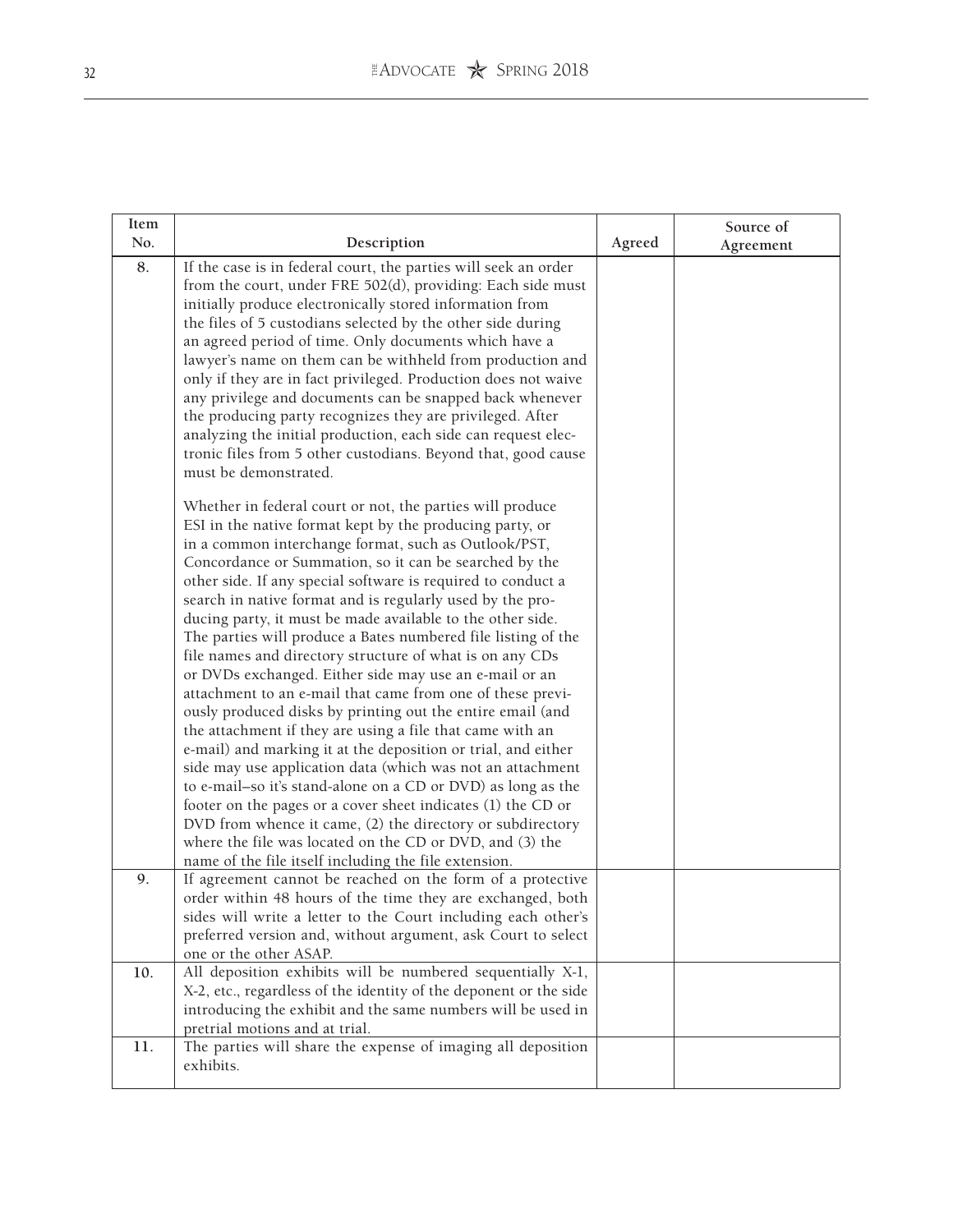| Item |                                                                  |        | Source of |
|------|------------------------------------------------------------------|--------|-----------|
| No.  | Description                                                      | Agreed | Agreement |
| 12.  | We will exchange expert witness reports that provide the         |        |           |
|      | disclosures required by the Federal Rules. Neither side will     |        |           |
|      | be entitled to discovery of communications between counsel       |        |           |
|      | and expert witnesses or to drafts of experts' reports. There     |        |           |
|      | will be no depositions of experts unless an expert's report is   |        |           |
|      | incomprehensible or incomplete, in which case the party seeking  |        |           |
|      | clarification is required to establish the same by motion filed  |        |           |
|      | with the Court                                                   |        |           |
| 13.  | The production of a privileged document does not waive the       |        |           |
|      | privilege as to other privileged documents. Documents that       |        |           |
|      | the other side claims are privileged can be snapped back as      |        |           |
|      | soon as it is discovered they were produced without any need     |        |           |
|      | to show the production was inadvertent.                          |        |           |
| 14.  | Each side has the right to select 20 documents off the other's   |        |           |
|      | privilege list for submission to the court for in camera inspec- |        |           |
|      | tion.                                                            |        |           |
| 15.  | We will agree to a briefing schedule and page limitations for    |        |           |
|      | all pretrial motions.                                            |        |           |
|      |                                                                  |        |           |
| 16.  | We will agree upon jury questionnaire.                           |        |           |
|      |                                                                  |        |           |
|      |                                                                  |        |           |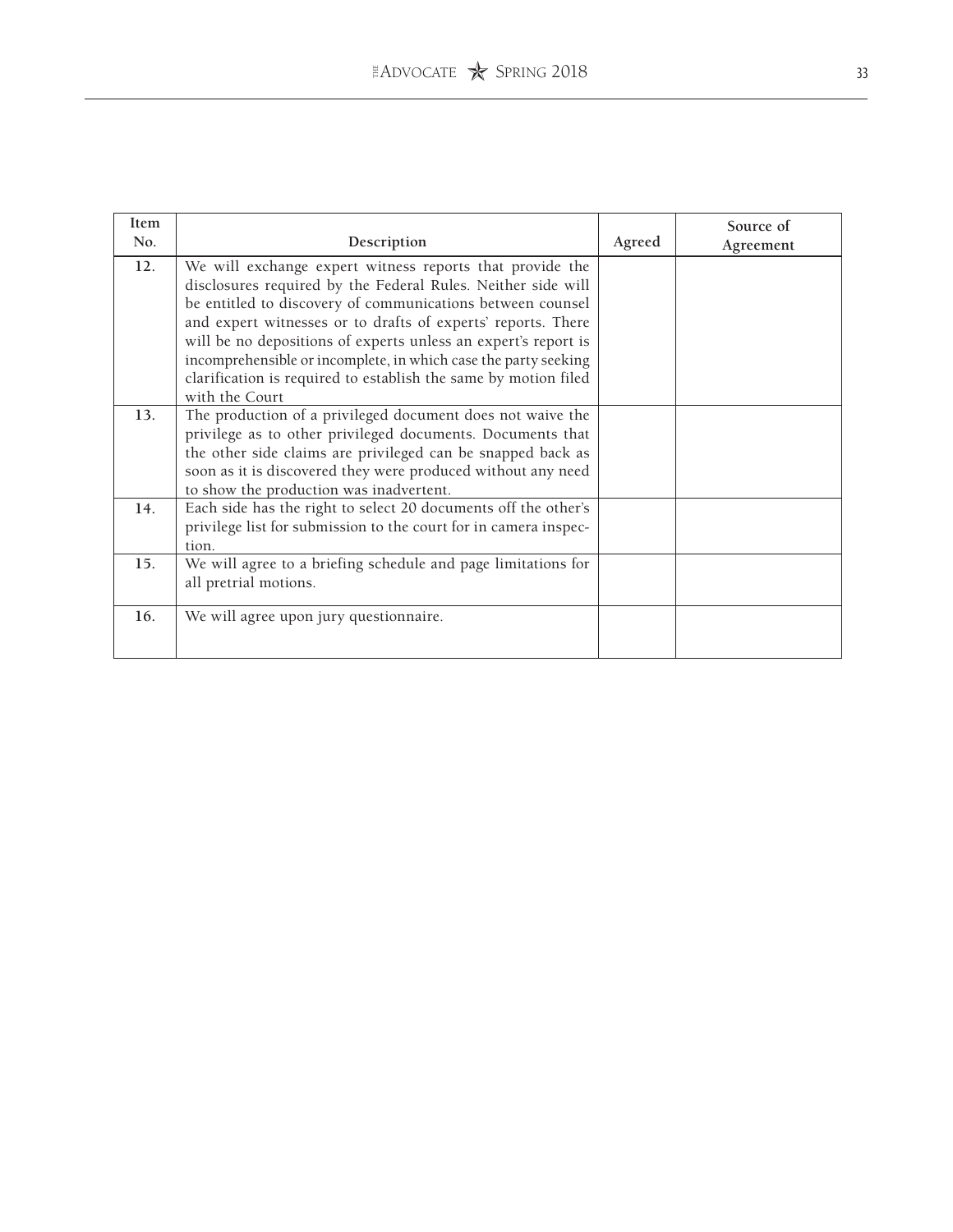# Effective Communication and Planning in Litigating Serious Disputes

BY JOHN K. BROUSSARD, JR. & GEOFFREY L. HARRISON

J ohn K. Broussard, Jr., LyondellBasell's Associate General Counsel for Disputes, and Geoffrey L. Harrison, a partner at Susman Godfrey LLP, sat down to discuss the importance of communication between inside and outside litigation counsel from the beginning of a dispute through its conclusion to celebration. Joining them were two Susman Godfrey associates, Guillermo Alarcon and Alejandra Salinas.

## **How do companies select outside litigation counsel for a particular dispute?**

**Broussard:** Inside counsel usually have wide discretion in deciding who to hire to handle a new lawsuit. Business people usually defer to inside counsel about whom to hire. Litigation is not science, and neither is the selection process at times. In companies with multi-lawyer legal departments, we'll often

ask each other "Who do you think for this one?" That yields a short list of potential outside counsel, and then we decide who to contact first.

**Harrison:** Companies often hire lawyers with whom they have an existing relationship. Winning helps

too. Inside counsel also may be persuaded to work with new outside counsel based on reputation, experience, success in similar litigation, exposure as co-counsel, exposure (and maybe a good thrashing) as opposing counsel, or word of mouth from friends and contacts at other companies. While inside counsel generally make the hiring decision, there also are times when business executives get involved based on an existing relationship of trust and confidence with outside counsel from prior litigation.

# **How does a lawyer or law firm get on a company's go-to list?**

**Broussard:** It starts with a development of a relationship of trust, and that trust relationship is built on lawyers who deliver results. We look primarily at lawyers as opposed to law firms. I used to think it was important to hire a law firm with a deep enough bench to staff the case, and to some extent I still do. But I'm primarily focused on hiring the right people

for the job and, in the unlikely event that lawyer's firm can't staff the case as required, I'm willing to hire lawyers from another firm to supplement the team if that would be best for the case.

**Harrison:** Do great work, communicate promptly and substantively, keep your clients informed and involved, invite them to watch you shine at depositions and in court, and earn their trust and confidence. Outside counsel are more likely to find success (and repeat business) by recognizing and integrating their inside counterparts as part of the team, not as functionaries assigned to handle certain niceties of internal document collection. Inside counsel are experienced lawyers who oversee and are involved in a broad range of corporate legal issues, know their company's business and industry,

> have institutional knowledge, know their company's goals, and can be just as creative and strategic as the outside lawyers they hire—many used to be outside counsel themselves.

# **Do you consider non-hourly alternative fee structures?**

**Broussard:** Yes, on a case specific basis. Inside and outside counsel openly should discuss the risks and rewards associated with different fee structures, and the relevant business people may be involved too. Clients sometimes are willing to spend more (or less) on a case than what might seem to match up with the dollar amounts at issue in a particular dispute based on precedent, principle, sending a message to repeat-litigants and opposing lawyers, and other considerations such as predictability of costs. "Wins" also should be properly defined when considering the fee structure.

**Harrison:** The key, as Broussard says, is for outside counsel and the client to communicate clearly about litigation objectives and the potential risks and rewards. Alternative fee structures are a powerful tool to align outside counsel's financial incentives with the client's objectives. Alternative fees classically apply to plaintiff side disputes that are well suited to a percentage-of-recovery contingent fee, a flat

It starts with a development of a relationship of trust, and that trust relationship is built on lawyers who deliver results.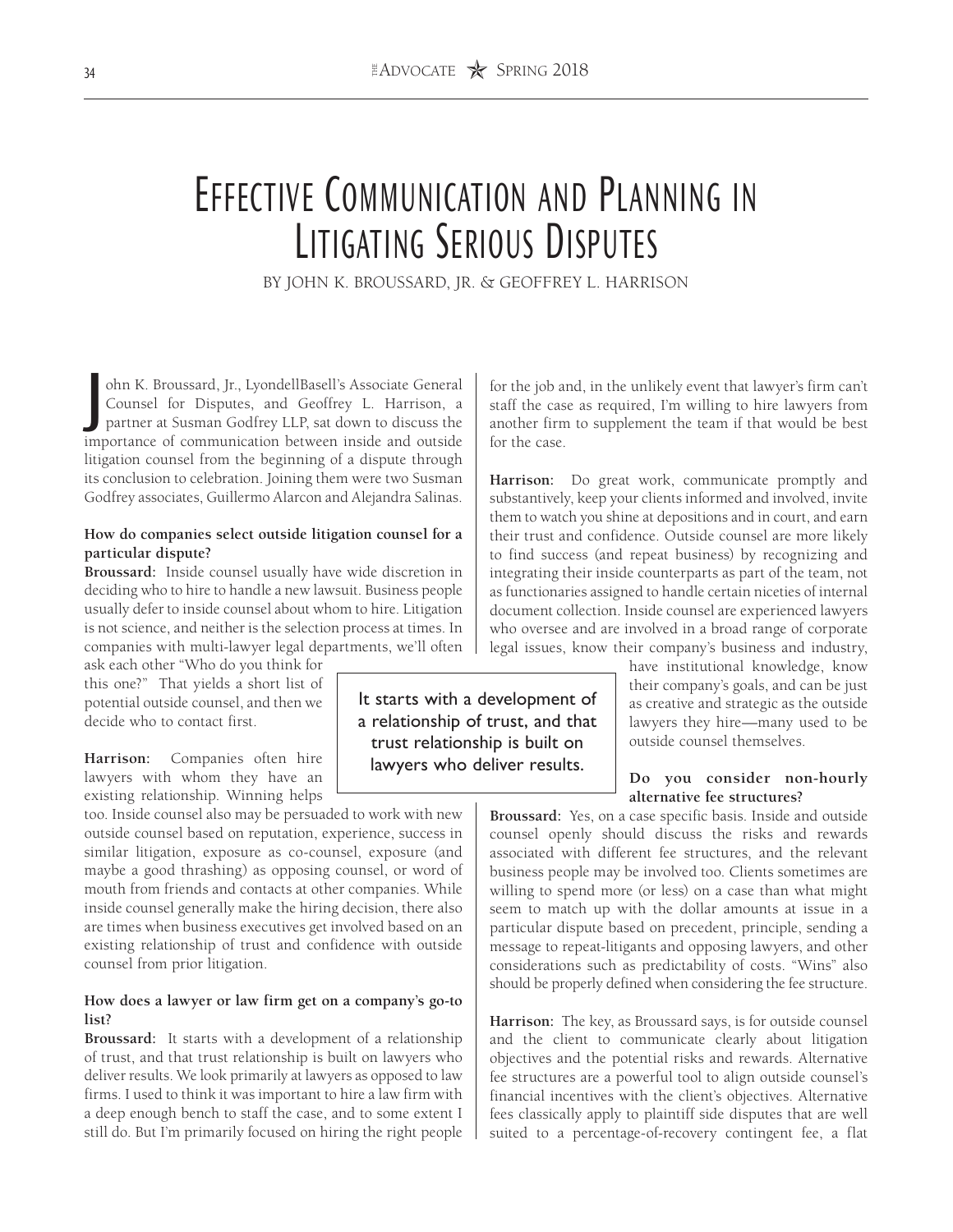monthly fee that avoids any surprises about the amount of fees incurred in particularly active months, or a hybrid structure that, for example, combines flat fees or discounted hourly fees with contingent fees or bonuses for achieving certain defined results. Alternative fees also may be appropriate on the defense side where a hybrid fee structure may include bonuses for certain defined results or a contingent fee based on the amount of money saved—compared to damages sought, the company's reserve for the litigation, prior settlement offers, or some other benchmark. Even if you end up with a simple hourly arrangement, there is value in having explored the client's goals, discussed risks and rewards, and conveyed to your client that you're willing to bet on yourself and take financial risks aligned with the client's view of success.

### **How can outside counsel better align its deliverables and goals with what the business needs?**

**Broussard:** The three pillars to a good counsel relationship are results, costs, and service. That's often how business units evaluate legal departments. So that's a large part of how inside counsel evaluate outside counsel. The lawyers, when thinking about goals, deliverables, or even specific tasks on a matter, should constantly ask themselves whether they are focused on the *client's* results, the *client's* costs, and the *client's* expected level of service. Regarding results, the "win" should be defined early and reviewed often. The level of service should be proactive and purposeful, with timely and honest communication. The cost consideration is not necessarily low cost, but more often being cost-appropriate: Does it make sense to fly out of country to take a deposition of a witness who will not be a factor at trial? Should we file a discovery motion now, or do we wait to see if we really need those documents? If you are having these kinds of discussions with your inside counsel, then you are likely getting to the heart of effective communication and case planning.

**Harrison:** Outside counsel's objectives should be to win, to make inside counsel look good in the process of winning, and to have some fun along the way. Communicate, coordinate, and celebrate. Communicate orally and in writing so your client/ inside counsel knows the status of the litigation and impending deadlines, has time to review and comment on draft filings, and knows and has time to process developments in the case. Coordinate team meetings, strategy sessions, and updates with executives and business units as inside counsel deems appropriate. Celebrate when you win—eat, drink, be merry and, most definitely, rise and toast your clients and colleagues for their contributions to your shared success.

Outside counsel should do more than just spot issues. Own the

situation, make legally and factually informed recommendations, and take responsibility for your recommendations. Get inside counsel involved of course, but don't just ask them what they think—inside counsel wants (and deserves) to know what their highly paid outside counsel recommends and why.

# **What causes budgeting issues and how does that relate to managing expectations?**

**Broussard:** There sometimes is an issue about what is at issue. Some lawyers will wow you with detailed budgets, but that's not particularly useful when they don't execute according to the budget or when the budget reflects a misunderstanding about the nature of the dispute and what it will take to resolve it. Budgets are a tool for inhouse lawyers to know not only *how much* will be spent on a matter, but *when* it will be spent. Good lawyers will have budgets that address both factors. Budgeting concerns also go beyond dollars and extend to human resources—which business people at the client company are likely to have how much of their attention diverted from managing the business to playing a role (managerial, witness, or otherwise) in the litigation. Open discussions about budgets with your counsel at the outset will avoid surprises and manage expectations.

**Harrison:** Communication is a powerful device for managing budgets, managing expectations, and avoiding surprises. Outside counsel should have a robust discussion with inside counsel (and perhaps also with appropriate business executives) about the nature of the dispute, what's at issue, the risks, rewards, client objectives, and the range of potential outcomes from bad to good to great. This discussion should take place early and often, starting from the time when the client is contemplating bringing a lawsuit as plaintiff or when the client has just been sued or threatened with a lawsuit as defendant. This early discussion may help structure a fee agreement that appropriately aligns the client's and outside counsel's financial interests in a way that allows the client to budget for attorney's fees, as with fixed monthly fees along or as part of a hybrid arrangement. Outside counsel of course also promptly should inform the client of events during the life of the litigation that may influence the budget or expectations. Such events may include opposing counsel's scorched earth tactics, evidentiary developments, court orders, corporate transactions, and plenty of other externalities.

# **How involved should the client be in deciding which lawyer handles particular tasks?**

**Broussard:** I might not care to make the ultimate decision about which lawyer handles a task (and I rarely have to), but I at least want to know who is doing what work. There are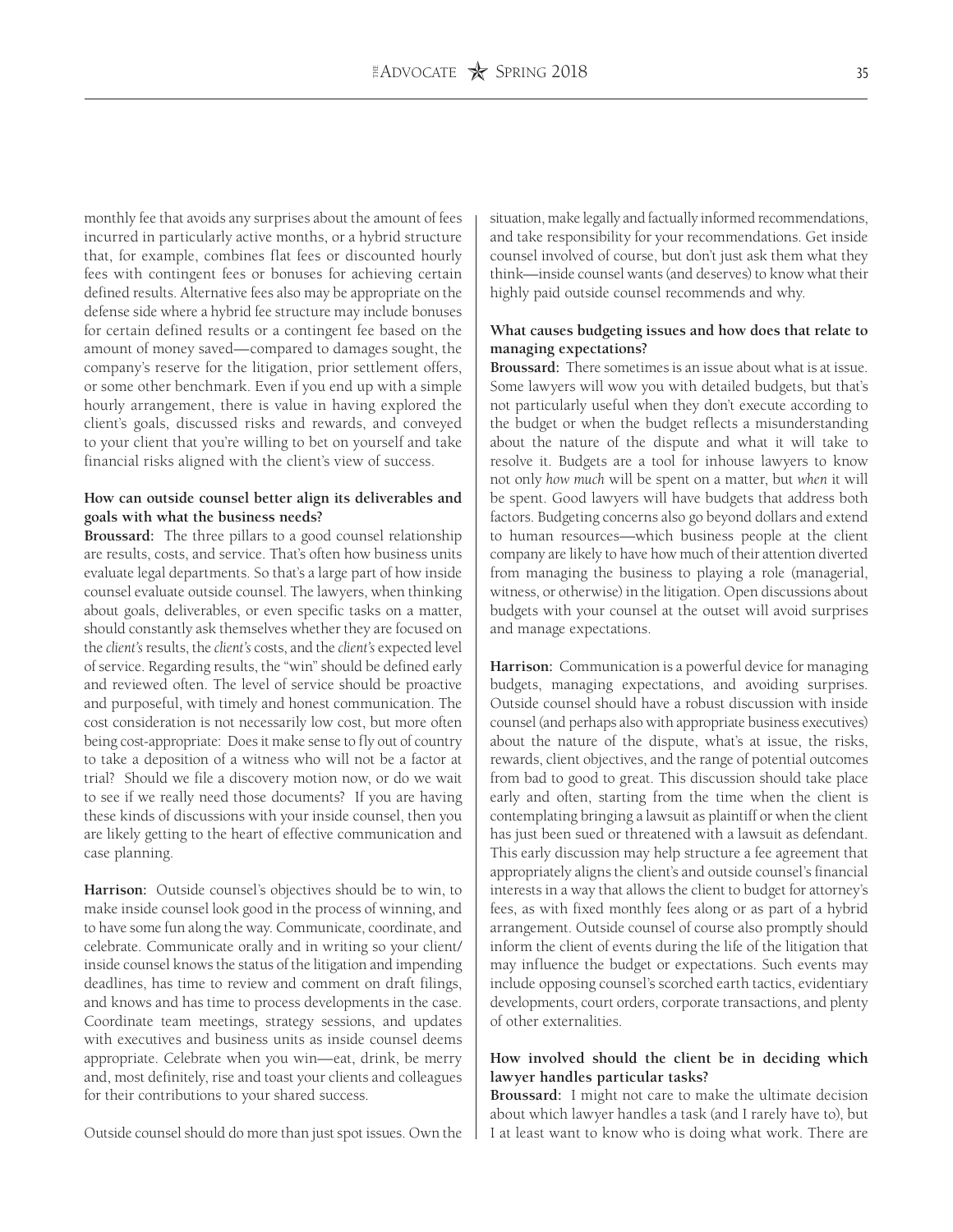multiple reasons for this, but most of all so that I can call the person most involved in handling a certain task. The law firms we use have lots of qualified young lawyers, and it is beneficial to know outside counsel's thinking about whether and why a senior partner is assigned to handle a certain deposition or hearing that could (and perhaps should) be he handled by a more junior lawyer.

**Harrison:** Outside counsel should keep clients fully informed about who is doing what on all tasks of substance such as reviewing documents, drafting discovery responses, drafting motions and other filings, meeting and conferring with opposing counsel, identifying and working with experts, handling depositions and hearings, role playing at mock trials, and handling openings, closings, and particular witnesses at trial. Clients should have the opportunity to ask questions and weigh in on all case assignments. Inside and outside counsel should consider each other with respect and as strategic partners.

# **How should inside and outside counsel manage disagreements?**

**Broussard:** Face to face. Or at least on the phone. Not by email, unless they are minor.

Harrison: Promptly and in person. Keeping clients involved and well informed is a good way to avoid disagreements by avoiding surprises. It is good practice to provide the client with a frequently updated task list that identifies tasks and deadlines, the person handling each task, the due date, and the status. It also is good practice to have a weekly conference call of 10-30 minutes to review and discuss the task list, case status, strategy, invite suggestions, and discuss any issues or concerns that the client or anyone else may want to raise.

# **What happens when you're faced with litigation against an ongoing business counter-party?**

**Broussard:** It's a consideration, and hopefully not one that outweighs the merits of a particular dispute. Sophisticated companies understand that litigation can be a part of corporate life, and companies understand that litigation over one project may not mean an end of business relations at other unrelated projects. Because outside counsel are an extension of the legal department and the client, outside counsel should be aware of these considerations and can play the role of good cop or bad cop, depending on the situation. Again, this should be part of the communication and planning at the outset—ask your clients whether they have ongoing business with the counter-party and where does the dispute fit in the context of that relationship.

**Harrison:** It is fairly common for business counter-parties simultaneously to confront litigation and an ongoing business relationship. This happens with some frequency in construction litigation where project owners pursue claims against contractors before project completion. This is an important feature of outside counsel's understanding the client's goals at the outset of the dispute, evaluating strategies and, together with the client, defining what constitutes success.

# **What is a less than positive experience you've had due to poor planning in a case?**

**Broussard:** I remember a time when outside counsel failed to plead an affirmative defense that he was instructed to plead and, as it turned out, we needed that defense. I was not impressed. More generally, we have experienced—and hopefully learned from—a wide range of disappointments from a failure to properly plan or failure to properly staff, and that often leads to a failure to properly react to case developments. When this happens, at best, you end up with an inefficiency that can sour the relationship even when not affecting the merits of the case.

**Harrison:** I am actively involved in all aspects of my cases, from reviewing documents to holding weekly team meetings to drafting and revising filings to handling depositions to arguing at hearings to trial examinations and opening/closing arguments to planning celebration dinners.

# **How important is winning?**

**Broussard:** We like to win and we're not afraid to say so. We're disappointed when we don't win, and we're happy when we do.

**Harrison:** Amen.

*John K. Broussard, Jr., LyondellBasell, Associate General Counsel - Disputes*

*Geoffrey L. Harrison, Susman Godfrey LLP, Partner*  $\mathbb{\hat{X}}$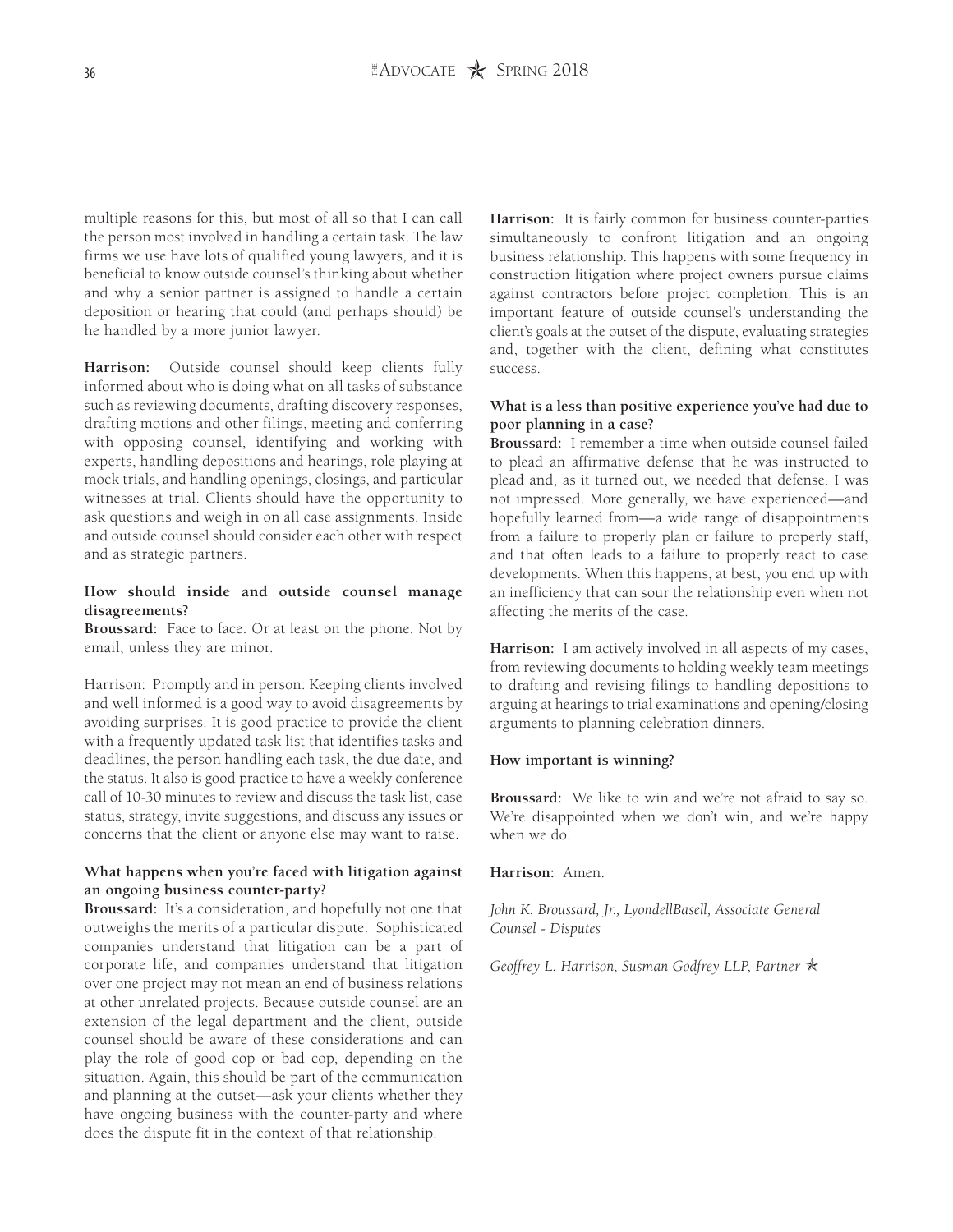# EARLY DRAFTING AND STRATEGIC USE OF THE JURY CHARGE

BY BRANDY WINGATE VOSS

**RECENTLY SERVED AS APPELLATE COUNSEL** in a lengthy criminal jury trial. I sat in the back of the courtroom, listening to the evidence and researching the jury charge.<br>Appellate counsel for the State was poticeably absent criminal jury trial. I sat in the back of the courtroom, Appellate counsel for the State was noticeably absent.

Near the end of trial, the judge asked for the parties' proposed jury charges. The State let slip that it had not even started drafting a proposed charge.

When I finally received the State's charge a few days later, I

was elated. The State used a form book generally applicable to the particular crime. The book suggested one definition in particular that was *not* in the Texas Penal Code and, in the factual context, would have gutted the State's case. The parties argued the charge for quite a while before the trial court (but not the State) caught the error. (And I

had a Scooby-Doo moment—I would have gotten away with it if it weren't for that meddling trial judge.)

The jury charge can make or break your case. In civil cases, the jury charge may be the most important document drafted. Even if it incorrectly recites the law, if no one objects the evidence will be judged by the law set forth in the charge. *Lozano v. Lozano*, 52 S.W.3d 141, 145 (Tex. 2001) (Phillips, J., concurring and dissenting); *Larson v. Cook Consultants, Inc.*, 690 S.W.2d 567, 568 (Tex. 1985). In criminal cases, your client's life or freedom may depend on the instructions received by the jury. Why would you wait until the end of trial to start working on this critical document?

The answer is clear: You shouldn't wait. The jury charge should be one of the first documents you draft in your case, and should ideally be done with the help of appellate counsel. If you are contemplating hiring appellate counsel, do it early, particularly in complex cases. I have turned down cases because I felt that trial counsel waited too late to get me involved, and I was not willing to risk malpractice by jumping in at the last minute. You do not want to risk a similar predicament by waiting.

Here are a few of the benefits of drafting the jury charge early, with the help of appellate counsel:

*Understanding the case's strengths and weaknesses at the outset helps manage client expectations:* Drafting the jury charge is one of the very best ways to evaluate a case. If you have already done the research and know what will likely be in the jury charge, you can ask better questions of your

> client. You will know where the legal pitfalls are, as well as how and whether you can avoid them, allowing you to counsel your client accordingly.

> For example, if you recognize early on that a legal issue applicable to your case is percolating through the court system, you can more effectively explain to your

client how it will affect the issues the jury will consider. Managing client expectations can also lead to earlier resolution of the claims. For example, I have often used proposed a jury charge at mediation to help explain to the opposing party the weaknesses in their claim. And let's not forget, managing client expectations early on reduces the chances of a grievance!

*Drafting pleadings:* If you have researched and drafted the charge, drafting pleadings will be much easier. Many form books are generic and do not expound on the elements of the claims or the proof required for each element. Researching and drafting the jury charge will give you a much better understanding of the elements of the claims and defenses, and you can then craft your pleadings to cover them all. This will save your client the headache of dealing with special exceptions or other dispositive motions based on missing elements in the pleadings.

*Drafting discovery:* Perhaps the greatest benefit from early drafting of the charge comes during discovery. Trial lawyers often forget to conduct discovery on elements of their claims

The jury charge should be one of the first documents you draft in your case, and should ideally be done with the help of appellate counsel.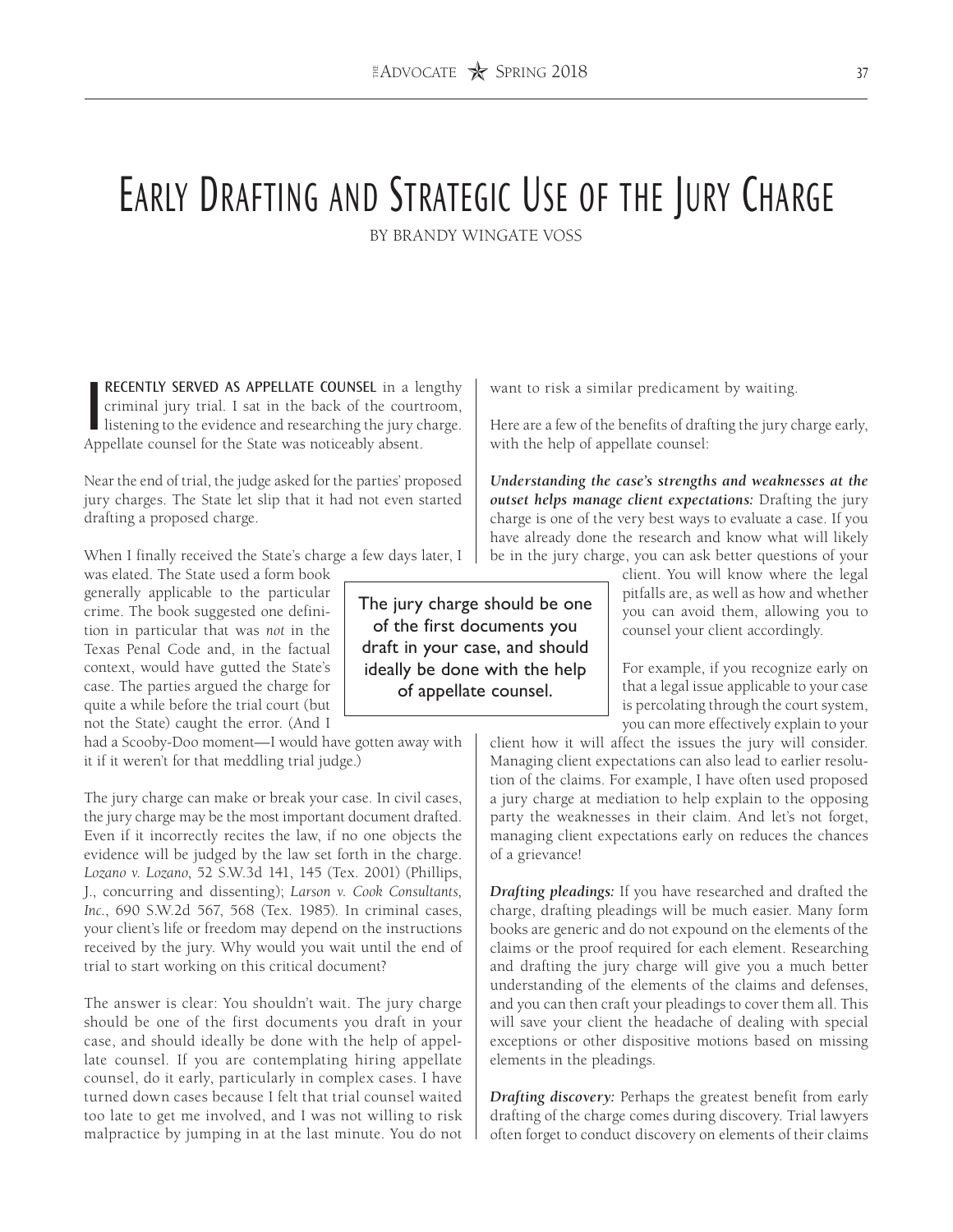or defenses and get ambushed at trial. Don't be that lawyer! Draft your jury charge, then craft your discovery requests to cover every part of the charge. That way you will be certain to have the proof you need on all elements.

*Dispositive motions:* Moreover, if you have your draft jury charge handy, you will be able to tell how prepared your opponent is or is not. You can use your jury charge as a checklist to compare against your opponent's discovery requests to determine if he or she has overlooked an important element. This will allow you to quickly and easily draft dispositive motions challenging your opponent's claims, such as no-evidence motions for summary judgment. Conversely, if you have drafted the jury charge and used it to prepare your discovery, you will more clearly see the strengths and weaknesses in your own case and will not be caught off guard by your opponent's dispositive motions.

*Preparing your case for trial:* If I am serving as appellate counsel in a case, I always use my jury charge to prepare a trial outline for the trial lawyers. I break the charge down into the smallest elements in an outline form. The trial lawyers and I then talk through and fill in the outline with all the evidence relevant to each element of the charge. This helps the lawyers prepare their case and ensure they have evidence on each element of the case. Then, at trial, we use the outline as a checklist to make sure that evidence of each element has been admitted.

*Don't wait until the eve of trial to hire appellate counsel***:** I cannot stress this enough. Think about my example above. Don't bank on a Scooby-Doo moment to save your bacon. Hire your appellate counsel early, bring them to trial with you, and let them handle the charge for you. Doing this ensures that the appellate lawyer is prepared for the charge conference and aware of the evidence that has been admitted or excluded from trial, allowing you to focus on closing arguments instead of hammering out the jury charge at the last minute.

*Brandy Wingate Voss operates her small firm, the Law Offices of Brandy Wingate Voss, PLLC, in McAllen, Texas. Brandy is board certified in civil appellate law by the Texas Board of Legal Specialization, and she also has an active criminal appellate practice. She is an adjunct professor of Criminal Justice at the University of Texas Rio Grande Valley, where she teaches constitutional law, criminal evidence, and court systems.*  $\star$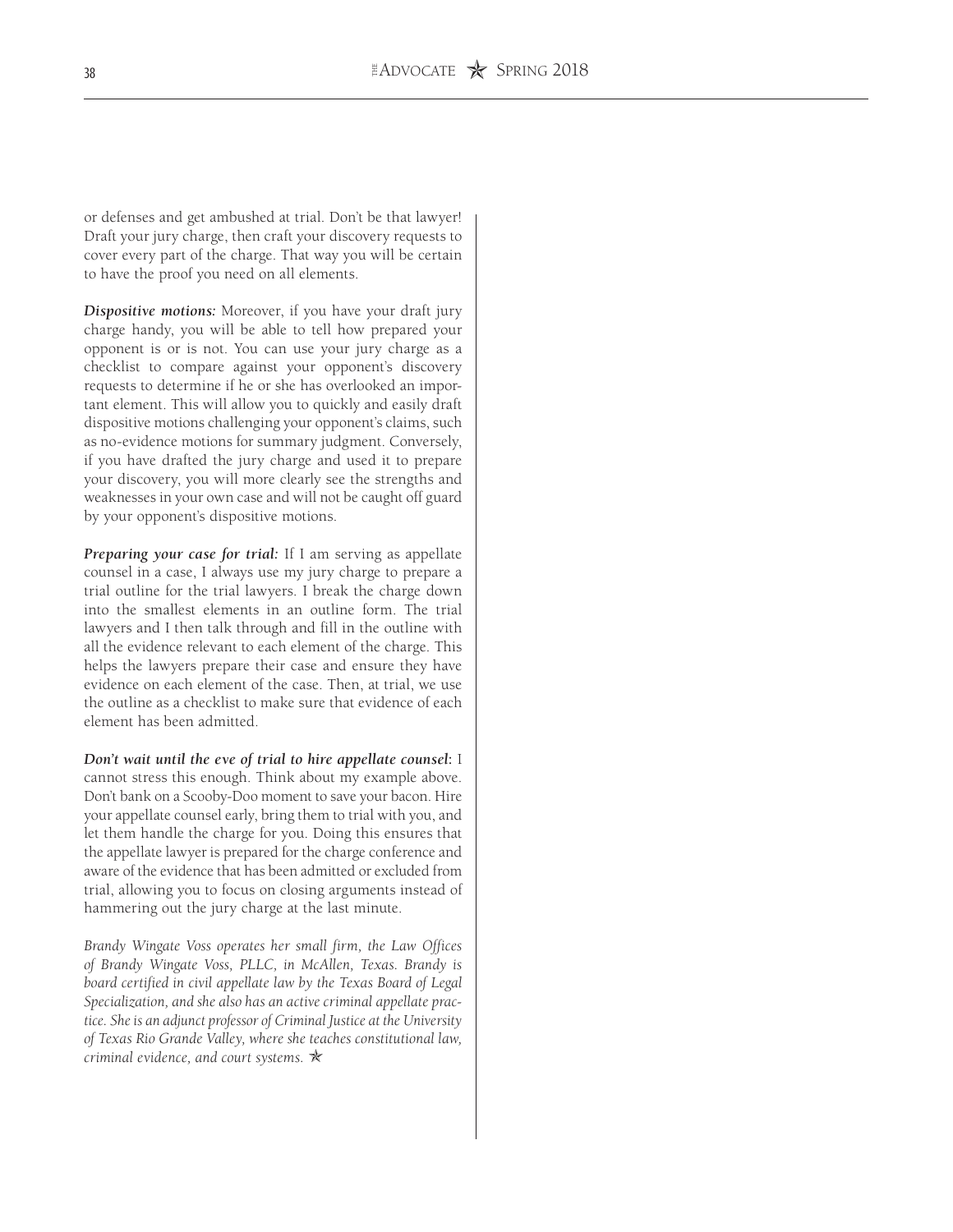# Harnessing Technology During Discovery

BY PAMELA RADFORD

*"Our jury came back the next day and gave us \$90 million." "Our jury deliberated for an hour and a half and came back with a Not-Guilty verdict for our client." "It only took the jury 2 hours to pour out the plaintiff and give us a complete defense win!"* These are true verdicts - a litigator's dream.

I'S THE PIPEDREAM THAT DISTRACTS every young law student during ConLaw class. After working for years on a case putting in thousands of hours, finally taking your case to trial and coming back with a win; yet cases filed T'S THE PIPEDREAM THAT DISTRACTS every young law student during ConLaw class. After working for years on a case putting in thousands of hours, finally taking your today only have a one in ten chance of seeing the inside of a courtroom with a jury sitting in the box. Approximately 90% of all cases settle or are disposed of via rulings from the Court. Lawsuits are expensive. They are time-consuming and costly not only monetarily, but with resources and in the case of parties who don't sue or get sued all the time, it is a personal nightmare.

# **GOING TO TRIAL:**

The process by which we file a case, take discovery and prepare for trial often takes years and a great deal of money. Most cases settle shortly before trial partially because clients and firms reach maximum capacity for

investment. It is the rare case that goes all the way into the courtroom for trial and even fewer make it to a verdict. All of that hard work reviewing documents and taking depositions never gets to see its day in court. But that is changing.

The advancement of machine learning decreases the time lawyers spend

reviewing documents, and is lowering the cost of document review. New options for taking depositions are decreasing deposition costs. Both of these technologies are bringing down the cost of discovery and making the process much more efficient. New products in development are also merging the discovery and trial presentation technologies, which will be a great improvement on prior attempts to bridge the gap between discovery and trial.

Most cases settle shortly before trial partially because clients and firms reach maximum capacity for investment.

## **DOCUMENT REVIEW:**

Litigation expenses are frontloaded. Discovery consumes the majority of time and resources in a case, even when it goes to trial and you get a verdict. The RAND Institute for Civil Justice published a study called *Where the Money Goes: Understanding Litigant Expenditures for Producing Electronic Discovery*1 and found that 70% of discovery costs come from document review during discovery.

So how do you streamline the process, reduce costs and get your case to trial faster? It takes time to review a document, analyze for relevance and make a decision. This is usually done by an attorney, or more often a team of them. You can't speed up the physical process. You can't make your eyes see a document any faster and you can't make your brain process and form a judgment on that document any faster. Or can you?

Enter Predictive Coding and Machine Learning. It's the new iPhone X of litigation and it is hot. Not because the technology is new, it's actually been around since the 1960's, but because it has developed into an accurate, trustable, user friendly technology. And you can afford it. In fact, pretty soon, you can't afford not to have it on every machine in your firm.

> Just like your email, it will soon be one of the first icons you double click on as you set down your cup of coffee to dive into your case.

> What is Predictive Coding and Machine Learning? It's a sub-science of Artificial Intelligence, and I don't mean the type that comes down to Earth in a space ship and

lands in an Iowa cornfield. (Here is where you say, "That's not funny and doesn't help me understand it at all.")

Let's start with Electronically Stored Information (ESI). These are all the files collected and preserved in a case. It's everything from paper documents found in client files, to emails written by key witnesses, to files created on company computers and deemed to be potentially important during the review of the case. All of these items are collected through the Request For Production process and stored electronically in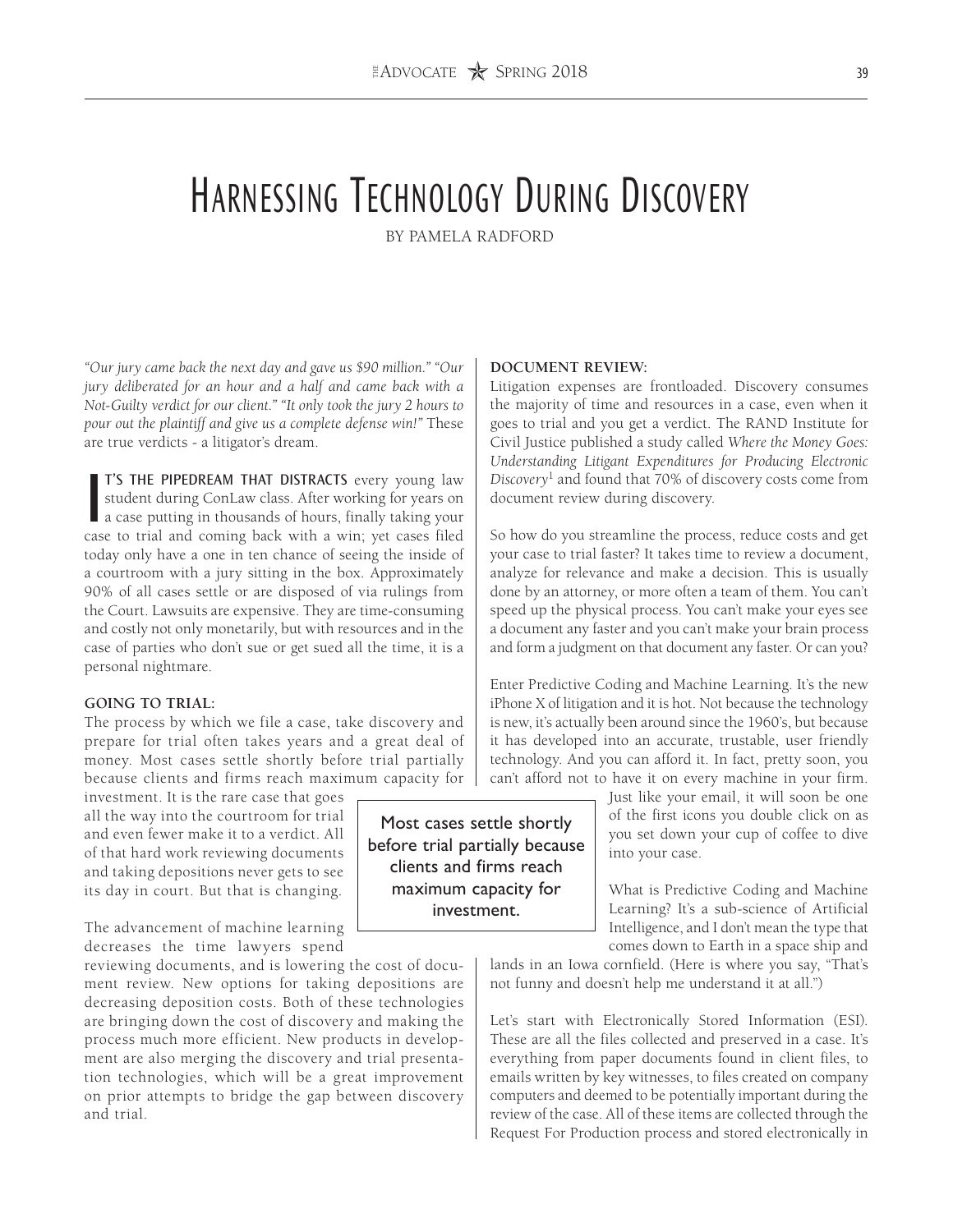preparation for review and relevance determination.

During the discovery process, typically ESI is collected and reviewed by humans for relevance. What happens in Machine Learning is that the human actually teaches the machine what it is looking for by way of interaction. The technology simply reads words and phrases and classifies the documents into different conceptual buckets according to what the human tells it are relevant. Those buckets are: "Relevant", "Irrelevant", and "Uncertain".

#### **MACHINE LEARNING REVIEW STEPS2**

Step 1 – Seeding: Consists of defining the key search terms called "Seeds" which is done by humans. Seeds can be examples of known relevant or irrelevant documents or more often they are a first-round list of search terms. This step tells the machine where to start.

Step 2 – Training: The seed documents are tagged as "Relevant" or "Irrelevant". Then the lawyers will review the seeds in the traditional way telling the machine which bucket to place them in – Relevant or Irrelevant.

Step 3 – Predictive Analysis: The software takes the human decisions during training and makes predictions as to what buckets the documents should be dropped into. They go into one of three "Relevant", "Irrelevant" or "Uncertain".

Step 4 – Train & Stabilize: The training process continues as the machine churns out documents into the three buckets and the human reviews them, the most critical of them being "Uncertain" as that is how the machine learns and continues to change and update the universe of ESI in your production. The human can update terms or relevancy and the machine continues to update the buckets until finally you hit "Stabilization". This is the point where the human and the machine agree on what is relevant or irrelevant and the machine stops learning.

Step 5 – Complete Review: Once Stabilization occurs and the software has a good idea of Relevant or Irrelevant documents then the lawyers generally review the relevant documents.

But what happens when issues change during the case or a lawyer changes his mind on what's important (What, a lawyer changing their mind? Never!). What happens to those documents that were originally marked as "Irrelevant" but now just might be that smoking gun you needed? The software creates a unique fingerprint for each document based on its contents which, like human a fingerprint, never changes. As the human changes his mind about what is relevant, the technology learns from that and places the document into the different relevancy bucket. In other words, the document's importance can change over the course of the document review.

When you decide to jump onto the machine learning bandwagon, it is not a far leap. In fact, you likely already have the first piece which is the "Review Software". iPro's Eclipse and Relativity are two of the most popular of these products in a field of many. These programs host the documents for review, tagging and case management and incorporate "passive" machine learning technology. A second product like iControl's Envise or BrainSpace 6 is the leap or "predictive coding" piece. Those tools use "active" machine learning technology, sometimes referred to as "Continuous Active Learning" (CAL) which feeds the "review" software what it learns. Using only the passive learning technology will get you to the same result in document review, but adding true "active learning" gets you to the finish line faster and using less resources.

The other beauty is that these big players in the market are now starting to play in the sandbox together, recognizing that the discovery process is flattening out and that technologies need to talk to each other. So, if you have some staff who like Relativity but others who want to use the CAL capabilities of EnVise, they will integrate. It is a worth a mention here that the recent merger of iPro and InData are leading the charge to take this one step further by connecting trial presentation and discovery technologies.

Let me be clear and upfront this technology is not going to replace lawyers or your staff unless you let it. What it is doing is making you more efficient, in a way that is just as accurate (if not more) as the traditional process and therefore more cost effective, both to your clients and your bottom line. The RAND study predicts that you can save as much as 75% of cost by implementing advanced analytics like machine learning.<sup>3</sup> In the end, it allows you to decrease discovery costs, take on more cases and get them to trial faster, which is what you as a litigator are trained to do.

#### **DEPOSITIONS:**

A discussion on using technology during discovery must include depositions for that is the shovel we use to dig up the ground to find the golden nuggets for trial. Depositions are also an area where valuable time is often consumed by invaluable transit. A lot of time is spent traveling to and from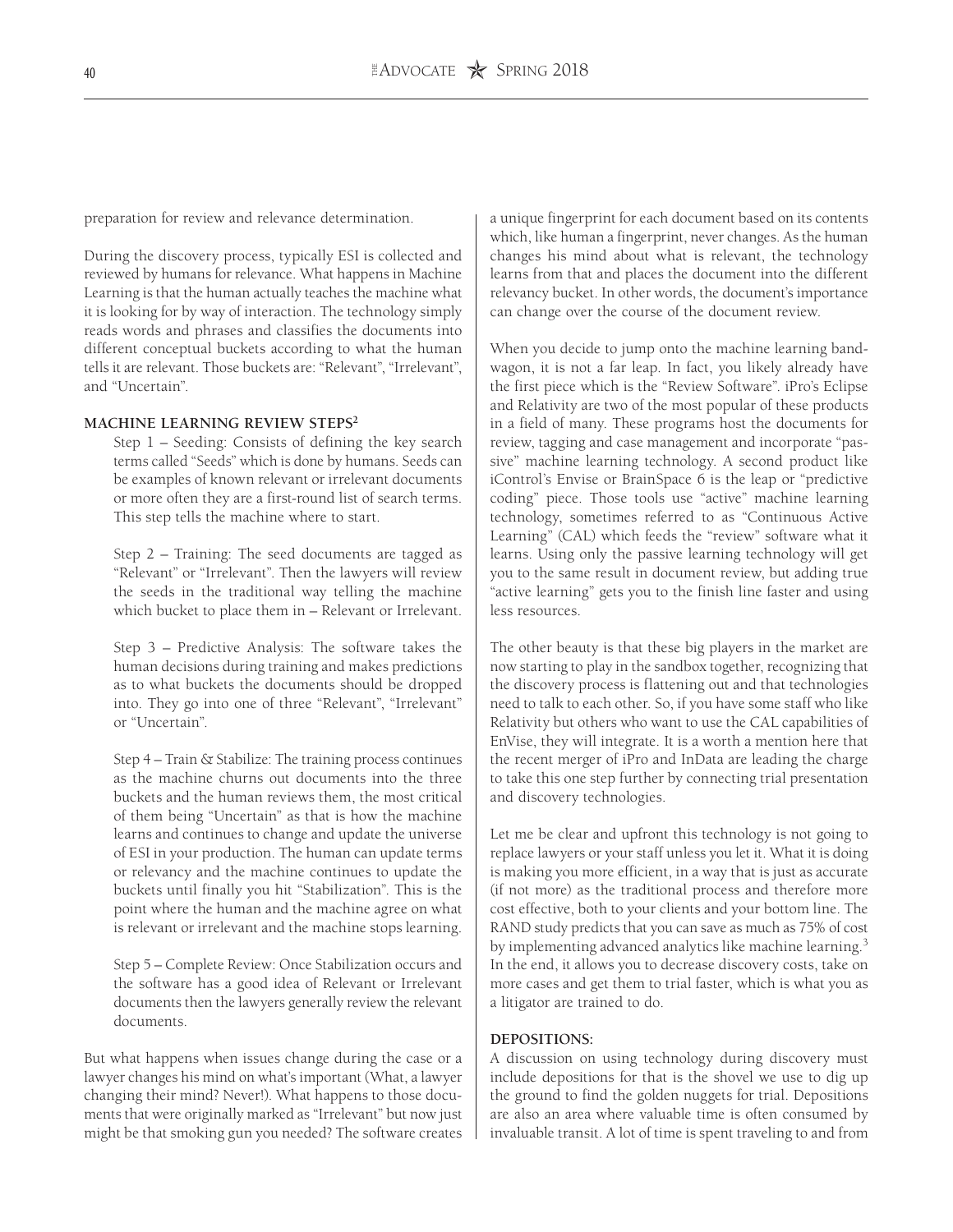the deposition location. It's either the counsel who has to fly from Dallas to Chicago to defend a client or the witness who's rearranging his schedule to get to the attorney's office to give his testimony. It will always be important for lawyers and witnesses to be in the same room together, but new technology is available for situations where it is not imperative for a lawyer to be in the same physical space as the witness. He or she can log into a conference room on-line and actively participate in the deposition in real time.

Some court reporters and videographers now offer the capability to attend a deposition on-line. Simply put its like video conferencing on steroids. A conference "room" is opened up on-line and anyone with permission can log in, including the witness. Typically you still have the normal deposition set up with a witness, court reporter, videographer and the main attorneys for the case in an actual room. The only difference is an additional screen showing who is logged in. Those who are in the on-line room will see only the witness but they will hear everyone in the room. The on-line attorney can object in real time, comment on the record and ask questions when it's her turn. She can also show and annotate documents on the screen and the witness can too!

Legal Media, Inc. offers a service called "On-Line Depo Room" which uses technology created by Remote Counsel that serves as the room connection. While video conferencing technology is not new, the interactive use during depositions is catching a wave in the discovery process. *"It's valuable to many lawyers who don't have the time or resources to travel long distances but still need to be present in the deposition. It gives them much more flexibility than just attending a deposition telephonically."* said Matt Boles, Legal Media's Vice President. In some cases it is even being used by an attorney who may need to attend the deposition as a minor player but doesn't want to drive across town. It can be also used with an expert or the client who needs to attend the deposition as a passive observer. In any case, it frees up valuable time that can be used doing other more case specific tasks, and the beauty of it is that you can log in from any device with a camera, such as a laptop, iPad or even a smartphone. The important thing to remember with on-line depositions is to find a qualified court reporter and videographer who have invested the time and training into their own staff and technology.

#### **CONCLUSION:**

Technology can help lawyers become more efficient and make more time available to spend on the most important aspects of the case. Cases will be ready to go to trial much faster, parties will spend less money getting ready for trial and there will be more bandwidth to actually get your case in front of a jury. Litigators will get to do more of what they are trained to do, which is to go to trial.

*Pamela Radford is President of Legal Media, Inc., she specializes in trial presentation, consultation and design in complex, large-scale litigation all over the United States. She has worked on numerous high-stakes and landmark cases in civil and criminal courts, including* US v Jeff Skilling and Ken Lay*,* Jackson v AEG*, and*  Deepwater Horizon litigation. **★** 

<sup>1</sup> N.M. Pace & L. Zakaras, *"Where the Money Goes: Understanding Litigant Expenditures for Producing Electronic Discovery,"* 2012 found at http://www.rand.org/pubs/monographs/MG1208.html. Synopsis of the report can be found online at http://www.redgravellp.com/ sites/default/files/RandReport\_TamaraKarel%281%29.pdf.

<sup>2</sup> M. Walker, "*Is AI Replacing Lawyers and their Staff?"* 2017 available online at http://www.esigladiator.com/.

<sup>3</sup> N.M. Pace & L. Zakaras, *"Where the Money Goes: Understanding Litigant Expenditures for Producing Electronic Discovery,"* 2012 found at http://www.rand.org/pubs/monographs/MG1208.html. Synopsis of the report can be found online at http://www.redgravellp.com/ sites/default/files/RandReport\_TamaraKarel%281%29.pdf.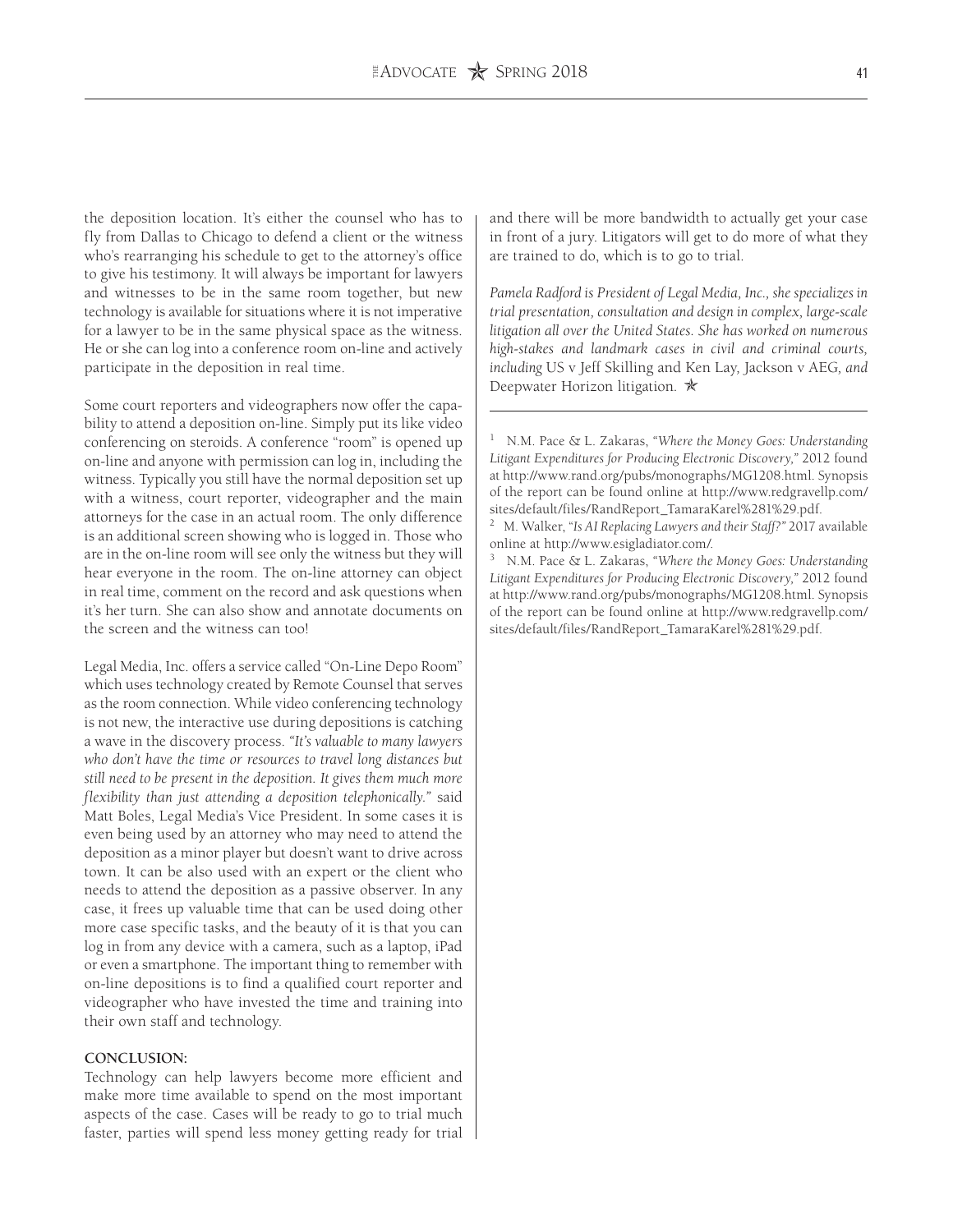# Courtroom Strategy in the Technology Age

BY MARTIN E. ROSE

**THERE IS A BIT OF IRONY THAT I PENNED** this article at the request of the editor, Tom Kurth. Tom is one of two lawyers I credit with convincing me—in the dawn of this technology age—to embrace technology in at the request of the editor, Tom Kurth. Tom is one of two lawyers I credit with convincing me—in the dawn of this technology age—to embrace technology in trial practice and use it to better manage and present your case, thereby improving its persuasiveness. The other trial lawyer? Wendell Turley. Those introductions bookend both the focus of trial work today and this article: that is, using technology to prepare your case and then using it to present and persuade in your case. In my experience, "technology" is an all-encompassing concept that presents itself in many different iterations. Here are a few that are beneficial to trial lawyers:

#### **Display Devices**

I tried a wrongful-death case against Wendell in 1992, and he was already using a brand-new machine—the video presenter

(or ELMO) that is now a standard piece of equipment in most courtrooms in Texas. I had never seen one and was still using foam boards to convey key evidence. I watched with fascination—and a bit of jealousy—as Wendell used the device to seamlessly present evidence in a way the jury could

easily see and understand. When I asked if I could use it during trial, Wendell, being the gentlemen that he is, readily agreed and even showed me how to use it. I was hooked. We acquired one immediately and used it extensively. At the time, these machines were huge, heavy, and cantankerous. Since my firm traveled around the country trying cases, we purchased an expensive, custom-made carrying case to house and safely ship it from courtroom to courtroom. Now, not only do most courtrooms already have them installed, but they are small, easy to carry, and even easier to use. Indeed, we have even moved into the era of high-definition video, with most courtrooms having the capability of projecting video in addition to still images. As noted below, video can be an effective tool when used properly, so don't neglect those display devices, either.

# **Outlining, Case-Management, and Document-Management Software**

Tom Kurth and I also had a case together in the early '90s. It was a huge, document-intensive commercial dispute, and while we represented different parties, our interests were closely aligned. I have always used outlines, and I quickly noticed that Tom had a program that automatically created outlines. I asked about it, and he introduced me to the first outlining software program—on a floppy disk, of course. Once again, I was hooked. Since then, outlining and casemanagement programs have proliferated. Though some are fundamentally no different than their early predecessors, others have become quite complex and innovative. While an analysis of these programs is beyond the scope of this article, they continue to be a wise investment.

But the question that those early technology pioneers sought to

As a lawyer who has embraced each new software and hardware offering, I have found that one thing is certain: technology is like riding a new horse – one of you is going to be the "alpha."

answer is the same question we are all trying to answer today. Namely, can we use technology to develop and present our client's case more accurately, cheaply, effectively, and persuasively than previous generations of trial lawyers?

Technology is everywhere, and the

temptation to use it is strong. As a lawyer who has embraced each new software and hardware offering, I have found that one thing is certain: technology is like riding a new horse – one of you is going to be the "alpha." If you don't take firm control in each step of adopting technology to your trial practice, that technology will eat you alive. And there is a second truth in this technology era that is equally important to grasp: both sellers of software and hardware consistently over-promise and under-deliver.

And in keeping with the equine theme, let me add that you can't begin to harness technology to manage, parse, discover, and present your case to the court and trier of fact, unless you have first carefully analyzed your case.

The concept of thinking first and acting second—making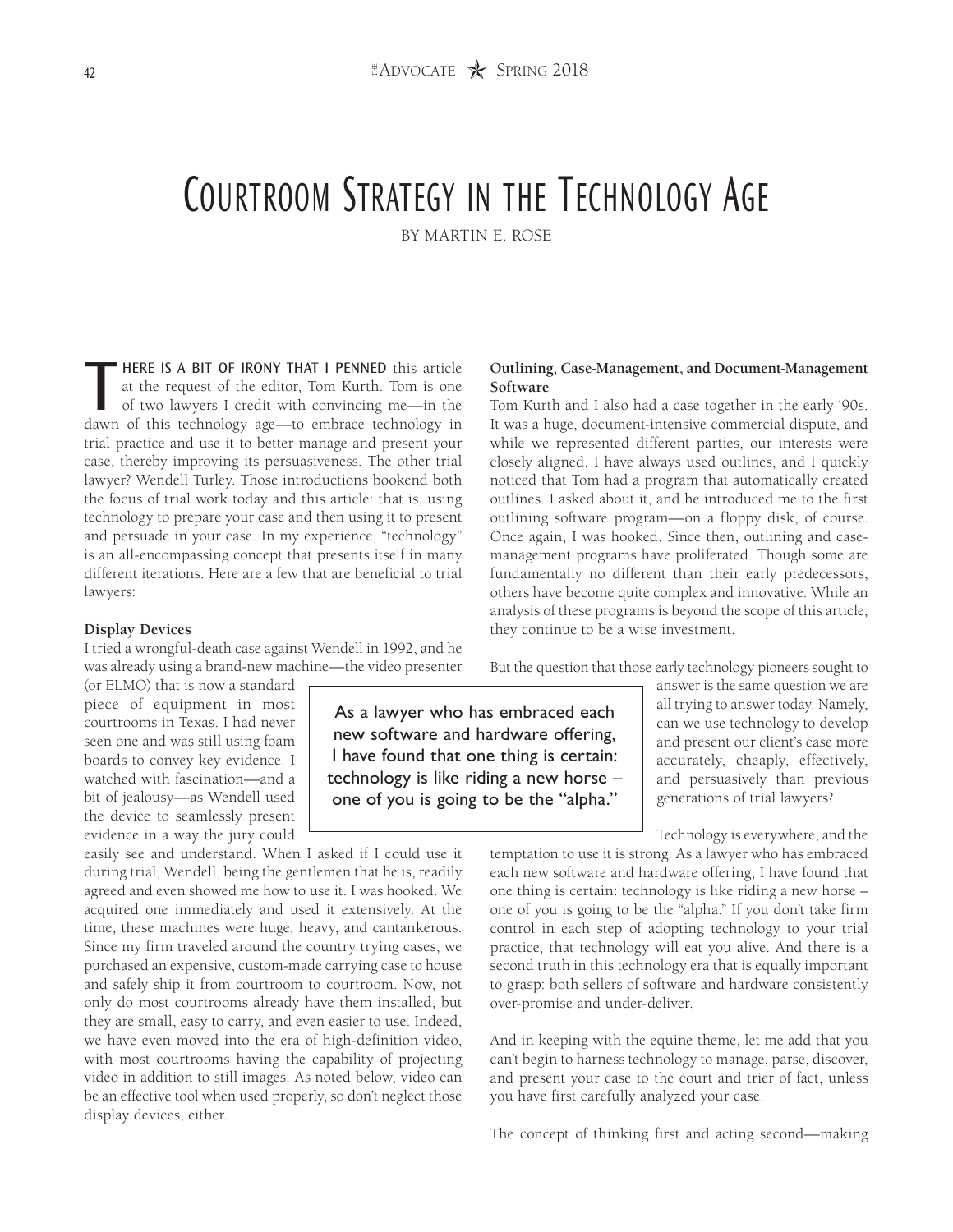analysis your first task—is easier to understand and adopt if you think of it this way: in a case of any complexity, there will be thousands, if not millions, of documents, images, e-mails, texts, tweets, etc. But you can't just review all of that information hoping to find a theory for your case. You must first figure out your theory, and then go find the documents—in a laser-focused search—to prove it.

The real challenge in today's world of endless, open discovery is narrowing down 2 terabytes of data to 100 or fewer exhibits. The more data that is available, the greater the temptation to use everything you find. But trials are expensive, and judges are increasingly putting lawyers "on the clock." So, whittling down that treasure trove of e-mails, memos, texts, and other documents can be a monstrous task. Besides, if your case hasn't been narrowed down to as few exhibits as possible, your preparation is incomplete. Document-management and search-engine software titles abound in the legal marketplace. But I'll caution once more: software sellers over-promise and under-deliver. So, if you find a workable provider or program, it is prudent to stick with it until something clearly better comes along.

#### **PowerPoint Presentation Software**

As anyone who has recently spent time in a courtroom knows, the presence of presentation software is nearly ubiquitous. Since Microsoft's PowerPoint software program has essentially become the generic name for presentation software (as Kleenex is to tissue) I will use the phrase "PowerPoint" generically in this article. It is worth noting, however, that there is bountiful competition today in the presentation-software space. Programs such as KeyNote, Slides, Prezi, and others—both free and for a price—are worth consideration, depending upon your individual needs.

Eons ago, in legal Neolithic times, the emergence of presentation software as a solution to courtroom communication was brilliant, paradigm-shifting, and a boon to trial lawyers. Lawyers bent on finding a way to keep their audience focused and entertained (yes, entertained) while communicating complex legal issues and fact patterns in a simple, organized, visual format found an answer in PowerPoint. As so often happens with technology as it gains acceptance, PowerPoint today is often overused, misused, or relied upon as either a gimmick or a shortcut for good preparation. In the hopes of helping others avoid these pitfalls, here is a quick discussion of the "Dos and Don'ts" for using PowerPoint:

### **DO use PowerPoint for:**

• Oral argument of complex motions or hearings before

the court. PowerPoint can be a powerful tool to inform and persuade a busy judge of the merits of your case. It can also be a powerful way to imprint your key points. An ideal approach is to visually display your presentation while providing the court with a hard copy with which she can make her own notes for later reference. I learned the value of this approach from the boardroom, not the courtroom. Corporate America conducts business on PowerPoint, and has for years. Significant meetings are presented through PowerPoint slides. When I meet with a client's management team, they invariably expect to see a PowerPoint presentation and receive a hard copy—in advance. The hard copy becomes their note pad and easy reference tool for further decision making or action. Carrying this management style into the courtroom is an obvious plus. Judges work hard and manage huge caseloads. They are continually bombarded by lengthy, contentious, exhibit-laden motions and hearings that are often boring, usually too long, and almost always repetitive. If you can hand a judge your case, boiled down to a few key points and illustrated on clear color slides, you hand the judge a powerful advantage for your client.

That value greatly increases when the court takes the motion under advisement following oral argument—a now-frequent occurrence in summary judgment hearings, for example. If we followed our judge into her chambers, we would often find that she has heard the argument, read through the large stack of briefing and evidence, and placed your case on her credenza, to return later today, tonight, or over the weekend for additional consideration. Invariably, on the top of the stack of documents, is that hard copy of the PowerPoint presentation with the notes she took during oral argument. When she finally has a chance to get back to your case—an hour, day, or week(s) later—which documents will she likely turn to first? Opposing counsel's 25-page brief with 75 pages of exhibits, or that clear, concise PowerPoint?

- Highlighting and emphasizing key phrases or information in exhibits.
- Summarizing complex evidence simply and clearly.
- Making a point in a concise manner. Remember that less is more—and while editing for brevity is a difficult task, it is well worth the time and effort.
- Leaving a lasting impression. As noted above, make sure you always provide the judge a hard copy.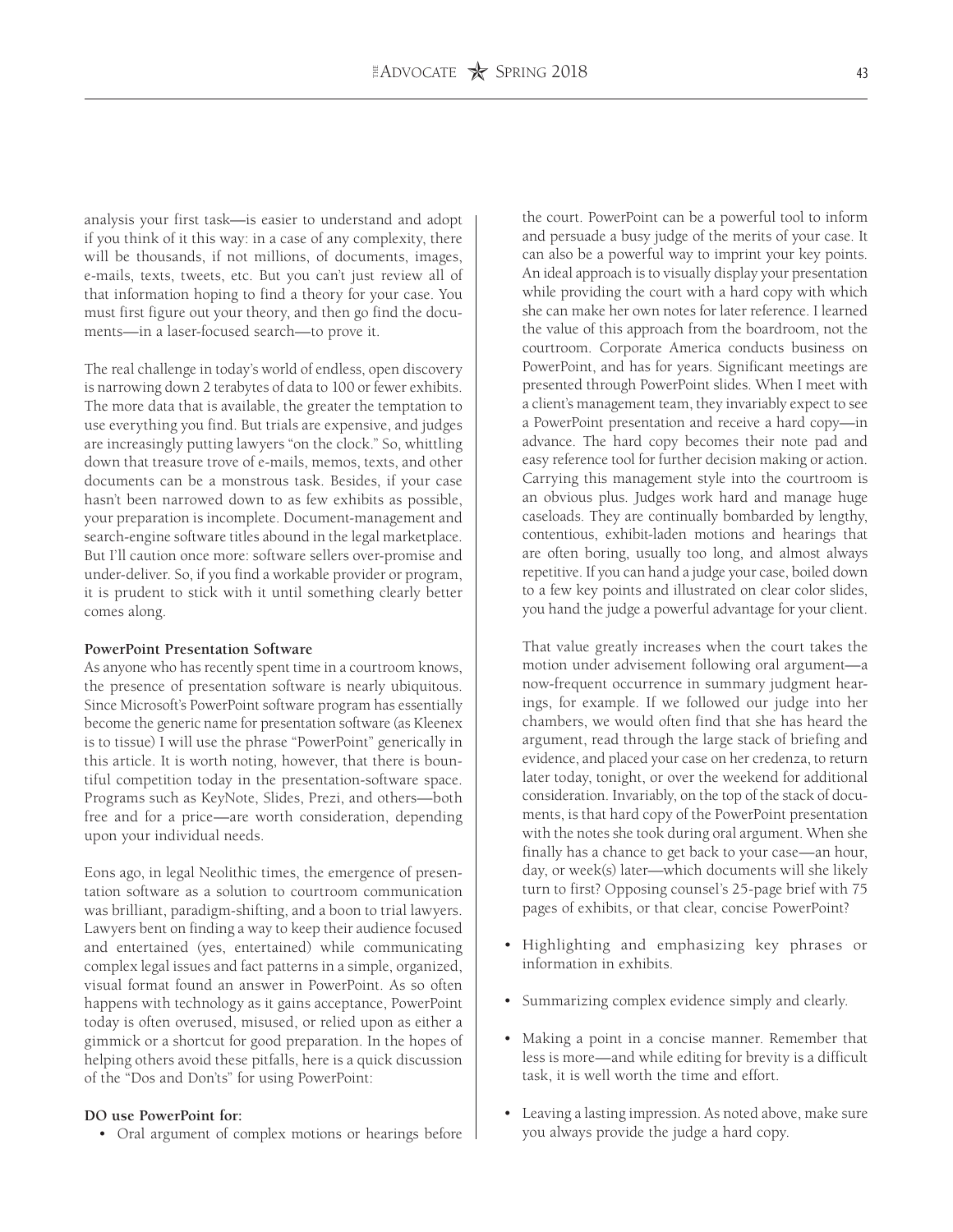#### **DO NOT use PowerPoint for:**

- Reading your argument outline to the jury. The number of times I have seen a lawyer stand up and read—word for word—his PowerPoint in front of the jury (or even the court) sickens and saddens me. The fastest way to bore and insult a jury is to read to them. More importantly, you are standing in front of them to make a human connection and persuade them. The jury needs to be engaged and constantly moving from you to the PowerPoint on the screen; back and forth, back and forth. Keep them awake. Keep them glued. Keep them focused on you.
- Providing overly lengthy quotations straight out of the text. Remember the old adage: a picture is worth a thousand words. Give the judge and jury the metaphoric picture, not the lengthy, verbose text. Remember, we have a President who communicates key policy issues to the public with less than 140 characters! Surely you can avoid PowerPoint slides that are covered in lengthy quotations that are guaranteed to lose your audience.

#### **Video Depositions**

I am still amazed at the number of lawyers who do not regularly videotape depositions. I don't address these comments for those instances where the case value or the client's budget doesn't warrant it, or where the witnesses are within the subpoena range of the tribunal. But a written deposition fails to convey the most powerful tool in the jury box: the power to judge credibility. There is enormous value in the jury seeing a witness squirm, hesitate for 20 seconds, look toward his lawyer, or lose his temper. These visual clues are often more persuasive then the written word; use them.

I am even more amazed when I see a lawyer take a video deposition and then ask meandering questions or fail to tie a witness's testimony up in a clear summary line of questions. When you plan to videotape a witness, it is presumably because that witness will likely be unavailable at trial and you are preserving his testimony to present to the jury. With this in mind, your goal is clear: try to get useable sound bites. Remember this rule of thumb: a video deposition that plays longer than 30-40 minutes is usually too long. Advance preparation and planning regarding your plan of attack will lead to brief, clear, and concise sound bites that bolster your case before the jury.

#### **E-mail and Other Communication Methods**

Finally, let's talk about the power of e-mails and their use

(and misuse). And, while we are at it, let's discuss text messages, tweets, Facebook posts, and other casual social media channels. The rules of evidence evolved over centuries of dealing with documents that lawyers could touch with their hands, that involved fixed images created by ink on paper. But this is no longer true. Many attorneys continue to think of e-mails as informal, unimportant sound bites, since they are generally not carefully drafted and often sent in a moment of frustration or emotion. Yet they are frequently the source of dynamite material for the opposing lawyer. Of course, text messages are even worse, as are the memes, photographs, videos, and other assorted things people attach to them. These brief, seemingly inconsequential, communications have made many a case and ruined many careers. A smart trial lawyer looks for them and exploits them.

With the social media explosion comes a host of issues, problems, and limitations. John Browning, a trial lawyer and prolific writer, has focused on this area, to great effect. John has written extensively on the subject, and his book and articles are worthy of reading.<sup>1</sup>

Ultimately, though, today's technology age provides a multitude of implements that a wise trial lawyer will adopt and incorporate into his or her trial strategy—from the very first client meeting to the successful verdict. From efficient, effective use of software, hardware, devices, and even social-media platforms, the tech-savvy lawyer has a decided advantage over the Luddites who choose to shun these marvelous tools.

*Martin E. Rose, the founding partner of Rose•Walker, LLP, is licensed to practice law in Texas, California and Colorado and is an Advocate member of the American Board of Trial Advocates. He has tried scores of cases in State and Federal Courts across the United States representing both Plaintiff and Defendant and is a frequent lecturer on trial advocacy.*

*Martin acknowledges the assistance of Ben A. West, an associate of Rose•Walker, LLP. Ben is a graduate of SMU Dedman School of Law and was an editor in chief of the SMU Science & Technology*  Law Review.  $\star$ 

<sup>1</sup> See, e.g., The Lawyer's Guide to Social Networking: Understanding *Social Media's Impact on the Law* (Thomson Reuters/West Publishing 2010); *Using Social Media Evidence in Family Law Proceedings,* UT-CLE Annual Family Law Seminar, June 2011*; Authenticating Tweets: Discovery & Use of Social Media Evidence*, Texas Advanced Evidence and Discovery course, May 2011. For further listings, please see http://www.passmanjones. com/Attorneys/John-G-Browning.aspx.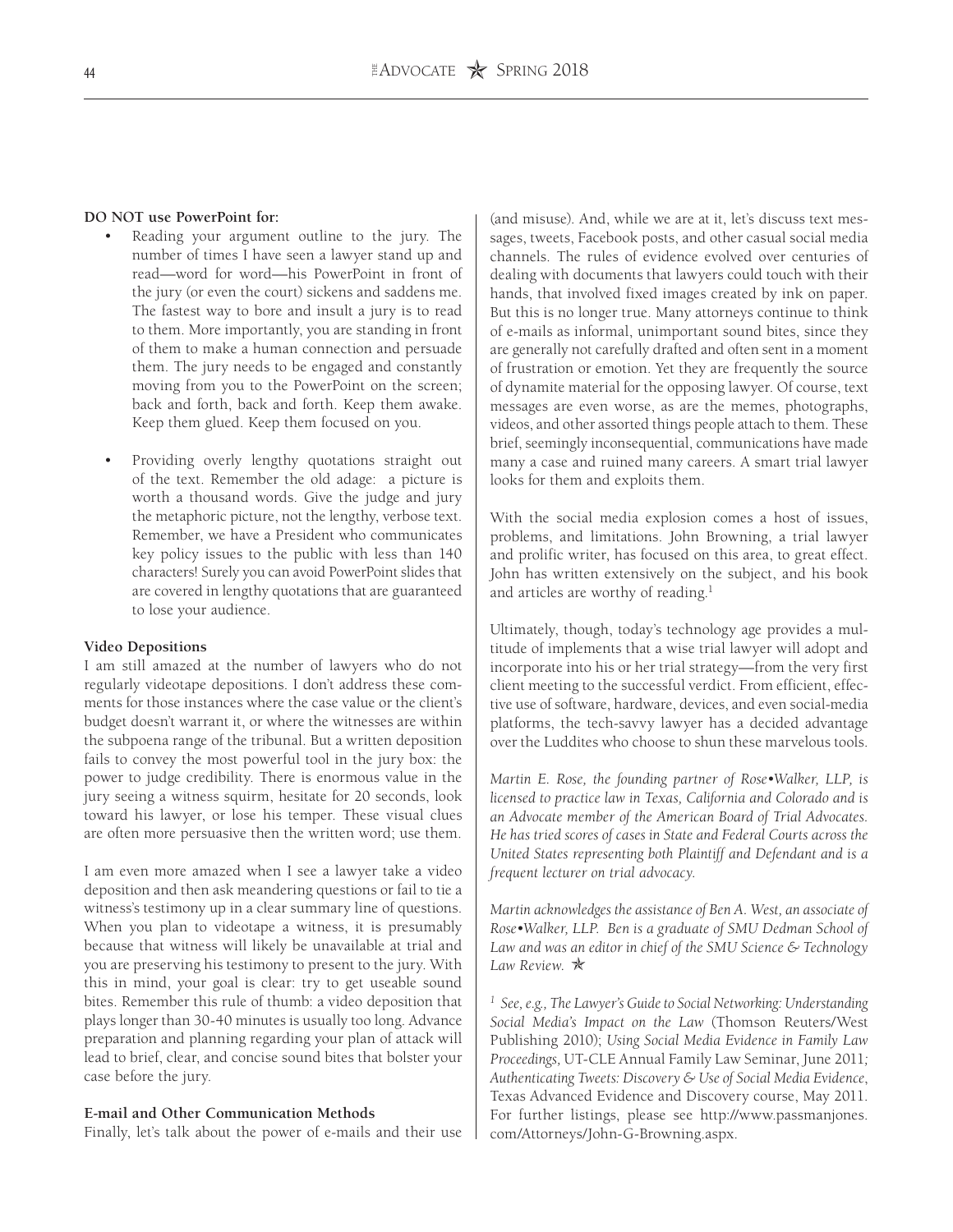# STRATEGIES FOR SUCCESS AT TRIAL: How to Change Your Jury Selection Preparation Timeline and Why It Matters

BY TARA TRASK & HAILEY DRESCHER, PHD

N OUR EXPERIENCE, TWO OF THE MOST OVERLOOKED and underprepared parts of any trial are voir dire and jury selection. The gravity of this reality is only eclipsed by the related truth that few parts of a trial have the same N OUR EXPERIENCE, TWO OF THE MOST OVERLOOKED and underprepared parts of any trial are voir dire and jury selection. The gravity of this reality is only eclipsed potential to make or break a case. So why is it that many litigators view jury selection and the preparation needed as an afterthought at best, or a "roll-of-the-dice" nuisance at worst? There are many reasons, but a perceived lack of control over the process and a deficit of relevant experience are the most significant and likely culprits. Overcoming these challenges and harnessing available tools and insight in your voir dire and jury selection preparation will undoubtedly make for a better trial strategy. Considering your jury early in the case can dramatically improve your odds for a positive result in the courtroom or the mediator's office.

Here is a suggested timeline for considering and selecting your potential ultimate fact finder:

#### **The Trial Date is Set:**

Call a trial consultant and retain them to help you. At the very least, you can use the help on the day of jury selection. This is also a good time to have a brief discussion about the issues in the case and to brainstorm about how "regular folks" might problem-solve your dispute. Obviously, each case is different, and the resources you can devote to outside assistance is a function of the potential damages or risk in the case. If the case doesn't warrant a consultant, find a high school freshman and explain the case to them. If you find that you can't, you might still consider an hour or two of a consultant's time. Our view is, if you can't explain what your case is about to a 9th grader, you don't actually know. Now is the time to start framing the narrative of your case—and thinking about who you are selling your case to (rather than the legal arguments and motion practice to the court).

### **Ninety Days Before Trial:**

If your case is headed for trial and you are 90 days out, now is an opportune time to do some kind of testing. The form this takes will again be a function of the potential damages or risk in the case. If the case warrants the outlay of resources, you can employ professional trial consultants to assist you in preparing the presentations and recruiting a representative sample of jurors from the venue. If the case is small, it can still be worth your time to gather some of your internal support staff and pitch the case to them. The data you get from the latter may not be as reliable as data from the professionally facilitated version, but it will still be useful.

Conducting pre-trial research will identify useful information as to how potential jurors in the venue will problemsolve your fact pattern. This research should be useful in developing case themes, testing difficult evidence, and gauging mock jurors' perceptions of witnesses. This information gives you a working sense of how best to structure your case, the most appealing narrative order, thematic points to weave throughout, and strategies to highlight or mitigate evidence.

As early as possible, know the language of the charge. What the jurors will be asked can have a direct impact on the type of jurors you will seek to avoid. If you are able to employ pre-trial research, a modified version of the charge should be read to mock jurors, ensuring that key language is included. This allows researchers to more reliably assess how jurors employ their decision-making toward the claims, as well as which juror traits more closely align with the legal constructs of your case.

There is another important, and too often overlooked, benefit to research that is conducted with a professionally facilitated and representative sample of potential jurors from the venue: a research-based ideal/non-ideal juror profile. During the planning of any pre-trial research, some consideration should be given to what questions would be asked either in *voir dire* or on a supplemental juror questionnaire, if allowed by the Court. We ask all these questions on our intake questionnaire in the pre-trial research projects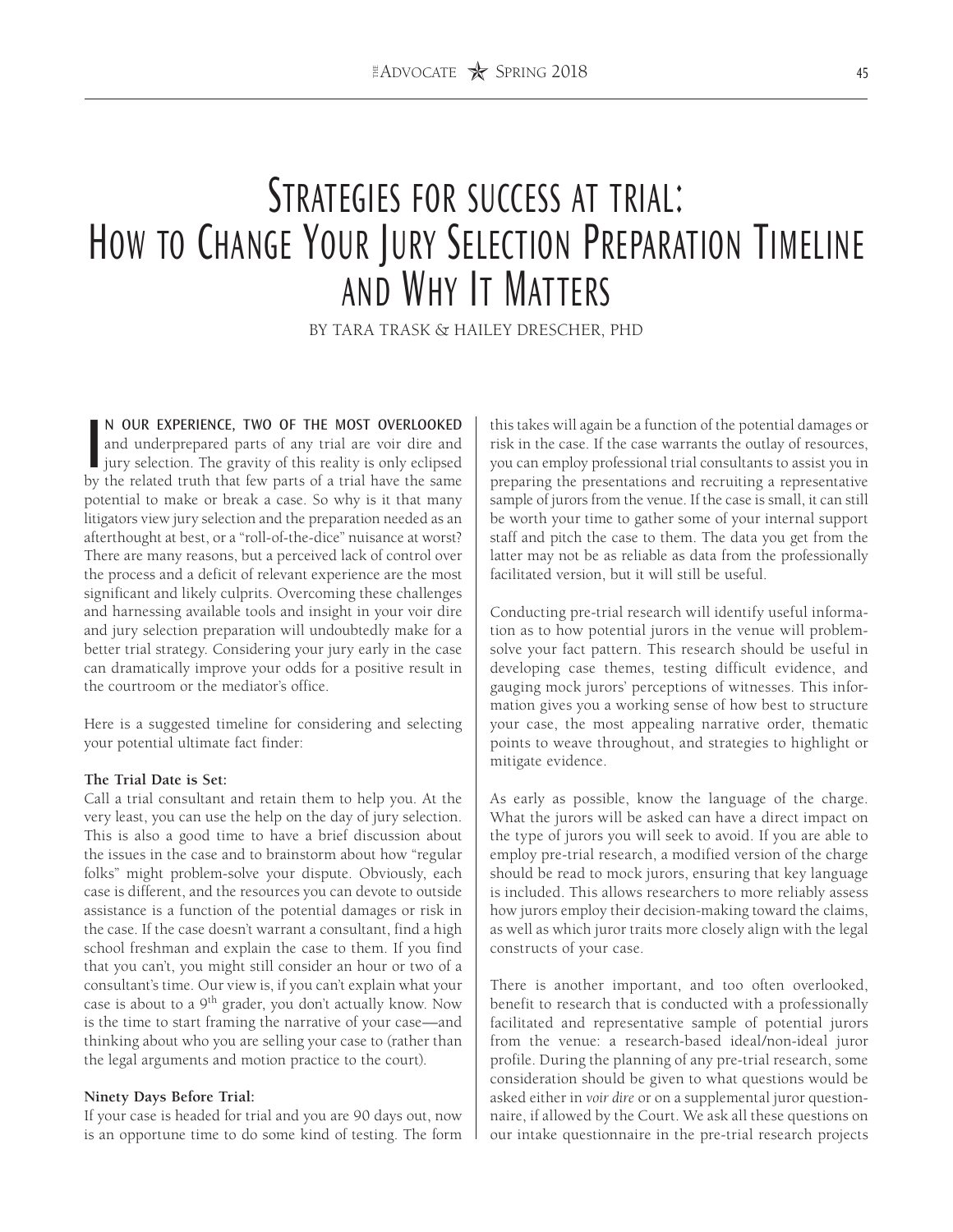we do. Gathering that data from a representative group of jurors (which also hears both sides of the case) can be an incredible advantage.

This research has the potential to yield a constellation of traits and characteristics that allow for the construction of a profile for ideal/non-ideal jurors. Although demographic characteristics are not always a reliable indicator of a juror's tendency to be ideal or non-ideal, when correlated with other, case-specific attitudinal factors, these statistics can be highly informative and provide counsel with traits to gauge more closely during *voir dire*. This can also give you a sense of which questions need to be asked and help you identify those that might be a waste of your precious *voir dire* time.

# **Sixty Days Before Trial:** *The Court*

It's important to get a sense of the judge and how he or she conducts jury selection. For planning purposes, it is critical

to know the judge's preferences and operating patterns. We have worked in state courts where the judge allowed each side one hour for *voir dire* and then eight minutes to write down three strikes. The bailiff paced back and forth between counsel tables waiving a stop

watch. Inversely, we have worked in state courts where the jury selection lasted weeks, the panel included over 600 prospective jurors, and we received the completed 37-page supplemental juror questionnaires weeks in advance.

Experiences in federal courts also vary. Some courts allow for attorney-led *voir dire*, while others ask for a list of potential questions submitted well in advance, to be asked at the judge's discretion. Some federal judges conduct *voir dire* with no feedback from counsel. We have seen judges flip a coin to determine alternate seats, request that attorneys make their preemptive strikes live in front of the venire, or pass a sheet of paper back and forth in a school yard pick. Can you strike "below the line?" Will you be striking from the box first and then addressing alternates separately? The process affects the strategy, and it is critical to gather information before engaging. Often, this information can be gleaned from other attorneys who have been in those courts, but there is no shame in asking the court directly, certainly at the pre-trial conference.

#### **Voir Dire** *strategy*

A judge's preferences during *voir dire* also affects the type of questions you can ask. Some judges are highly sensitive to an attorney's attempts to argue the case during *voir dir*e, and we concur. In our experience, it is not a beneficial strategy regardless of the court's view. We find that argument masquerading as questions often do more harm than good because they make jurors uncomfortable. Jurors will be suspicious of vague hypothetical questions that they perceive are meant to trap them into giving the "right answer." Even more problematic, there is clearly a "right answer" to be given. Therefore, you are not eliciting accurate feedback regarding how a juror might actually think when presented the case—only the socially desirable answer in that moment.

One of the difficulties of effective *voir dire* is that it forces an attorney to ask open-ended questions that he or she doesn't know the answers to. While this may feel uncomfortable at first, it is a much more effective method for identifying bias, which is the main goal. Time is more wisely spent deducing how jurors think about pertinent case issues than asking questions with "right answers."

As in most areas of life, knowledge is power in preparing a case for trial. Particularly, when you have learned in your research that certain responses to certain questions correlate with non-ideal jurors, you can go into jury selection with a research-backed plan to identify those jurors you need to strike. Questions like

"Who here would be highly unlikely to file a lawsuit even if you felt like you had been harmed?" produce more useful answers than "If your business partner breached a contract that you two had agreed upon, you would want to get them to pay you what was owed to you, right?" Who is going to answer no to that? What would you learn?

## *Supplemental Juror Questionnaire (SJQ)*

Perhaps you've heard about them but never employed one yourself. It's possible you've heard that OJ Simpson's juror questionnaire was 75 pages. Perhaps you've heard a local judge in your area hates them, loves them, or writes them for use herself. When properly crafted and administered, supplemental juror questionnaires have the potential to increase the efficacy of *voir dire* for the parties and the court.

First, they have the potential to save time during jury selection. Ideally, SJQs should be administered in the week or days prior to trial and should contain background questions that assess a potential jurors' education, past job history, involvement in clubs and non-profits, knowledge of the parties involved, etc. Attorneys for both parties should thus review the questionnaire prior to jury selection and avoid asking blanket background questions to the entirety of the venire.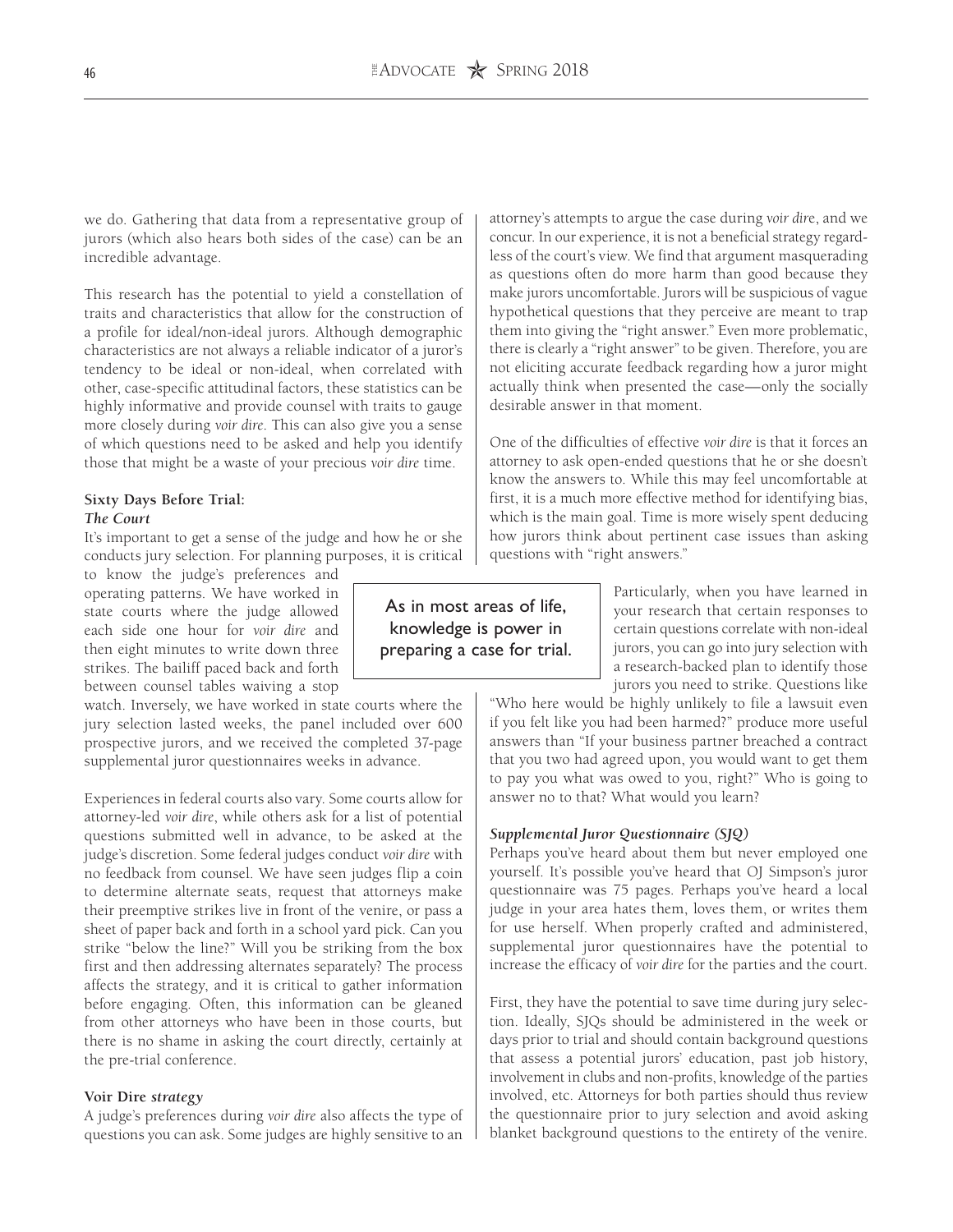Instead, this time may be used to further explicate answers already given by potential jurors and flagged in advance by attorneys for follow-up. Be careful not to re-ask questions previously covered in the SJQ. This redundancy frustrates both the venire and the sitting judge, and it reflects poorly on the offending attorney.

Next, SJQs provide a roadmap of where additional follow-up and probing might be needed. A potential juror might indicate on the questionnaire that she would rate corporate entities as lacking complete credibility. Upon following up on her reasons for this belief, an attorney might find that she has an overwhelming prejudice, and a challenge for cause may be warranted. This provides a logical transition to ask the venire who else has similar feelings or has had similar experiences.

Oftentimes, jurors are more likely to accurately report their beliefs in a questionnaire. Social desirability bias innately leads jurors to want to answer in a way that is socially acceptable. It is a threat to face to admit in front of a panel of 60 strangers that you believe that if "someone is a defendant, that they must have done something to be sued." The questionnaire serves as a warm-up, completed in privacy, that allows jurors to speak their minds more freely without fear of judgment. In especially triggering situations, jurors may also mark portions of their questionnaire private. This allows the judge and attorneys to call that juror privately if follow-up is needed.

A supplemental juror questionnaire might not be an option in all cases. However, there are steps that can increase the likelihood of getting the court to grant a questionnaire.

Discuss the potential for a questionnaire with opposing counsel well in advance of trial. Agree that each side will work with one another to present an agreed upon final version of the SJQ to the judge for consideration at the pre-trial hearing. Trying to get the court involved in squabbles about a questionnaire all but guarantees that the court will reject the idea altogether. A short, one or two-page questionnaire is almost always best; economy of time spent in *voir dire* can be a big selling point to the court.

# *Settlement*

Importantly, all the work that has gone into preparing the case for trial has also armed you with unique knowledge about "what a jury may do" with certain aspects of the case. Having done some kind of pre-trial research and considered the jury as a final fact finder puts you at a distinct advantage should you find yourself in the mediator's office around this time.

#### **One Week Out:**

More aptly called jury "deselection," the primary goal of *voir dire* is to identify your unfavorable jurors. Ideally, the research you've done leading up to this day will inform the questions you ask and the traits you are monitoring. The SJQ has allowed for advanced review of potential jurors and highlighted areas that require further explication. Still, it is important to create an outline of the areas that require additional examination.

Because your main goal is identifying non-ideal jurors, many of your questions should be designed to elicit answers that speak to the crux of your opponent's case, or even seem to bolster their claims. This can feel uncomfortable, but these questions are critical. It is important to flush out these beliefs and attitudes during *voir dire*. Instead of attempting to silence these potential jurors, thank them for their candor and ask who else on the panel shares these thoughts and experiences. Ask the question as if you are sure there are others and welcome their responses.

Attorneys are often afraid of "poisoning the well" in these situations. However, it is highly unlikely that a juror chooses to change long-held beliefs based on the thirty-second rantings of a stranger. Instead, this strategy allows you to identify others that may sympathize with the beliefs of a non-ideal juror. Identifying the prospective jurors who have attitudes and beliefs that align with your non-ideal juror profile is your primary goal in *voir dire*. Challenging for cause or using a peremptory strike can only be done if you know who they are.

As in most areas of life, knowledge is power in preparing a case for trial. All too often we see lawyers first considering jury selection the night before (well, at least the Friday before) they have to pick the jury. We think there is a better way.

*Tara Trask, President of Trask Consulting, a full-service trial consulting, litigation strategy and jury research firm, is a former President of the American Society of Trial Consultants.* 

*Hailey Drescher, PhD is a litigation consultant at Trask Consulting.*★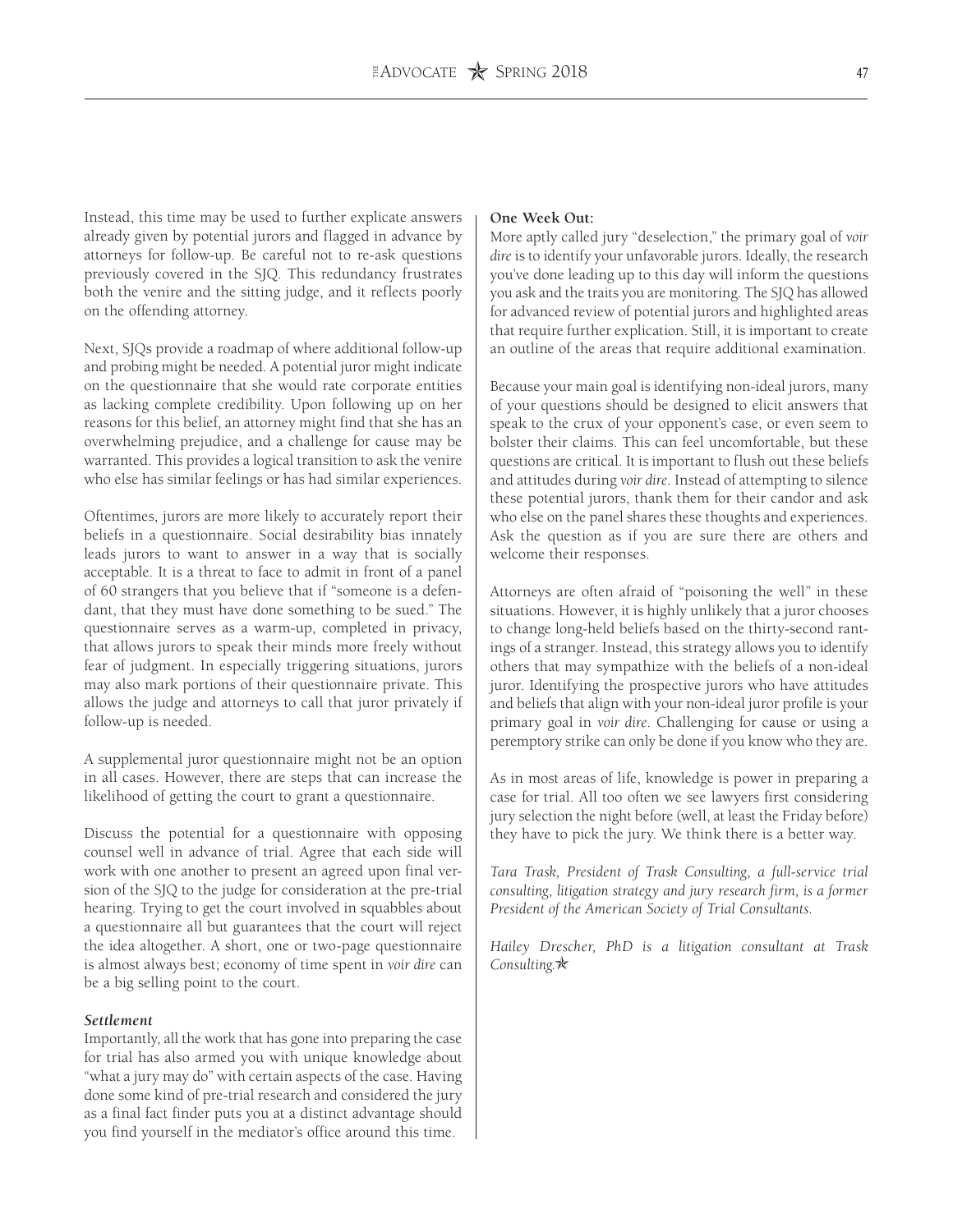# STRATEGIC USE OF APPELLATE COUNSEL

BY MARCY HOGAN GREER & ROGER D. TOWNSEND

A draft jury charge may be the single best tool to identify the pivotal factual issues to develop in discovery, because an accurate draft charge shows the questions that the jury will be asked.

PPEALS ARE MUCH MORE LIKELY TO CHANGE the result of a trial today than they were 20 years ago. This is true in Texas and in the federal court system. Changes in the law and a decreasing deference to jury verdicts have both affected reversal rates—especially in complex cases. As a result, the real end game is likely to occur in an appellate court. But to be in a position to successfully challenge or defend a jury verdict on appeal, trial lawyers need to ensure that the error has been adequately preserved, there is a sufficient record, and the harmful effect of the error has been established. It is therefore not surprising to see appellate lawyers—or "law" lawyers—becoming involved in pre-trial and at the trial, partnering with the trial lawyers to expertly cover all aspects of the trial.

With an effective strategy, the trial and pre-trial work supports the appeal, and the appellate perspective can help achieve and

support the trial result. And having a "law lawyer" well-versed in the case as additional boots on the ground at trial can provide some significant strategic advantages when critical decisions need to be made quickly and without time for extensive research and reflection. The appellate lawyer can provide support or even handle directed verdicts, charge conferences,

and the like, freeing the trial lawyer to focus on evidence presentation and jury argument.

Having both the trial and the appellate perspectives—the fact and law perspective—increases the client's ultimate chance of success.

# **A. Identifying Law Issues Early as a Template for Discovery and Presentation of Evidence**

Winning the appeal often requires the right evidence. From the authors' perspective, we often see trial lawyers approach a case with too optimistic a view of how the courts will apply the law, only to find after trial that the appellate court applies a different legal standard that the evidence presented does not meet. Exploring the appellate possibilities early can help the trial team discover, develop, and present the best evidence to support the case on appeal. It can also make discovery more efficient by avoiding rabbit trails. Below are just a few examples.

## **1. Evidence to Support Legal Rulings**

One example is summary judgment. The "law lawyer" can help identify what evidence is necessary to defeat a claim or defense in a traditional motion for summary judgment or create a fact issue to defeat a "no evidence" motion for summary judgment, directed verdict, JNOV, or legal sufficiency challenge on appeal.

The "law lawyer" also can help identify the evidence necessary to support other pretrial rulings, such as a special appearance to contest personal jurisdiction, a venue motion, or a motion for spoliation sanctions.

> **2. Effective Use of the Jury Charge** A draft jury charge may be the single best tool to identify the pivotal factual issues to develop in discovery, because an accurate draft charge shows the questions that the jury will be asked. It is critical that the "fact strategy" for the case be focused on these ultimate questions to be answered by the jury.

For a plaintiff, the elements of the liability and damages questions in the charge function as a roadmap for building the case. And for the defendant, developing the charge early helps identify the best opportunities to create holes in that case and to develop defenses.

Preparing the charge focuses attention on questions that need to be considered *before* discovery. But appellate lawyers are often brought into a case too late—often right before trial to draft the charge, when it is too late to raise new defenses or claims that might fit the facts. Preparing the charge early would prevent that sort of late revelation and help maximize the possibilities of discovery.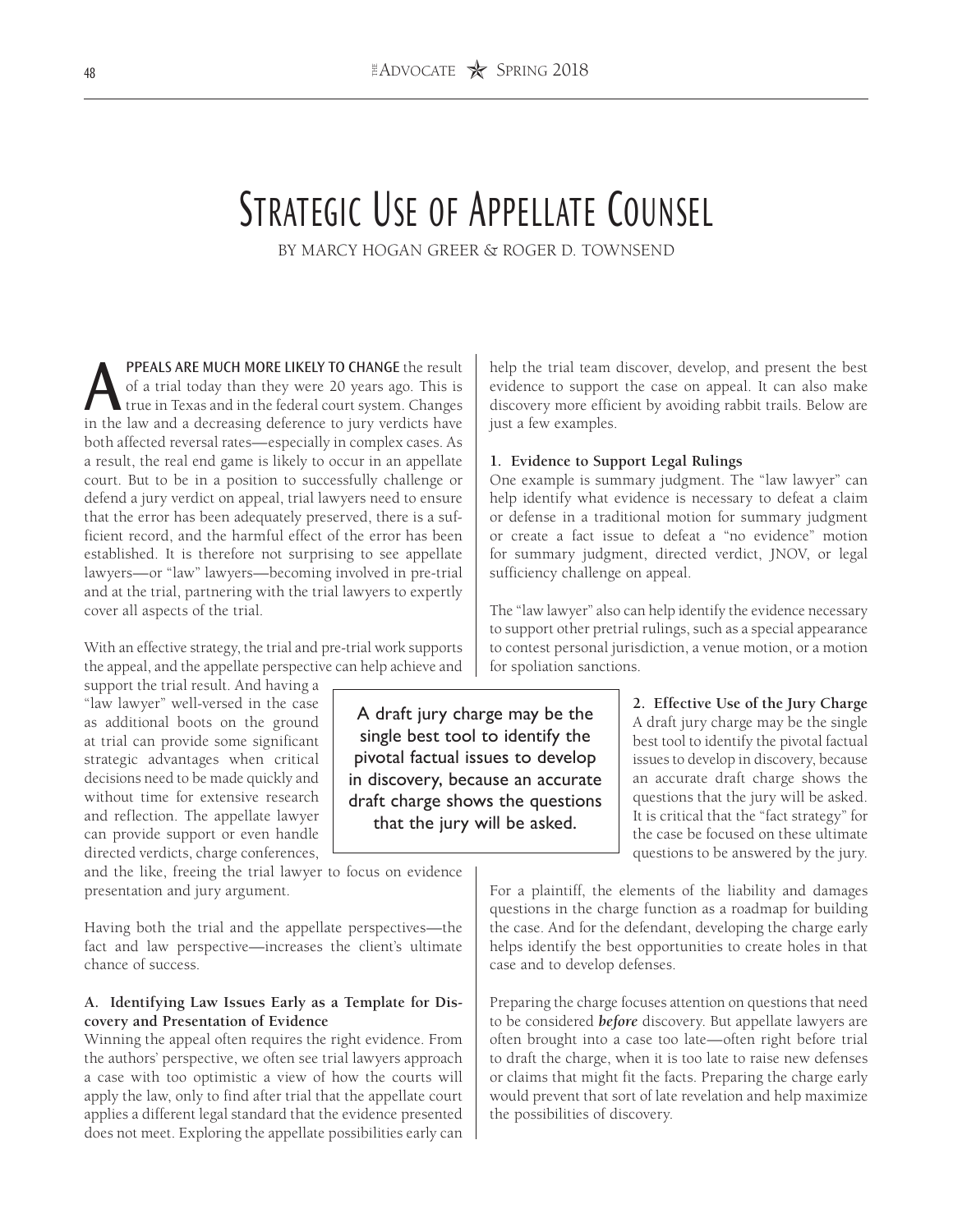### **a. Identifying Key Words and Phrases**

Jurors often struggle with the court's charge because it uses legal terms and phrases that are unfamiliar to jurors. Even when the charge defines those terms and phrases, it can still be difficult for jurors to understand this language and apply it to the facts. The problem is amplified when witnesses use different language for the same concept that ultimately appears in the charge.

Preparing a draft charge early helps the lawyers frame discovery questions using the language most likely be used in the charge. The answers will be more understandable and meaningful to the jury in light of the questions that they ultimately will be asked.

## **b. Expert Testimony**

Similarly, it is critical to ask experts to answer the right questions. The best guide to the right questions is often the draft charge. When an expert provides an opinion applying the facts to one standard, but the charge asks the jury to answer based on a different legal standard, the jury may not know how to apply the expert opinion to their question. Worse still, the expert's answer about a different standard may not be legally sufficient evidence to support the submission of the question or may result in a directed verdict or reversal on appeal.

# **3. Summary Judgment**

#### **a. Ultimate Win**

One reason that many cases are not won on summary judgment is that the winning legal argument is not identified until it is too late for summary judgment. A summaryjudgment proceeding is the one part of the pretrial process that most resembles the appeal. Unlike rulings on many other issues, like evidentiary objections, the standard of review for a summary judgment is de novo—the same as at trial. *Provident Life & Acc. Ins. Co. v. Knott*, 128 S.W.3d 211, 215 (Tex. 2003).

Because of this similarity, a party seeking or resisting summary judgment can benefit greatly from the input of the "law lawyer." The "law lawyer" brings an appellate perspective to the legal analysis, the framing of the issues, the drafting of persuasive briefing, the researching of the law, and even the most effective formatting of the briefing, such as using a table of contents, index of authorities, argument headings, etc.

#### **b. Partial Summary Judgment**

We have seen many cases where a ruling on partial summary

judgment helps a party win with the jury by narrowing the case, eliminating theories involving harmful evidence, or obtaining helpful jury instructions.

Always consider possible partial summary judgment rulings as a means to resolve before trial issues that are frequently resolved as a matter of law at trial or on appeal such as:

- establishing a contract interpretation;
- negating fiduciary duties;
- negating negligence and other tort duties;
- negating particular elements of damages, like lost profits;
- negating gross negligence and other theories that might entitle a plaintiff to exemplary or additional damages; and
- negating the availability of an affirmative defense.

# **4. Developing Expert Testimony and Cross-Examining Experts**

Another example is one of the hottest appellate issues over the past few decades—the legal review of expert testimony for reliability, particularly when the testimony concerns scientific causation. Texas appellate courts have engaged in the exacting review of expert testimony to determine whether opinions have sufficient scientific support. *See, e.g.*, *Bustamante v. Ponte*, 529 S.W.3d 445, 456 (Tex. 2017); *Horizon Health Corp. v. Acadia Healthcare Co.*, 520 S.W.3d 848, 861 (Tex. 2017); *Whirlpool Corp. v. Camacho*, 298 S.W.3d 631, 637–43 (Tex. 2009). And the consequences can be fatal: "[A]n opinion is conclusory and cannot be considered probative evidence if it lacks a factual basis or is made in reliance on a basis that does not support the opinion," even if no objection is made at the time of the testimony. *Sw. Energy Prod. Co. v. Berry-Helfand*, 491 S.W.3d 699, 717 (Tex. 2016).

Developing effective scientific expert testimony requires not only knowledge of science, but also knowledge of the law. The "law lawyer" can help provide a roadmap for what type of scientific studies and support might be necessary to meet the legal standard.

# **5. Pre-Trial Appellate Proceedings a. Interlocutory appeals**

Ordinarily, a party may appeal only a final judgment. But many exceptions are created by statute. *See* Texas Practitioner's Guide To Civil Appeals 113-133 (Robert Dubose ed. 2014) (cataloguing types of interlocutory appeals). These statutes allow some interlocutory rulings to be appealed immediately, without waiting for trial and judgment.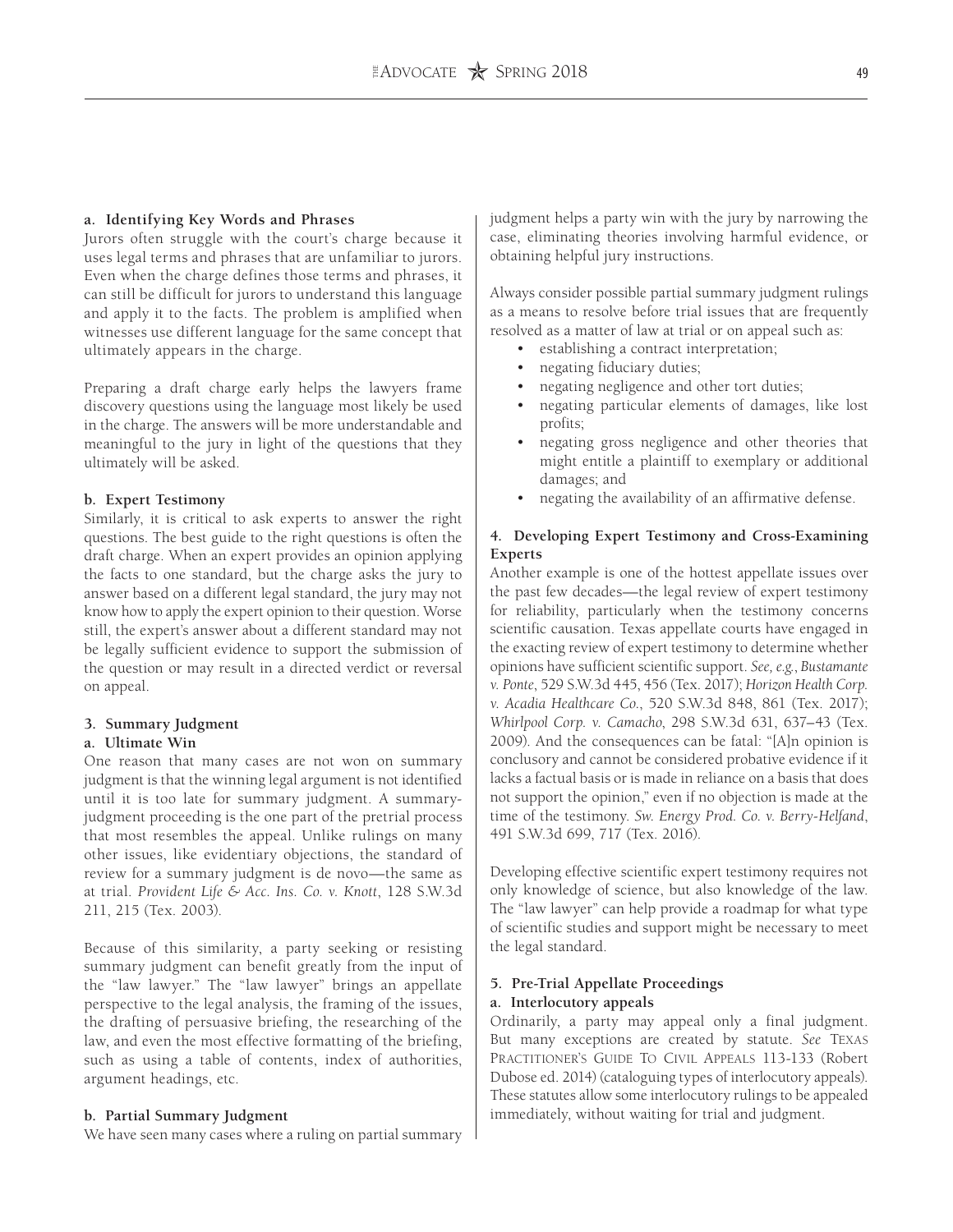One relatively new and under-utilized type of interlocutory appeal can help change the shape of trial—the permissive appeal of a ruling on a controlling question of law. Tex. Civ. Prac. & Rem. Code § 51.014(d); Tex. R. Civ. P. 168. This procedure requires both the trial court and appellate court to grant permission and involves a number of steps. *Id.*; *see also* Tex. Civ. Prac. & Rem. Code § 51.014(f).

Although this procedure is cumbersome and time consuming, it can help shape the issues—or in some cases effectively dispose of the case—before an even more time-consuming trial. For instance, petitions for interlocutory review have been granted in the following situations:

- To review the denial of summary judgment in a medical malpractice case to clarify the standards for the substantial factor element of proximate cause and "willful and wanton negligence." *Ho v. Johnson*, No. 09–15–00077–CV, NO. 09–15– 00077, 2016 WL 638046, at \*5 (Tex. App.—El Paso Feb. 18, 2016, pet. denied).
- To determine choice of law. *See Am. Nat. Ins. Co. v. Conestoga Settlement Trust*, 442 S.W.3d 589, 593 (Tex. App.—San Antonio 2014, pet. denied).
- To review the denial of a motion for summary judgment and determine whether a plaintiff could invoke the open-courts provision to assert a claim otherwise barred by the statute of limitations. *Gale v. Lucio*, 445 S.W.3d 849, 852 (Tex. App.— Houston [1st Dist.] 2014, pet. denied). The court of appeals' reversal of the trial court's order denying summary judgment disposed of the litigation. *Id*. at 858.

# **b. Mandamus**

As appellate lawyers, the authors more often advise trial lawyers not to pursue a petition for writ of mandamus before trial than we recommend pursuing mandamus relief. The requirements for mandamus are notoriously difficult, and the chances of success are usually very low. But in some limited circumstances, a mandamus proceeding can be the only solution to a disastrous pre-trial ruling.

Discovery rulings are typically reviewed by mandamus. But other types of pretrial rulings include:

- Order denying a Rule 91a motion to dismiss, *In re Butt*, 495 S.W.3d 455, 460 (Tex. App.—Corpus Christi 2016, orig. proceeding);
- Order that compels apex deposition. *In re Alcatel USA, Inc*., 11 S.W.3d 173, 176 (Tex. 2000) (orig. proceeding);
- Order that compels disclosure of trade secrets (because once disclosed the injury cannot be cured on appeal), *In re Bridgestone/Firestone, Inc*., 106 S.W.3d 730, 734 (Tex. 2003) (orig. proceeding);
- Imposition of death-penalty sanctions, *TransAm. Natural Gas Corp. v. Powell*, 811 S.W.2d 913, 919 (Tex. 1991) (orig. proceeding);
- Venue rulings based on mandatory venue provisions, Tex. Civ. Prac. & Rem. Code § 15.0642; *see also In re Fisher*, 433 S.W.3d 523, 528–29 (Tex. 2014) (orig. proceeding);
- Order denying a forum non conveniens motion, *In re Ford Motor Co*., 442 S.W.3d 265, 269 (Tex. 2014) (orig. proceeding).
- Order refusing to enforce forum-selection clause, *In re AIU Ins. Co*., 148 S.W.3d 109, 117–18 (Tex. 2004) (orig. proceeding);
- Order refusing to enforce contractual waiver of jury trial, *In re Prudential Ins. Co. of Am*., 148 S.W.3d 124, 138–39 (Tex. 2004) (orig. proceeding).

## **6. Pre-Trial Rulings on Charge Wording**

Most lawyers save argument about the jury charge for the charge conference. Yet the charge conference is often a less-than-optimal time to convince the court to rule as a matter of law, especially in a long trial.

Consider arguing select parts of the charge before trial at a Rule 166 pretrial conference. *See* Tex. R. Civ. P. 166. A pretrial conference is an ideal time to resolve and narrow purely legal disputes before trial that can be decided as a matter of law without hearing disputed evidence. Rule 166 can be used "to simplify and shorten the trial . . . ." *Provident Life & Acc. Ins. v. Hazlitt*, 216 S.W.2d 805, 807 (Tex. 1949) (citing prior version of Rule 166).

The authors have used a Rule 166 conference as a means to decide purely legal issues bearing on the charge such as (1) choice of law, (2) whether a cause of action is valid in Texas, and (3) the wording of a charge instruction about the measure of damages. In one of our recent cases, a court decided a dispute over the proper charge wording for the measure of damages pretrial, which reduced plaintiff's claimed damages model from over \$80 million to less than \$1 million. The case settled promptly, before trial.

#### **7. Trial on an Unsettled Legal Theory**

In many cases, the governing law is clear cut. But in other cases, the law remains undeveloped or unsettled. For instance, many legal issues regarding who owes which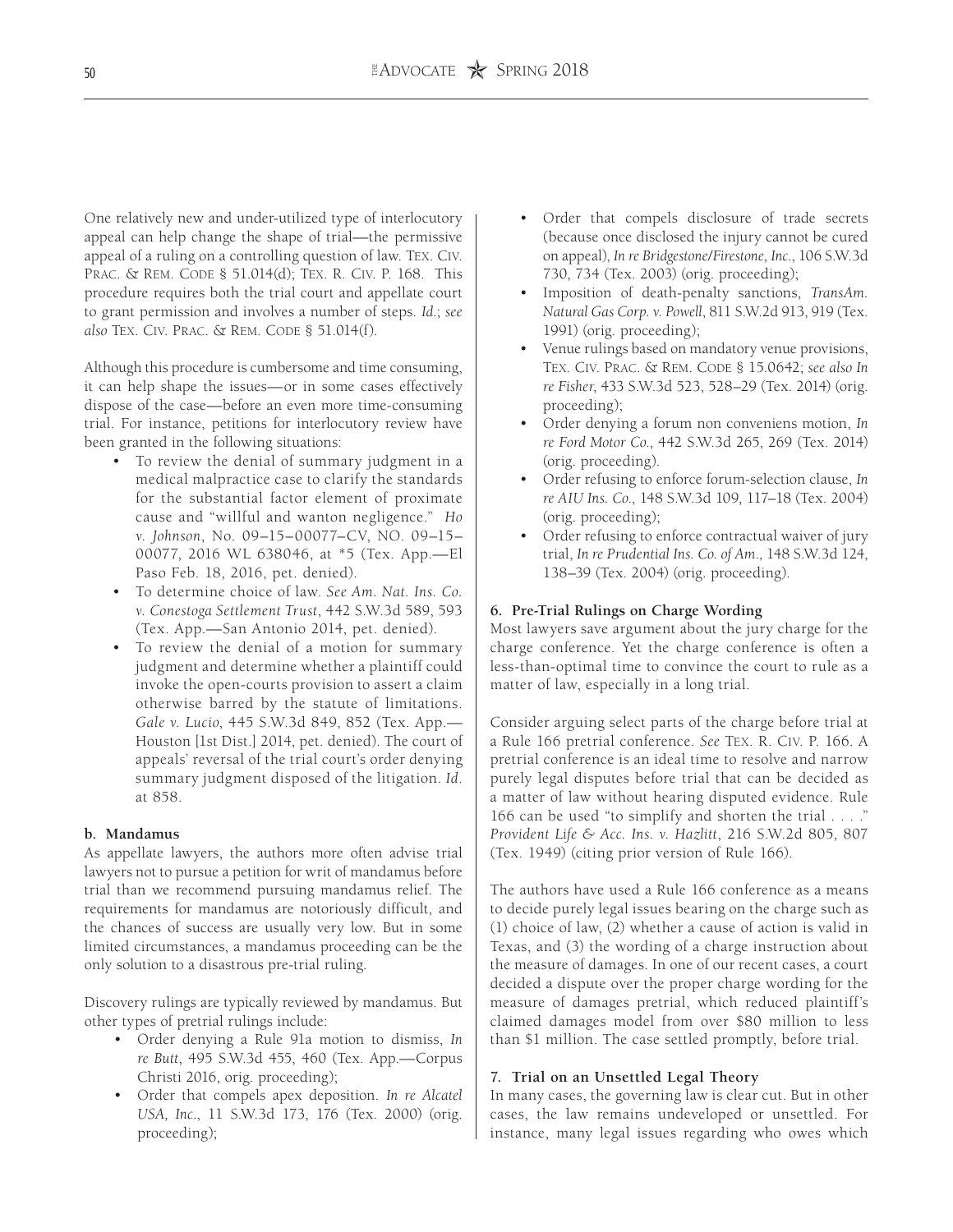fiduciary duties remain unresolved in Texas. Similarly, law previously thought settled can change. One of our partners participated in five different trials between 1999 and 2014 in cases involving common-law claims of shareholder oppression in closely held corporations based on a long line of appellate decisions. Yet in 2014 the Texas Supreme Court held that no such cause of action exists in Texas. *Ritchie v. Rupe*, 443 S.W.3d 856, 891 (Tex. 2014).

## **B. Ensuring a Proper Record**

A trial court error can be meritorious and preserved by a timely objection or request, yet lost on appeal because of "holes" in the appellate record. In the heat of battle, pieces of the record may not be fully protected. In trial and at hearings that may result in an appealable ruling, it is critical to remember the appeal and make a proper record.

For example, court reporters often do not record deposition transcripts that are played or read to the jury. The authors have experienced more than one case in which the transcript reflects "Deposition testimony read/played to the jury," with no recordation of the questions and answers the jury actually heard (and saw). This problem can be avoided with advance preparation.

Another example is charge tenders, which are typically submitted directly to the trial judge in the courtroom and often do not make it into the official clerk's record. If the appealing party had the burden to tender a correctly stated question or instruction, but cannot prove which one was actually handed to the judge, the error is forfeited. It is not unusual in a complicated case to be drafting and refining charge tenders in court during or between charge conferences as necessary to incorporate or respond to the court's rulings and respond to the opposing party's proposals. Months after verdict, it can be difficult to remember which version of a charge tender was actually provided to the judge. A "law lawyer" can ensure that the record is complete.

Under Texas Rule of Appellate Procedure 34.5(e), the parties may by written stipulation supplement the record to include items that were lost or destroyed. Otherwise, the party has to file a motion with the trial court to determine the accuracy of the item that cannot be located, which can be perilous without adequate assurance of what was actually proffered to the judge at the time of trial.

### **C. Preserving Appellate Argument**

There are a number of useful practice materials that provide guidance for error preservation for appeal. *See, e.g*., Texas Practitioner's Guide to Civil Appeals, Ch. 1. There are specific requirements for each type of error preservation. "But the best way to prepare for preservation decisions in the heat of battle is to understand the philosophical underpinnings of preservation practice, as well as the basic contours for preservation procedure." *Id*. at 1.

It is also important to know your case. We strongly recommend preparing early in your pre-trial a comprehensive memo that analyzes the larger themes and important nuances of the claims and defenses that will be tried. Such a memo helps unite and organize the trial team and provides an important tool for turning out quickly trial briefs, motions for directed verdict, charge instructions, and the like during intensive trial periods. It also allows for a consistent message on evidentiary and substantive issues that the can help ensure that errors are preserved at each stage of the litigation process. The appellate lawyer is probably best positioned to prepare and use the memo, but all team members should have input as to the substance and themes.

#### **1. Jury Charge**

The charge conference is a particularly critical juncture for preserving and waiving error. The stakes are high: absent a proper and timely objection to the charge, the evidence will be measured against what the charge said the law was, regardless of whether the court's statement of the law is correct. *See, e.g.*, *Wal-Mart Stores, Inc. v. Sturges*, 52 S.W.3d 711, 715 (Tex. 2001). And, although the Texas Pattern Jury Charges are often cited and relied upon by many courts, they are not always right. *See, e.g.*, *Ford Motor Co. v. Ledesma*, 242 S.W.3d 32, 44–45 (Tex. 2007); *St. Joseph Hosp. v. Wolff*, 94 S.W.3d 513, 530 n.52 (Tex. 2002); *Plas-Tex, Inc. v. U.S.A. Steel Corp*., 772 S.W.2d 442, 443–44 n.4 (Tex. 1989).

Further, the cases governing charge practice have made a difficult situation even harder. In 1992, the Texas Supreme Court indicated that:

The rules governing charge procedures are difficult enough; the case law applying them has made compliance a labyrinth daunting to the most experienced trial lawyer. Today, it is fair to say that the process of telling the jury the applicable law and inquiring of them their verdict is a risky gambit in which counsel has less reason to know that he or she has protected a client's rights than at any other time in the trial.

*State Dep't of Highways & Pub. Transp. v. Payne*, 838 S.W.2d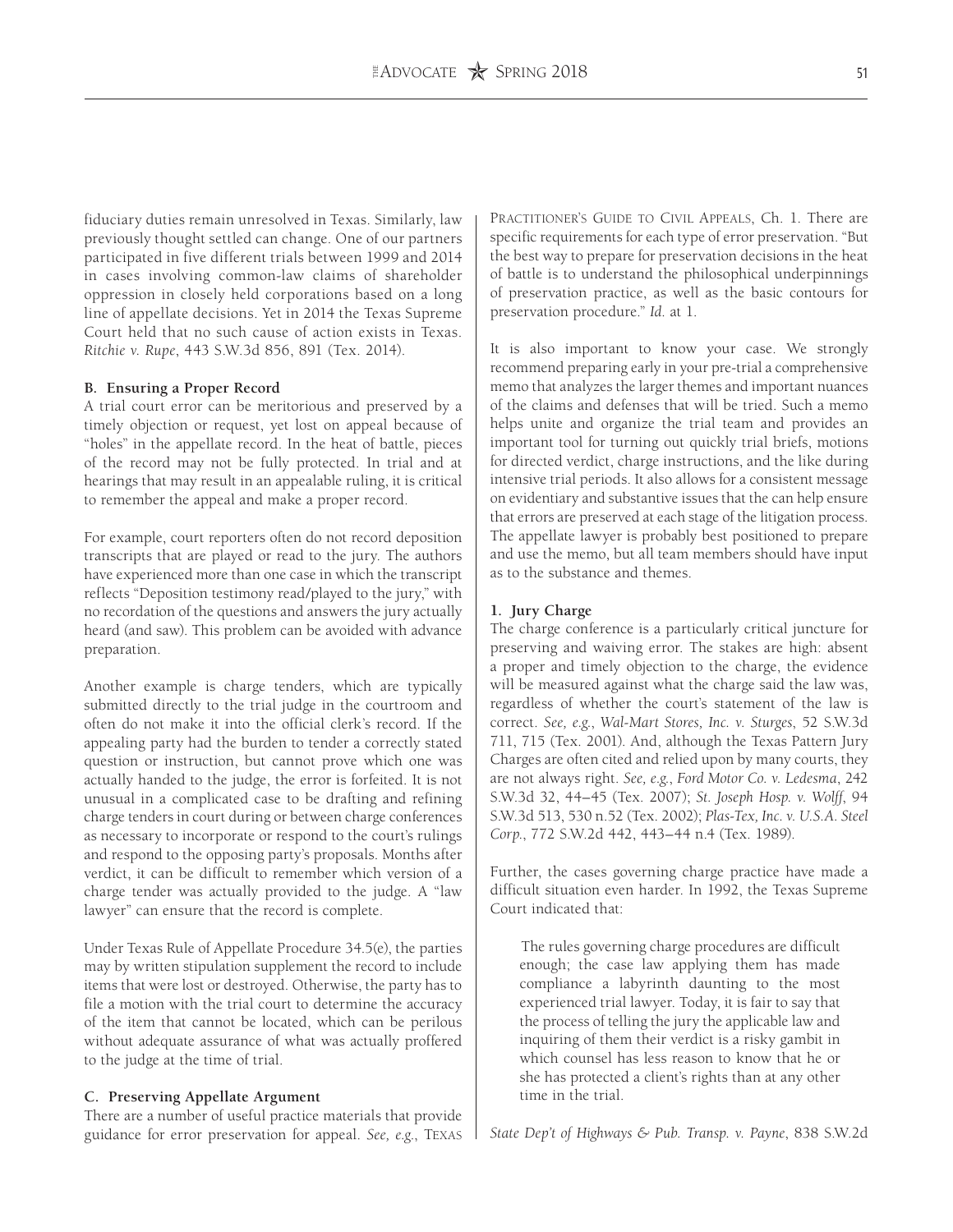235, 240 (Tex. 1992). Most practitioners would agree that charge practice has only increased in difficulty since that time.

Many comprehensive papers have been written on preserving error at the charge conference. *See, e.g.*, Texas Practitioner's Guide to Civil Appeals, 17-20; Marcy Hogan Greer, *Preserving Error in the Court's Charge*, STATE BAR OF TEXAS ADVANCED Civil Trial Course (2010). This paper will not attempt to replicate their guidance. But there are a couple of strategic points and decisions that merit discussion here.

There are different schools of thought as to whether it is best to request a "dream charge" or a more "mainstream" charge in your initial proposal to the court. Some practitioners see advantages in presenting a "dream charge" in that it may be more likely to push the court closer to your theory of the case and provides an opportunity to negotiate from that vantage point. Others feel that a more balanced charge gives them more credibility with the court and facilitates the time-consuming process of deriving an appropriate charge.

Further, many judges, both federal and state, are holding "informal" charge conferences that are not on the official trial record where the parties are expected and permitted to give and take on charge issues. Courts have found these conferences to be productive to narrow and focus the issues for trial and then use the formal charge conference simply to preserve error. The risk with informal conferences is that nothing is preserved unless you later make a record. As a practical matter, any errors can and should be preserved at the formal charge conference, but usually by that point, the court is simply allowing the parties to make a record and rarely makes further changes except to correct clerical errors. And of course, the charge conference typically occurs at the very end of the trial when tensions are high and a number of other strategic decisions—such as winding up the case and closing arguments—are also being made.

With these tactical and technical considerations in mind, it makes a great deal of sense to have at least one member of the trial team laser-focused on preserving the critical issues while at the same time obtaining the best possible charge.

#### **2. Post-verdict**

Post-verdict motion practice is also highly technical and often tedious after the long trial is over. It is very important, however, as it can be the last possible—and in some cases the only—chance to preserve certain errors. *See* Texas Practitioner's Guide to Civil Appeals, Chapters 24-27.

Some practitioners file "laundry list" post-trial motions that formulaically recite the jury's findings and the lack of evidentiary support for them. The authors do not recommend this practice. Instead, they urge trial lawyers to take full advantage of the post-trial phase to brief the issues regardless of whether you are challenging or defending the jury's findings and claimed errors in the trial. The post-trial phase provides an excellent opportunity to look at the case with fresh eyes through the lens of the jury's verdict and advocate through your post-verdict motions. Though the likelihood of any relief from these motions is remote, the opportunity for refining the appellate issues and honing the arguments should never be wasted.

#### **D. Showing Harm**

To reverse a judgment on appeal, the complaint must not only be preserved, but the error must have been harmful—as shown by the record. *See* Tex. R. App. P. 44.1. There often are maneuvers to increase or lessen the effect of an erroneous ruling. An appellate lawyer is ideally situated to advise a trial lawyer about ways to ensure that the error caused a sufficiently detrimental harm to the party's rights as to warrant reversal.

*Marcy Hogan Greer, a partner with Alexander Dubose Jefferson & Townsend LLP, is recognized for her work in federal and state trial and appellate courts throughout the country.*

*Roger D. Townsend, a founding partner of Alexander Dubose Jefferson & Townsend LLP, is a past president of the American Academy of Appellate Lawyers and is known for handling complex litigation.*O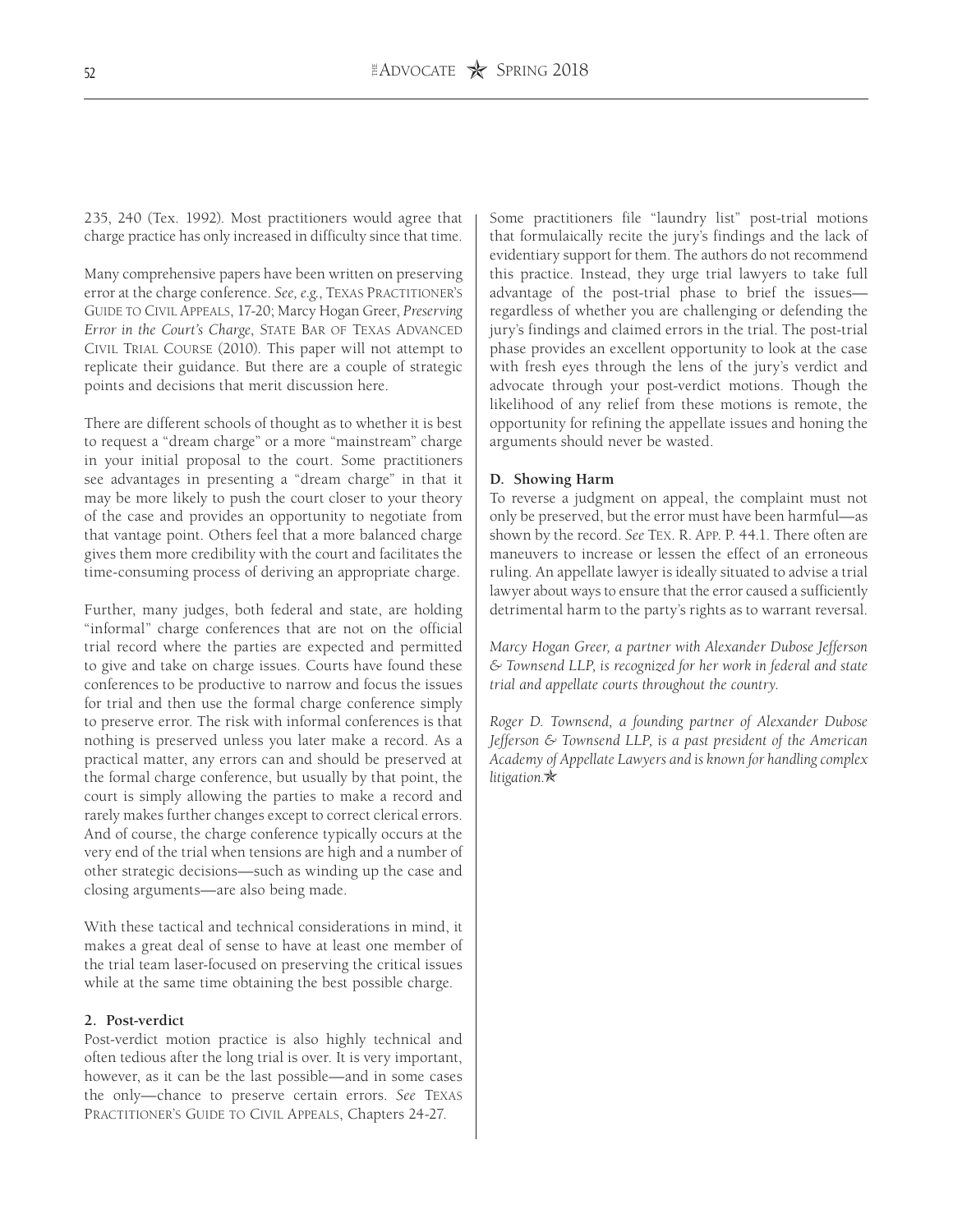# Less May Be More: Discovery in 2018—Focus on EFFICIENCY AND LIMITING COSTS

BY CARLOS R. SOLTERO

**SCOVERY IN TEXAS DISPUTES TODAY MAY BE** summed up by the Rolling Stones' classic lyrics: "*You can't always get what you want. But if you try sometimes, well, you might find* you *get what you need* " Ideally in discove up by the Rolling Stones' classic lyrics: "*You can't always find, you get what you need*." Ideally in discovery, you would get everything you want. You would have the opportunity to go back through time and sort through every communication (frequently e-mail, text, Slack, Facebook messaging, or some other electronic communication, to name a few), each piece of metadata showing each revision to key documents, and video footage or other recordings of the parties' conduct.

In reality, rule changes and recent case law require lawyers to think through discovery issues in new ways because we often do not get what we would ideally want.<sup>1</sup> Nowadays,

clients also pressure lawyers to take a more thoughtful approach to avoid incurring the costly fees associated with broad-sweeping discovery. Artificial intelligence and improved technology enabling more streamlined searches have already transformed some of the ways we approach discovery, and

will certainly continue to do so. Here are ten thoughts on efficiency and limiting discovery costs.

**1.** Plan ahead. Drafting a jury charge or memorandum of law stating claims and defenses early in a case can be an important and helpful tool, particularly in any complex case, in multiclaim cases, or cases involving causes of action one does not deal with on a daily or weekly basis. Whether resolution of the dispute will be by jury trial, bench trial, arbitration, dispositive motion(s), or settlement, understanding the key elements of proof remains a cornerstone of discovery strategy for a given case.

**2.** Use pleadings to manage discovery. Each side's pleadings outline the contours of the dispute filed at the courthouse. Texas Rule of Civil Procedure 192.3(a) directly references the "claim or defense of the party seeking discovery or the claim or defense of any other party" as the general scope of discovery. Case law supports this as well.2 One can choose—either as a plaintiff or a defendant—to limit the dispute by limiting one's own pleadings, regardless of what an opponent does. Special exceptions may also be useful in some cases to clarify pleadings and the scope of discovery.3

**3.** Don't forget the cheap and effective "low-hanging fruit" that may include self-executing provisions. Three examples to remember sending are: (1) Texas Rule of Civil Procedure 194 requests for disclosures; (2) trial interrogatories asking for trial witnesses; $4$  and (3) targeted requests for admissions that, if not timely answered, are deemed admitted.<sup>5</sup> Sending early interrogatories on threshold issues may be an option depending on the type of case.<sup>6</sup>

> **4.** Proportionality is the buzzword from the 2015 amendments to the Federal Rules of Civil Procedure governing discovery. Federal judges take this change seriously. The Texas Supreme Court's jurisprudence and the Texas rules have included similar concepts for some time.7 As the

Texas Supreme Court noted this year, the 2015 amendments to the federal rules were directed to change "the existing 'mindset' that relevance is enough, restoring proportionality as the 'collective responsibility of the parties and the court.'"8 Not every case warrants massive discovery requests.

**5.** Confer with the opposing side about discovery, particularly ESI. Federal Rule of Civil Procedure 26(f) conferences include conferences on electronic discovery, including who the relevant custodians are, what search terms will be included, and other agreements on the scope of ESI discovery. Such conferences are also good practice for proper cases in state court. To the extent not already done, this type of conference also provides a good opportunity to request preservation of information and/or a litigation hold. The Texas Supreme Court recently noted that the proper approach to ESI discovery is that the requesting party must specify the desired form of production (e.g., native), but all discovery is subject to scrutiny

Rule changes and recent case law require lawyers to think through discovery issues in new ways because we often do not get what we would ideally want.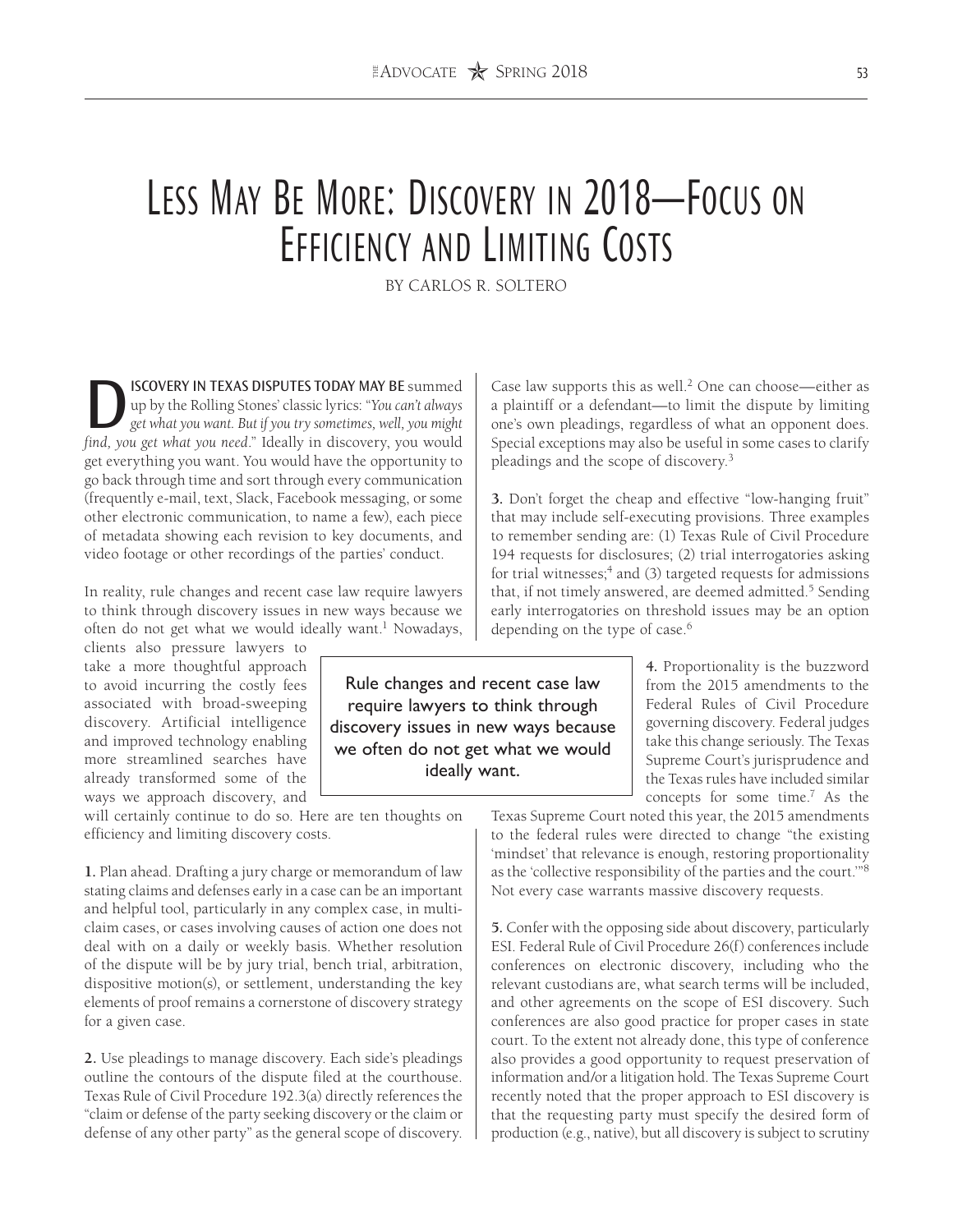for proportionality and "the reasonableness standard to which our electronic discovery rule is tethered." 9 The Texas Supreme Court applied a seven-factor test to assist in the case-by-case balancing as part of the proportionality inquiry.

**6.** Use technology to further your causes of efficiency and cost-effectiveness. Predictive coding, word searches, and other electronic methods can greatly streamline review of large document productions. Electronic exhibits, Skype or other video teleconferencing services, and other innovations can reduce the need to travel for out-of-town depositions and can ease the time and expense of developing exhibit lists for trial. The Internet or database research can also sometimes yield useful information through informal discovery.

**7.** Another source of potentially useful information is nonparty or third-party discovery. Open records or FOIA requests to governmental entities that have information relevant to the dispute are one useful and cost-effective tool. Simply calling non-parties and asking about potentially relevant information can also yield useful material that may be used in discovery or may result in affidavits or deposition testimony. Typically, the ability to obtain this information through subpoenas can be challenging with noncooperative non-parties given the limited options to compel cooperation<sup>10</sup> and with courts often reluctant to hold those non-parties in contempt. Accordingly, one may consider paraphrasing the advice from Jack Nicholson in *A Few Good Men*: in order to obtain records, one should "ask nicely."

**8.** Motion practice also goes hand-in-hand with a cost-effective discovery strategy. Texas practice has changed considerably with the pervasive use of no-evidence summary judgments (Texas Rule of Civil Procedure 166a(i)) and more recently with the early dismissal practices of Texas Rule of Civil Procedure 91a and the Texas Citizens' Participation Act. The early dismissal practices of Rule 91a, the TCPA, and older procedures like the plea to the jurisdiction provide a "first round" of narrowing of the legal issues that often may impact discovery in a case. Relatedly, in non-compete, trade secret, receivership and similar disputes, injunction situations are great opportunities to try cases to the bench, early on in a case without full discovery, and give the parties a significant preview into what an ultimate trial on the merits may look like. Accordingly, obtaining proportionate, relevant preinjunction discovery can be an extremely valuable tool both in terms of determining what is really important and what remains to be discovered.

**9.** Two other recent changes that may be overlooked are Texas Rules of Civil Procedure 169 and 190.2, which apply to expedited actions under \$100,000. Rule 190.2 limits each side to no more than six hours of depositions and 15 interrogatories. Nothing prevents parties from modifying discovery by a Rule 11 agreement, even in larger disputes, to limit discovery to minimize the costs to both sides. Variants of this occur in arbitration proceedings as well.

**10.** Consider the underutilized Texas Rule of Civil Procedure 166a(e) as a discovery tool. In cases that have not been fully adjudicated by summary judgment, Rule 166a(e) expressly authorizes trial courts to "interrogate counsel, ascertain what material fact issues exist and make an order specifying the facts that are established as a matter of law, and directing such further proceedings in the action as are just."<sup>11</sup> If a case is partially, but not fully, resolved by summary judgment, the trial court has the discretion to make this type of order, which may guide or limit the scope of discovery after the summary judgment determination.

These ten items are just a few focused strategic approaches that may significantly reduce the discovery burdens and costs in a case, which benefits all involved in the process. Enacting these and other strategies early on may help you get what you *need* to effectively advocate in particular cases.

*Carlos R. Soltero is a partner at Cleveland | Terrazas, PLLC.* ★

<sup>1</sup> *See, e.g.*, FED. R. CIV. P. 26(b)(1) (defining the scope of discovery to incorporate proportionality considerations); *In re State Farm Lloyds,* 520 S.W.3d 595, 609, 615 (Tex. 2017) ("[T]he simple fact that requested information is discoverable does not mean that discovery must be had. . . . Today, we elucidate the guiding principle informing the exercise of discretion over electronic-discovery disputes, emphasizing that proportionality is the polestar.") (citation omitted); *In re M.*, No. 09-12-00179-CV, 2012 WL 1808236 at \*2 (Tex. App.—Beaumont 2012, no pet.) (per curiam) (mem. op.) (trial court abused its discretion in SAPCR case by admitting physical cell phone into evidence rather than a Rule 75b(a) reproduction of the relevant data and by ordering production for subsequent use without following *In re Weekley Homes* protocol); TEX. R. CIV. P. 192.4.

3 *In re Memorial Hermann Hosp. Systems*, 464 S.W.3d 686, 707 (Tex. 2015).

4 *Dareida v. Nat'l Distribs.*, No. 05-04-00307-CV, 2015 Tex. App. LEXIS 3168 (Tex. App.—Dallas Apr. 28, 2005, pet. denied) (trial

<sup>2</sup> *In re Alford Chevrolet-Geo,* 997 S.W.2d 173, 180 n.1 (Tex. 1999); *see also In re Booth*, No. 14-14-00637-CV, 2014 Tex. App. LEXIS 11536 at \*3 n.3 (Tex. App.—Houston [14th Dist.] Oct. 21, 2014, no pet.) (per curiam) (mem. op.) (referencing that scope of discovery is measured by the *live* pleadings).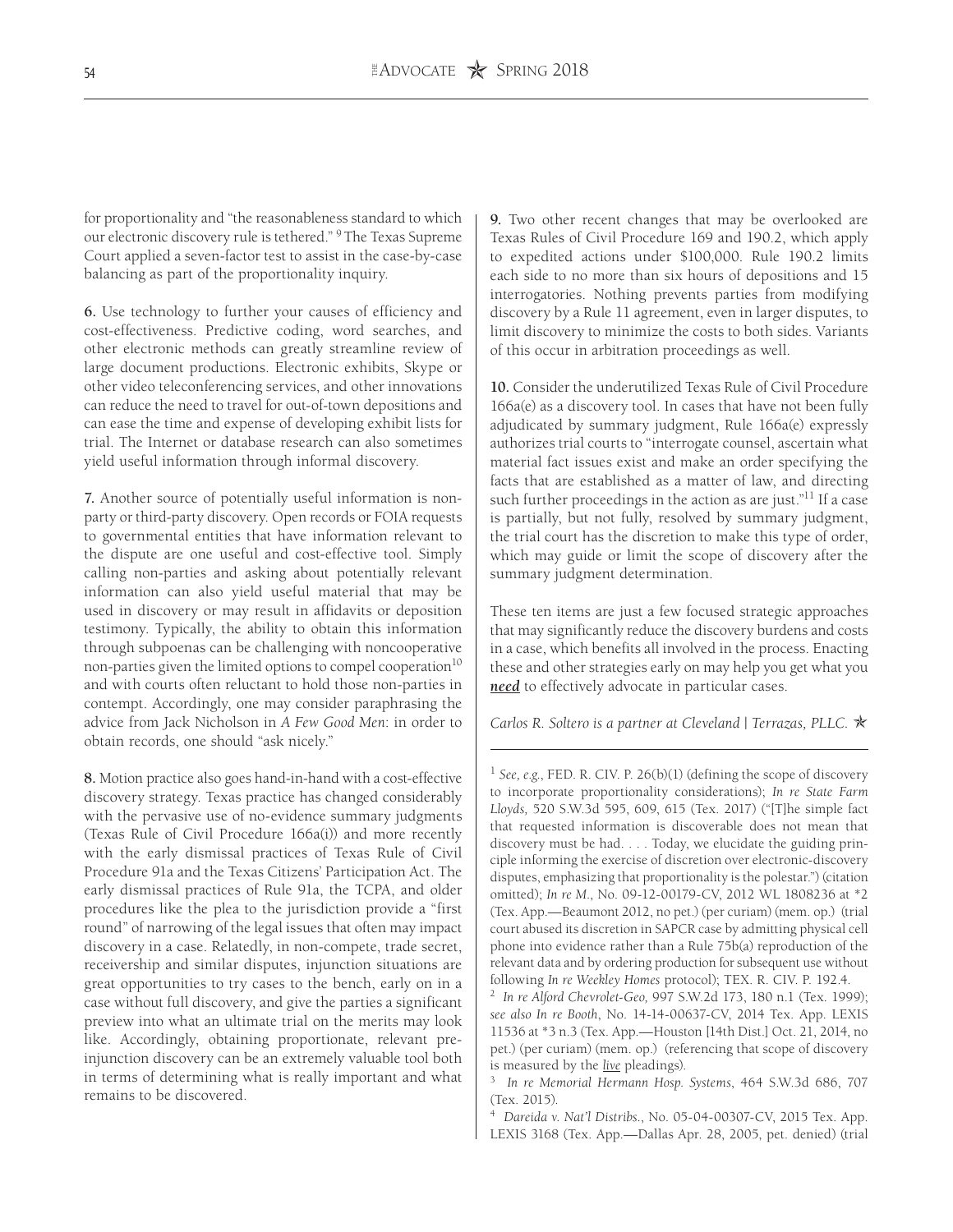court erred in allowing witness to testify at trial where sponsoring party failed to identify him as a "trial witness" as opposed to a "person with knowledge of relevant facts" and noting the difference in rules 192.3(c) and 192.3(d)).

5 TEX. R. CIV. P. 198.2(c), 215.4.

<sup>6</sup> *See e.g., United Servs. Auto Ass'n v. Mitek Sys, Inc.*, No. SA-12-CA-282, 2013 WL 1867417 at \*1 (W.D. Tex. Apr. 24, 2013) (identification of trade secret as threshold discovery issue); *StoneEagle Services, Inc. v. Valentine*, No. 3:12-CV-1687-P, 2013 WL 9554563, at \*2 (N.D. Tex. June 5, 2013) (the court "agrees with those courts requiring plaintiffs, in appropriate cases, to describe with reasonable particularity the alleged trade secrets that form the basis of their claim"). 7 *In re State Farm Lloyds*, 520 S.W.3d at 614 ("Though the propor-

tionality factors were recently relocated within the federal rules, proportionality has long been a required constraint on the scope of discovery . . . ."); *In re Alford Chevrolet-Geo*, 997 S.W.2d at 180. <sup>8</sup>*In re State Farm Lloyds,* 520 S.W.3d at 614 nn.77-78.

9 *Id.* at 599 n.5.

10 *See e.g., In re Suarez & Texas Dept. of Fam. & Protective Servs*, 261 S.W.3d 880, 883 (Tex. App.—Dallas 2008, no pet.) ("[T]he rule provides for enforcement . . . through contempt, not sanctions."); TEX. R. CIV. P. 176.8, 215.2(a) & (c).

11 TEX. R. CIV. P. 166a(e).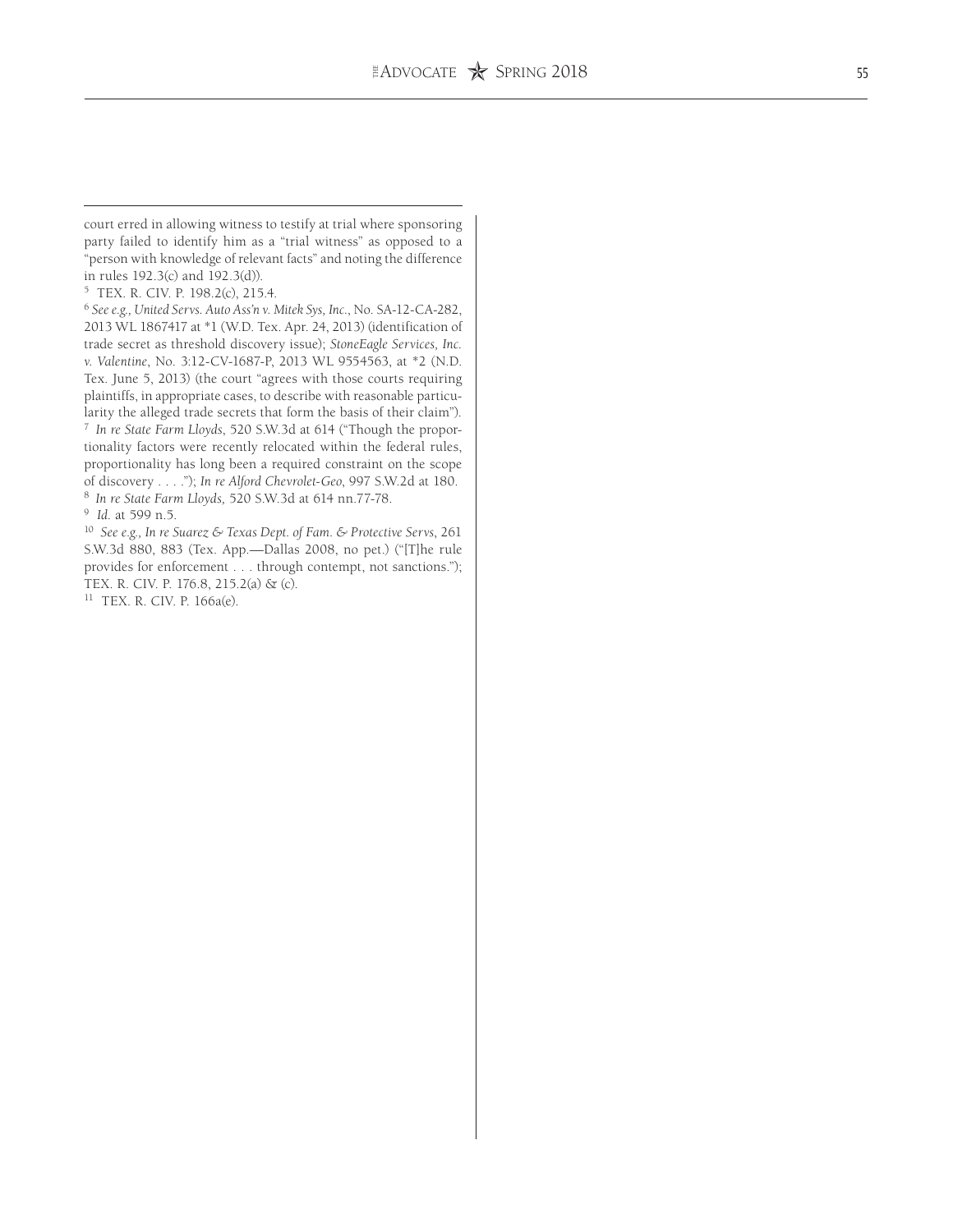# EXPERT COMMUNICATIONS AND DRAFT REPORTS: Key Discovery Distinctions Between State and Federal Courts in Texas

BY BLAYNE R. THOMPSON & MARIA WYCKOFF BOYCE

**THE DISCOVERABILITY OF COMMUNICATIONS** between<br>counsel and retained experts varies with venue. The<br>Federal Rules of Civil Procedure changed on December<br>1 2010, to protect draft reports and communications with counsel and retained experts varies with venue. The Federal Rules of Civil Procedure changed on December 1, 2010, to protect draft reports and communications with experts from discovery. In contrast, the Texas Rules of Civil Procedure continue to subject these documents to discovery.

Although the Federal Rules and the Texas Rules have now differed for seven years, some practitioners are still not fully aware of their distinctions, which can be costly in either court system. Attorneys who practice primarily in Texas state courts tend to carry the more burdensome state court practices into Federal Court, where they are largely unnecessary, thereby

sacrificing efficiency and increasing costs for their clients. On the other hand, unwary federal practitioners taking their first journey into Texas state courts may not realize that their experts' draft reports and communications are discoverable until it is too late. Accordingly, it is vital for all practitioners to be well versed in these important distinctions.

### **FEDERAL COURTS**

The Federal Rules explicitly shield from discovery draft expert reports and, with three exceptions specified in Federal Rule of Civil Procedure 26(b)(4)(C), all communications between an attorney and a retained expert.<sup>1</sup> The three exceptions are communications that: (i) relate to the expert's compensation; (ii) identify facts or data provided by the party's attorney and considered by the expert in forming her opinions; or (iii) identify assumptions provided by the party's attorney that are relied upon by the expert in forming her opinions.2 No discovery is authorized beyond these three specific topics, and even if a communication touches on one of these topics, all other portions of the communication remain protected.3

The bookend exceptions are easily understood. The first exception encompasses discussions of how the expert is being paid. The third exception "is limited to those assumptions that the expert actually did rely on in forming the opinions to be expressed." 4 For example, if the attorney instructed the expert to assume the truth of certain testimony or evidence or to assume the correctness of another expert's conclusions, the communications containing those instructions are discoverable. However, the Advisory

Although the Federal Rules and the Texas Rules have now differed for seven years, some practitioners are still not fully aware of their distinctions, which can be costly in either court system.

Committee Notes make clear that this third exception is limited: "More general attorney-expert discussions about hypotheticals, or exploring possibilities based on hypothetical facts, are outside this exception."5

The second exception to Fed. R. Civ. P. 26(b)(4)(C) is more problematic. The Advisory

Committee Notes clarify that this exception "applies only to communications 'identifying' the facts or data provided by counsel; further communications about the potential relevance of the facts or data are protected."6 This limiting language is intended to guard from discovery any theories or mental impressions of counsel by limiting disclosure to only the facts themselves, presumably allowing attorneys to redact from production any surrounding non-factual context giving color to those facts.7

This limitation raises a number of questions. For example, what if the attorney's description of the facts is worded in such a way that renders the facts and impressions inseparable? And, if "identifying" is to be taken literally, does this exception require the disclosure of only the first mention of each fact? The Advisory Committee Notes inject further ambiguity into the scope of this exception, stating that the phrase "facts or data" is to be interpreted broadly to require disclosure of any material considered by the expert that contains "factual ingredients."8 Courts have held that the term "factual ingredients" is broader than just "facts or data," but the precise definition is still open for interpretation.<sup>9</sup>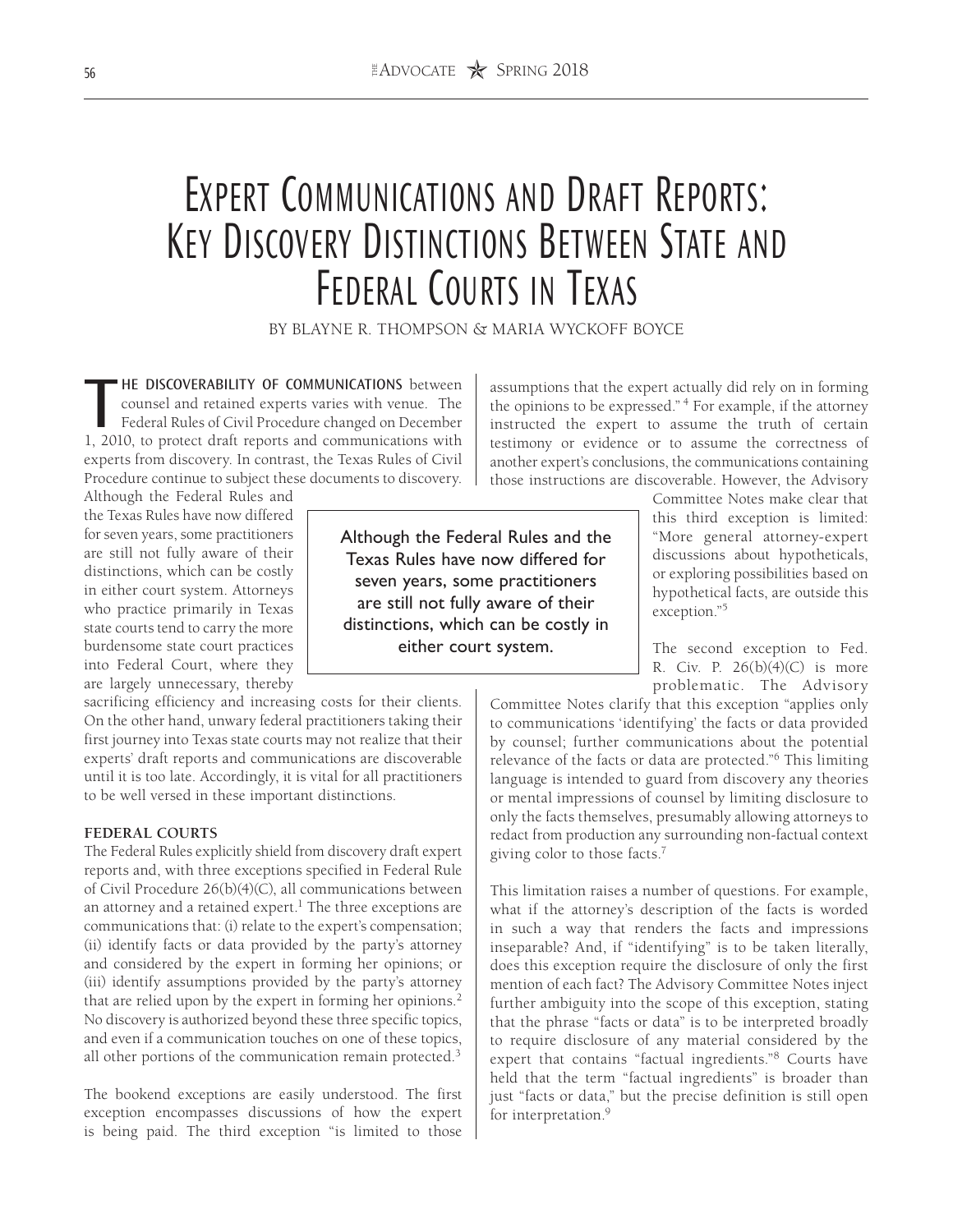It is also important to note that the second exception to Fed. R. Civ. P. 26(b)(4)(C) extends to any facts or data "considered" by the expert in forming the opinions to be expressed, not just those relied upon by the expert.<sup>10</sup> Attorneys should be cautioned against trying to get around this exception by identifying facts to an expert through edits to a draft report. Courts have considered such edits to be a "communication" subject to the same disclosure requirements.<sup>11</sup>

Discovery regarding attorney-expert communications on subjects outside the three identified exceptions of Fed. R. Civ. P. 26(b)(4)(C) is permitted only in the rare case in which a party establishes that it has a substantial need for the discovery and cannot obtain the substantial equivalent without undue hardship.<sup>12</sup> Even in the unique situation in which such a showing can be made, courts still must protect against disclosure of the attorney's mental impressions, conclusions, opinions, or legal theories.<sup>13</sup>

The protections afforded by the Federal Rules extend only to communications with experts who are required to provide a report under Rule  $26(a)(2)(B)$ .<sup>14</sup> Attorneys should continue to use caution in communicating with testifying expert witnesses who are only required to submit disclosures under Rule 26(a)(2)(C).

Finally, non-testifying or "consulting" experts generally enjoy complete protection from discovery in Federal Court, absent the rare showing of exceptional circumstances under which it is impracticable to obtain the facts or opinions by any other means.15

### **TEXAS STATE COURTS**

In stark contrast to the Federal Rules, Texas has held steadfast to its traditional rules governing expert communications. Under the Texas Rules of Civil Procedure, few protections from discovery exist with respect to expert witnesses. Lawyers who are unfamiliar with Texas practice can run into trouble in this area without proper preparedness. Not only is it important to know the rules in considering the content and method of expert communications, but a lawyer could potentially face sanctions if her expert fails to save draft reports or other work product.<sup>16</sup>

The Texas Rules of Civil Procedure allow opposing parties to discover an expert's opinions and the facts that "relate to or form the basis of" those opinions, as well as "all documents, tangible things, reports, models, or data compilations that have been provided to, reviewed by, or prepared by or for the expert in anticipation of a testifying expert's testimony."17 This rule has been widely interpreted to be all-encompassing; all drafts of expert reports and any written communications with a testifying expert are subject to discovery.

In addition, otherwise privileged documents, such as documents containing attorney work product, lose their protected status when disclosed to a testifying expert.<sup>18</sup> Such discoverability does not depend on whether an expert has *relied* on a document or if the expert has even *reviewed* it; merely providing a document to a testifying expert waives privilege and renders the document discoverable.<sup>19</sup>

Furthermore, the snap-back remedy of Tex. R. Civ. P. 193.3(d) that can be used to retrieve inadvertently produced privileged documents is not available in the expert context. Once privileged documents have been provided to a testifying expert, the only way to prevent disclosure of those privileged documents is by withdrawing the expert's designation as a testifying expert. $20$ 

Communications with "consulting" experts are not necessarily sacred either.<sup>21</sup> The Texas Rules provide that the "identity, mental impressions, and opinions of a consulting expert *whose mental impressions and opinions have not been reviewed by a testifying expert* are not discoverable."22 However, if the consulting expert's "mental impressions" or "opinions" are reviewed by a testifying expert, the consulting expert is subject to the same discovery as a testifying expert.<sup>23</sup> Attorneys should therefore proceed with caution before revealing to a testifying expert any thoughts or opinions held by a consulting expert.

#### **CONCLUSION**

The Federal Rules offer broad protection to drafts of expert reports and communications between attorneys and experts, although the full extent of that protection continues to develop in the case law. Texas may eventually follow suit, but, until then, virtually all expert communications and draft reports are discoverable. As a result, attorneys litigating in Texas state court should consider entering into a written agreement with opposing counsel to exclude all draft reports and communications with experts from discovery. If such an agreement cannot be reached, it is important to know how to navigate the choppy discoverability waters.

*Blayne R. Thompson is an associate in the Houston office of the international law firm of Hogan Lovells, where he focuses his practice on complex commercial litigation and arbitration.*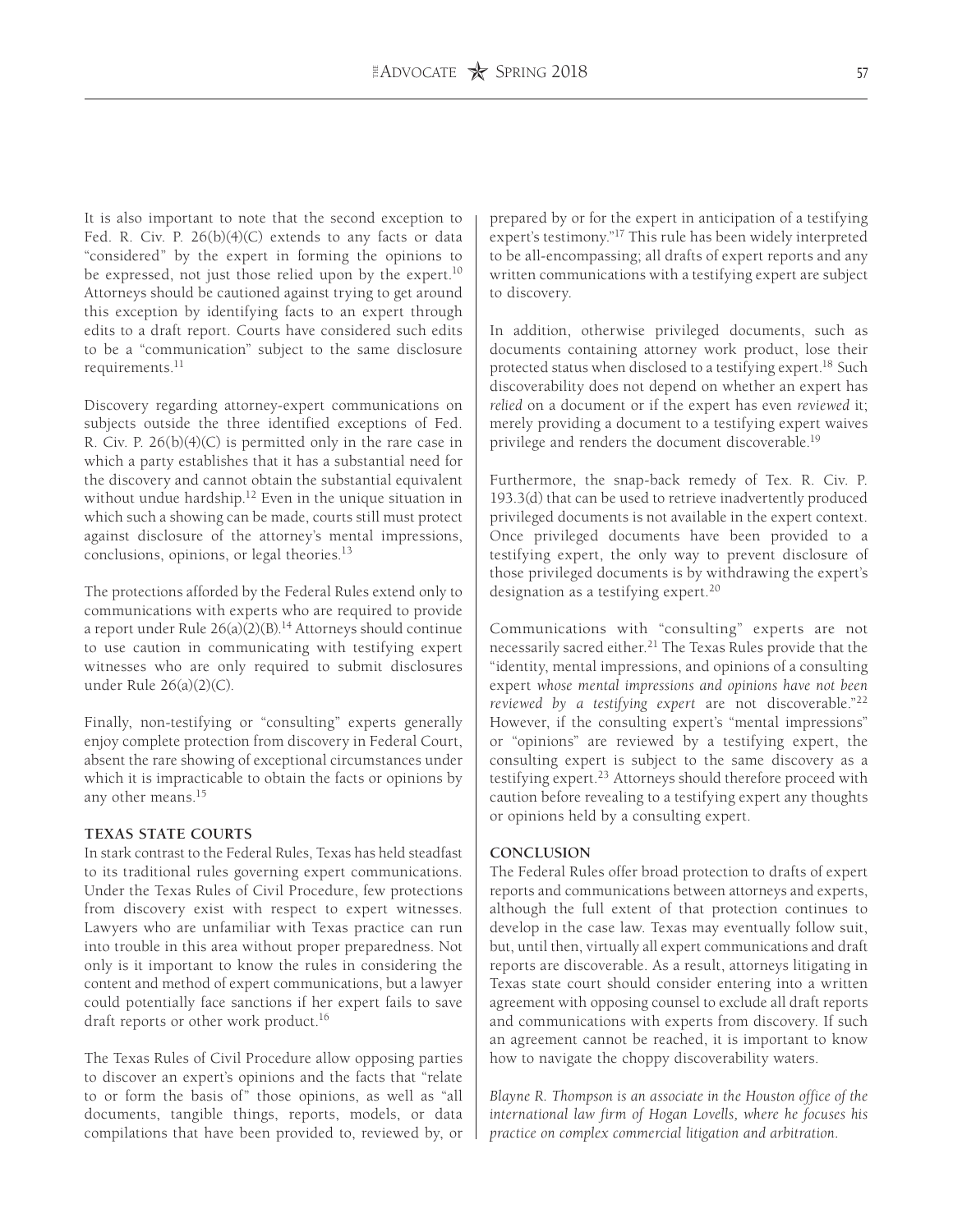*Maria Wyckoff Boyce is a partner in Hogan Lovell's Houston office, where she tries and arbitrates complex commercial and intellectual property cases.*  $\star$ 

<sup>1</sup> FED. R. CIV. P. 26(b)(4)(B) and (C).

2 FED. R. CIV. P. 26(b)(4)(C).

3 FED. R. CIV. P. 26(b)(4)(C), Advisory Committee Notes, 2010 Amendments.

4 *Id.*

*5 Id.*

*6 Id.* (quotations in original).

7 *See* FED. R. CIV. P. 26(a)(2)(B), Advisory Committee Notes, 2010 Amendments; FED. R. CIV. P. 26(b)(4)(C), Advisory Committee Notes, 2010 Amendments; *Windowizards*, *Inc. v. Charter Oak Fire Ins. Co.,* No. 13-7444, 2015 WL 1402352, at \*2 (E.D. Pa. 2015) (requiring redaction of all portions of a letter from counsel to expert witness not identifying facts or data).

8 FED. R. CIV. P. 26(a)(2)(B), Advisory Committee Notes, 2010 Amendments.

9 *See, e.g., Republic of Ecuador v. For Issuance of a Subpoena Under 28 U.S.C. Sec. 1782(a)*, 735 F.3d 1179, 1187 (10th Cir. 2013) ("[M] aterials containing 'factual ingredients' include far more than materials made up solely of 'facts or data.'").

10 FED. R. CIV. P. 26(a)(2)(B), Advisory Committee Notes, 2010 Amendments.

11 *See, e.g., United States Commodity Futures Trading Comm'n v. Newell,* 301 F.R.D. 348, 353 (N.D. Ill. 2014) ("Arguably, facts, data or assumptions provided by an attorney to the expert should not be insulated from production simply because the vehicle of communication was a draft of the report or an attorney's revision to the expert's draft.").

12 FED. R. CIV. P. 26(b)(4), Advisory Committee Notes, 2010 Amendments.

13 *Id.*

<sup>14</sup> *Id.*

15 FED. R. CIV. P. 26(b)(4)(D).

16 *Vela v. Wagner & Brown, Ltd.,* 203 S.W.3d 37, 58 (Tex. App.—San Antonio 2006, no pet.) ("An expert is required to preserve his work product and the party who retained the expert may be sanctioned if the expert destroys his work product.").

17 TEX. R. CIV. P. 192.3(e).

18 TEX. R. CIV. P. 192.5(c)(1).

19 *In re Christus Spohn Hosp. Kleberg*, 222 S.W.3d 434, 438 (Tex. 2007).

20 *Id.* at 440–41, 445.

<sup>21</sup> The Texas Rules of Civil Procedure define a "consulting expert" as "an expert who has been consulted, retained, or specially employed by a party in anticipation of litigation or in preparation for trial, but who is not a testifying expert." TEX. R. CIV. P. 192.7(d). 22 TEX. R. CIV. P. 192.3(e) (emphasis added).

23 *Id.; Vela v. Wagner & Brown, Ltd.,* 203 S.W.3d 37, 58 (Tex. App.—San Antonio 2006, no pet.).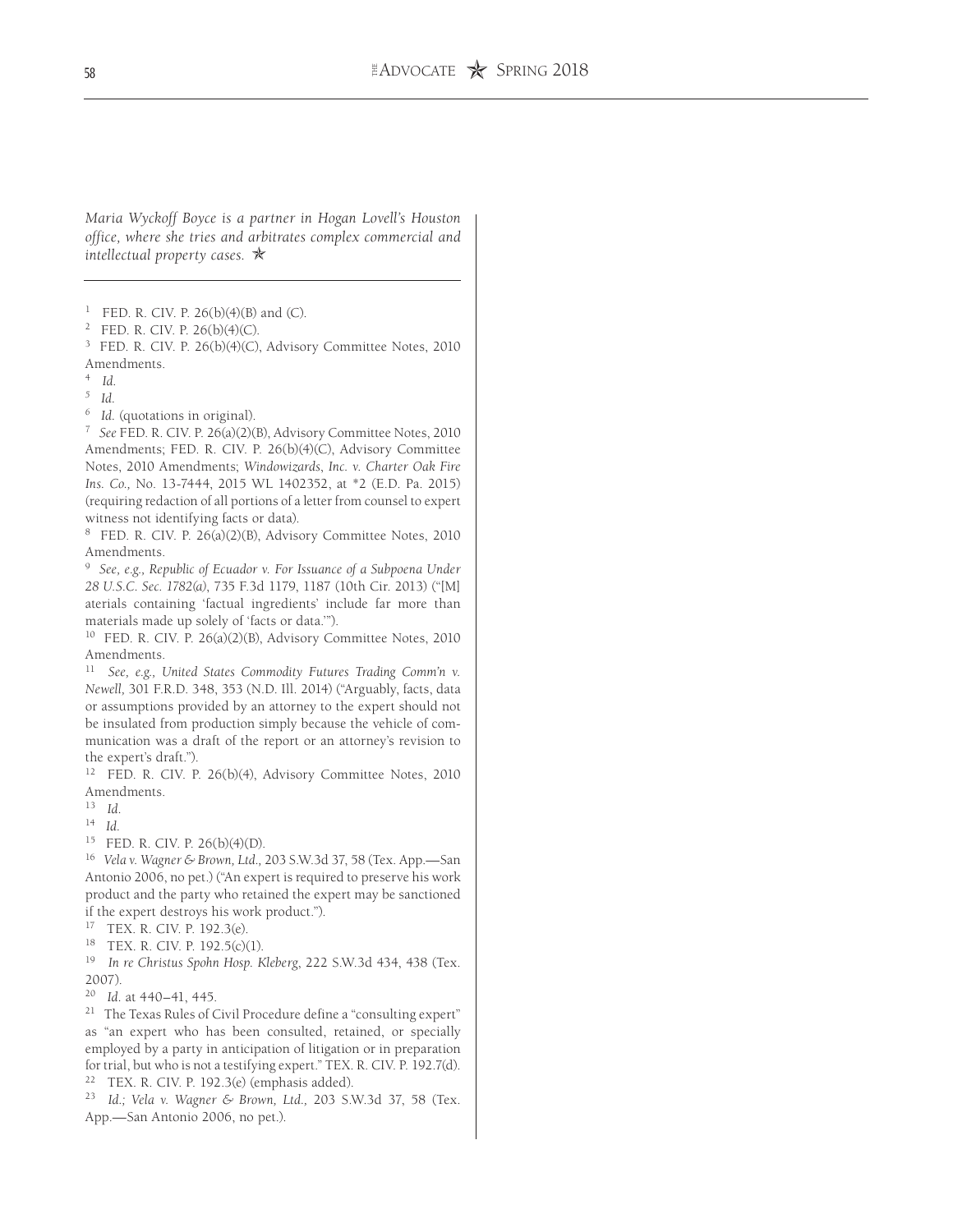# Dispositive Motions in State Court

BY JUDGE KARIN CRUMP & VASU BEHARA

WHILE MOST LITIGATORS IMPLEMENT DISPOSITIVE motions<br>in their trial strategy, the best advocates carefully<br>burden of proof, the standard of review, timing deadlines in their trial strategy, the best advocates carefully consider the procedural posture of the case, the burden of proof, the standard of review, timing, deadlines, court resources, and cost-shifting before filing those motions. The strategic use of dispositive motions can provide your client with early momentum in a case, educate the court on the facts and legal issues in the case, and eliminate some or all claims and defenses. The purpose of this article is to provide you with a roadmap of dispositive-motion options, as well as considerations to help you avoid bumps in the road to trial.

#### I. Motion for Default Judgment

While it may be tempting to race to the courthouse to secure

a quick judgment, the *Craddock* test requires that a default judgment be set aside and a new trial ordered when the defaulting defendant: (1) shows that the failure to appear was not intentional or the result of conscious indifference, but was due to an accident or mistake; (2) sets up a meritorious defense; and (3)

shows that a new trial would cause neither delay nor work an injury to the plaintiff. *Craddock v. Sunshine Bus Lines, Inc*., 133 S.W.2d 124, 126 (Tex. 1939).

The record must affirmatively show strict compliance with the Rules of Civil Procedure or applicable statute; otherwise, the attempted service of process is invalid. *Uvalde Country Club v. Martin Linen Supply Co*., 690 S.W.2d 884, 885 (Tex. 1984). Even actual notice without proper service will not overcome this requirement and place the defendant under any duty to answer. And the issue of defective service may be raised for the first time on appeal. *Hubicki v. Festina*, 226 S.W.2d 405, 408 (Tex. 2007). Before seeking default, ensure that the court file includes the citation, return of service, military-service affidavit, and the certificate of last known address. Both the citation and the officer's return of service are required to be on file with the clerk of the court for at least ten (10) days. Tex. R. Civ. P. 107, 238, 239.

The standard of proof required in a default judgment case is the same as that in a contested case. Damages awarded in a default judgment cannot exceed those pleaded for in the petition. *Capitol Brick, Inc. v. Fleming Mfg. Co*., 722 S.W.2d 399, 410 (Tex. 1986). If the facts alleged against a defendant do not, as a matter of law, create liability against the defendant, then the failure to file an answer cannot create that liability. *Doubletree Hotels Corp. v. Person*, 122 S.W.3d 917, 919 (Tex. App.—Corpus Christi 2003, no pet.). A default judgment is also erroneous if the petition alleges a claim against one defendant, but the default judgment is entered against a different defendant. *KAO Holdings, L.P. v. Young*, 261 S.W.3d 60 (Tex. 2008). Texas Rule of Civil Procedure 243 requires that a court hear evidence of unliquidated damages. Unliquidated

> damages in a default judgment may be subject to an attack that they are legally insufficient evidence to support consequential damages. *Holt Atherton Ind., Inc. v. Heine*, 835 S.W.2d 80, 85–86 (Tex. 1992). A plaintiff is also required to prove the connection between the liability and the injury, despite the

defendant's default. *Henry S. Miller Co. v. Hamilton*, 813 S.W.2d 631, 634 (Tex. App.—Houston [lst Dist.] 1991, no writ).

#### II. Motion to Dismiss for Improper Forum

Forum pertains to the jurisdiction where suit may be brought. *See Michiana Easy Livin' Country, Inc. v. Holten*, 168 S.W.3d 777, 784 (Tex. 2005) (explaining that before a defendant is subject to specific jurisdiction in a particular state, the defendant must purposefully avail itself "of the privilege of conducting activities within the forum State . . . ."). Under Texas law, contractual forum-selection clauses are enforceable unless shown to be unreasonable and may be enforced through a Motion to Dismiss. *In re Automated Collection Techs., Inc.*, 156 S.W.3d 557, 559 (Tex. 2004).

A trial court that refuses to enforce such an agreement abuses its discretion absent clear evidence that: "(1) enforcement would be unreasonable or unjust, (2) the clause is invalid for reasons of fraud or overreaching, (3) enforcement would

The Rule 91a Motion to Dismiss is one of the earliest "merits" type motions available under the Texas Rules of Civil Procedure.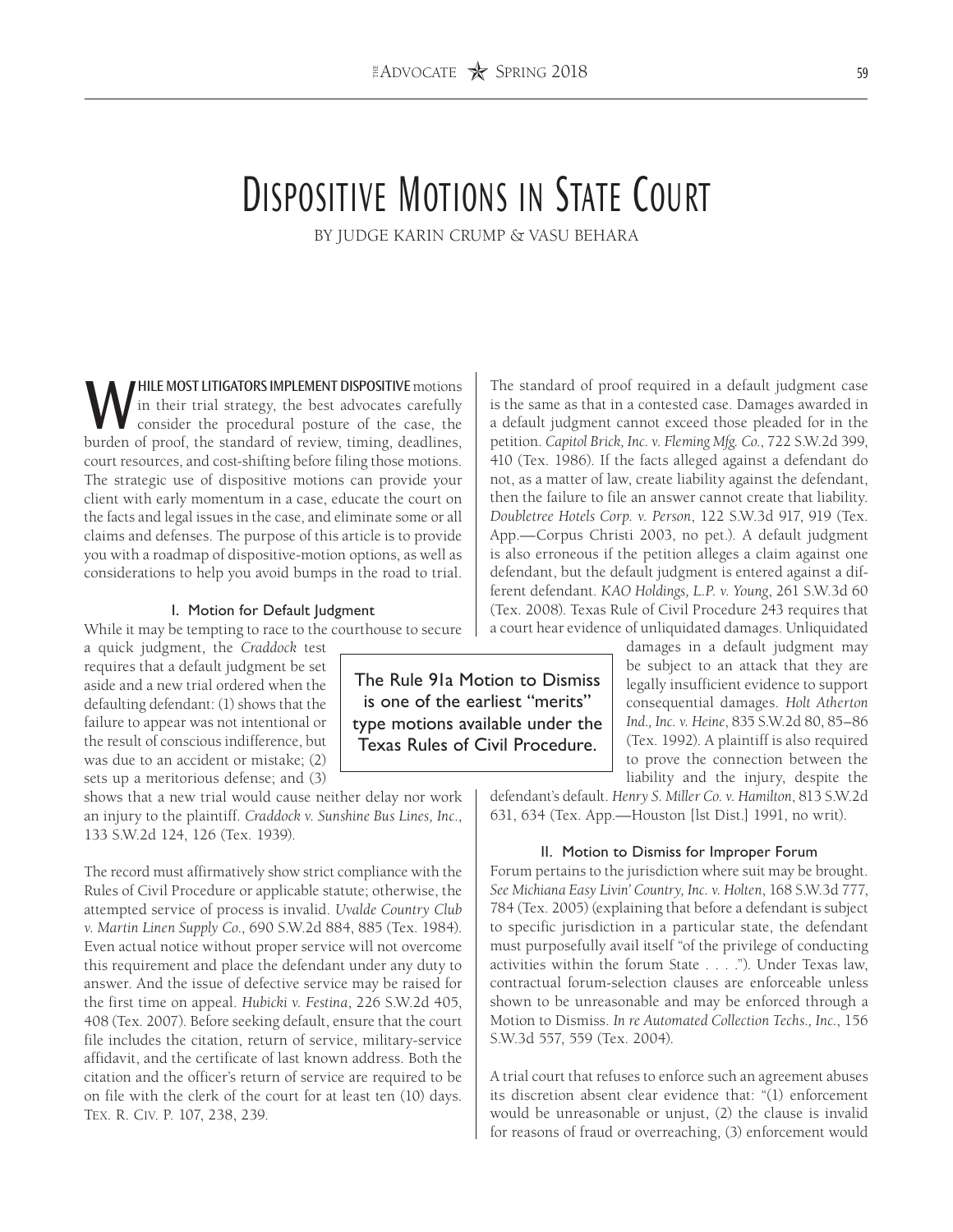contravene a strong public policy of the forum where the suit was brought, or (4) the selected forum would be seriously inconvenient for trial." *In re Lyon Fin. Servs., Inc*., 257 S.W.3d 228, 231–32 (Tex. 2008) (per curiam) (citing *AIU Ins. Co*., 148 S.W.3d at 112).

A forum-selection clause may be waived, and it would ordinarily be "unreasonable or unjust" for a court to enforce a forum-selection clause after it has been waived. On appeal, the determination of "waiver," which consists of the intentional relinquishment of a known right or intentional conduct inconsistent with claiming that right, is closely scrutinized. *See In re Nationwide Ins. Co. of Am*., 494 S.W.3d 708, 722 (Tex. 2016); *Jernigan v. Langley*, 111 S.W.3d 153, 156 (Tex. 2003) (per curiam). The waiver test embodies aspects of estoppel and provides: "A party waives a forum-selection clause by substantially invoking the judicial process to the other party's detriment or prejudice." *In re Bruce Terminix Co.*, 988 S.W.2d 702, 704 (Tex. 1998). Substantial invocation and resulting prejudice must both occur to waive the right. *Perry Homes v. Cull*, 258 S.W.3d 580, 593 (Tex. 2008); *Automated Collection Techs*., 156 S.W.3d at 559. Whether litigation conduct is "substantial" depends on context and is determined on a case-by-case basis from the totality of the circumstances. *Perry Homes*, 258 S.W.3d at 591–93. Thus, delay alone is generally insufficient to establish waiver. *In re Vesta Ins. Grp*., 192 S.W.3d 759, 763 (Tex. 2006).

In contrast to forum, venue concerns the geographic location within the forum where the case may be tried. *Gordon v. Jones*, 196 S.W.3d 376, 383 (Tex. App.—Houston [1st Dist.] 2006, no pet.) ("Venue may and generally does refer to a particular county, but may also refer to a particular court."). Venue must be challenged by a Motion to Transfer Venue filed before or concurrently with the defendant's answer. Tex. Civ. Prac. & Rem. Code Ann. § 15.063. In the absence of a timely filed motion to transfer venue, the defendant's objection to improper venue is waived. Tex. R. Civ. P. 86(1); *Golden Eagle Archery, Inc. v. Jackson*, 24 S.W.3d 362, 372 (Tex. 2000). Venue selection cannot be the subject of private contract unless otherwise provided by statute. *Fidelity Union Life Ins. Co. v. Evans*, 477 S.W.2d 535, 537 (Tex. 1972). Finding a basis for a Motion to Dismiss for Improper Venue is challenging for even the most seasoned litigator.

### III. Motion to Dismiss under TRCP Rule 91a

The Rule 91a Motion to Dismiss is one of the earliest "merits" type motions available under the Texas Rules of Civil Procedure. From a procedural perspective, the Court must rule within 45 days of the filing of the Motion to Dismiss.

The Court may rule by submission and is not required to conduct an oral hearing. See *id.* R. 91a.6. While a trial court that does not comply with the forty-five day deadline is in error, the court's non-compliance with the mandatory language of the rule will not result in reversal if the error is found to be harmless. *Koenig v. Blaylock*, 497 S.W.3d 595 (Tex. App.—Austin 2016, no pet.).

Except with regard to the award of costs and attorney's fees to the prevailing party, "the court may not consider evidence in ruling on the motion and must decide the motion based solely on the pleading of the cause of action, together with any pleading exhibits permitted by" the rules of civil procedure. *Id*. R. 91a.6. In analyzing the standard of review for 91a motions, a court must determine whether the pleader has alleged facts demonstrating jurisdiction. *See Tex. Dep't of Parks & Wildlife v. Miranda*, 133 S.W.3d 217, 225–26 (Tex. 2004). In that context, the court construes the pleadings liberally in favor of the plaintiff, looks to the pleader's intent, and accepts as true the factual allegations in the pleadings to determine if the pleader has alleged facts that affirmatively demonstrate the trial court's jurisdiction over a claim. *Id*. at 226.

Rule 91a also requires the court to determine whether a "reasonable person could believe the facts pleaded" to determine whether a pleading has a basis in fact. Tex. R. Civ. P. 91a.1. This language is similar to a legal-sufficiency challenge. *See City of Keller v. Wilson*, 168 S.W.3d 802, 827 (Tex. 2005). Legal sufficiency is a question of law that an appellate court considers *de novo*. *See id*. at 822, 827. Given the liberal construction of the pleadings standard and faced with having to pay fees if the court denies the motion, a litigant might consider filing Special Exceptions under Rule 91 (which has a cost-shifting provision) before filing a 91a motion.

#### IV. TCPA (Anti-SLAPP) Motion to Dismiss

Litigators are unlikely to find a dispositive motion that is more fraught with land mines than a TCPA (Texas Citizens Participation Act) Motion to Dismiss, also known as the Anti-SLAPP Motion to Dismiss, which has been referenced as "an across-the-board game-changer in Texas civil litigation." *Serafine v. Blunt*, 466 S.W.3d 352, 365 (Tex. App.—Austin 2015, no pet.). The idea behind the TCPA was to provide companies and individuals who are being sued for their "participation" in protected First Amendment activities a relatively fast and less expensive way to try to end litigation. A TCPA Motion can stop a case in its tracks; with limited exceptions, discovery will be stayed, and after the court's ruling either party has a right to an accelerated appeal.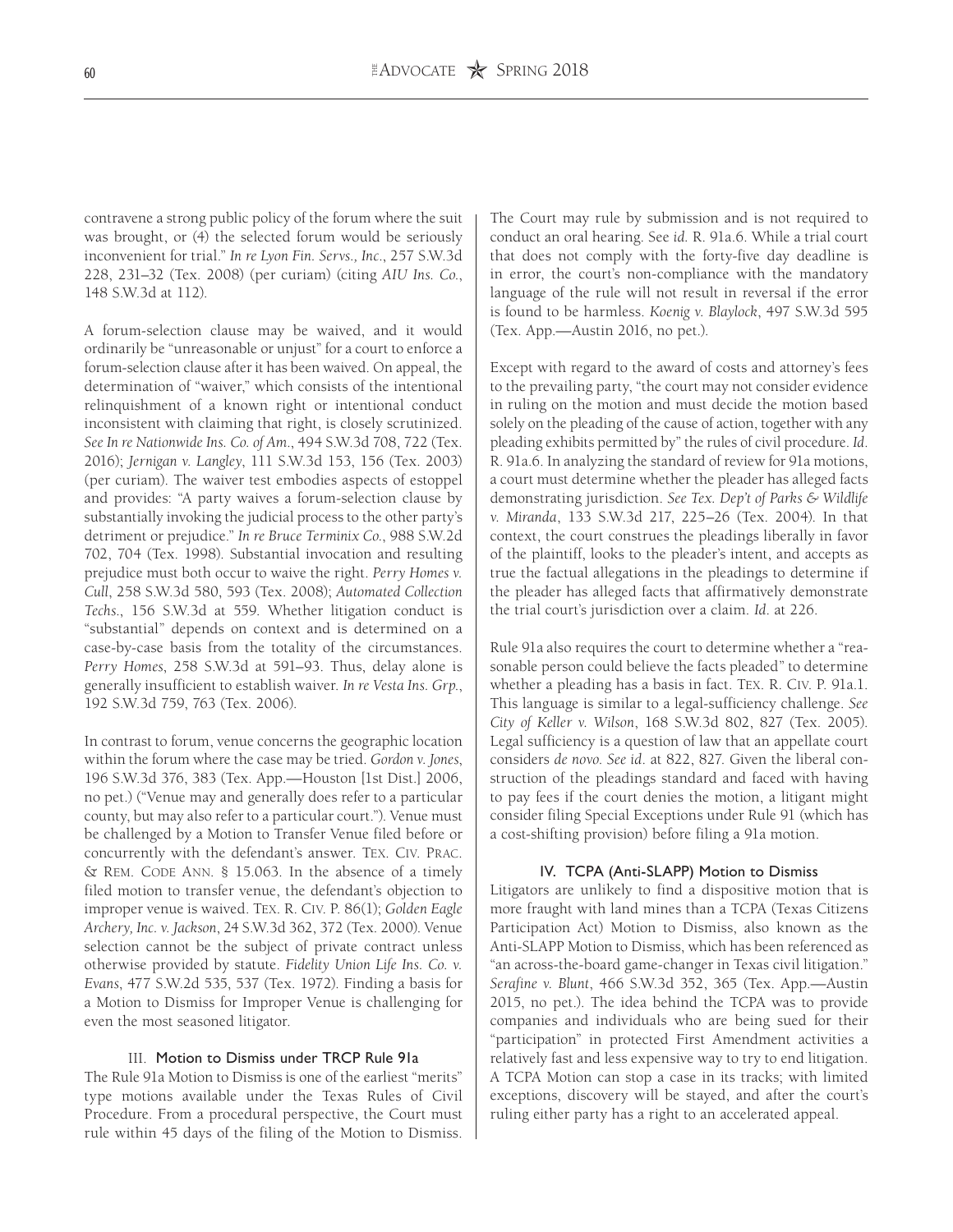If the Anti-SLAPP movant prevails, even partially, the Court shall award "court costs, reasonable attorney's fees, and other expenses . . . as justice and equity may require." *Sullivan v. Abraham*, 488 S.W.3d 294, 297–99 (Tex. 2016) (fees and court costs award mandatory). The court "shall" further award sanctions—damages "sufficient to deter the party who brought the legal action from bringing similar actions." Tex. Civ. Prac. & Rem. Code §§ 27.009(a)(2). In contrast, if the court denies the TCPA Motion and makes an "additional finding" that the TCPA Motion was "frivolous or solely intended to delay," the court "may" award court costs and attorney's fees to the non-movant. Tex. Civ. Prac. & Rem. CODE §§ 27.009(b). The non-movant's fees are permissive and sanctions are not available.

A hearing on the motion must be set within 60 days after the date of service, "unless the docket conditions of the

court require a later hearing." *Id.* § 27.004(a). There is no provision in the TCPA to delay the hearing for good cause or on leave of court. The court only has thirty days after the hearing in which to rule, after which the motion is denied by operation of law and is appealable. *See id.* §§ 27.005(a), 27.008(a). The statute

provides that "in no event shall the hearing occur more than 90 days after the service of the motion" absent court-ordered discovery. *See id.* § 27.004(a)–(b).

In *Lipsky*, the court discussed the TCPA's evidentiary standards. *In re Lipsky*, 460 S.W.3d 579, 586 (Tex. 2015) (orig. proceeding). The initial burden of a prima-facie case is met through demonstrating by a preponderance of the evidence that the non-movant's legal action is "based on, relates to, or is in response to a party's exercise of the right of free speech, right to petition, or right of association." *Id.* at 590. The TCPA defines "legal action" as "a lawsuit, cause of action, petition, complaint, cross-claim, or counterclaim or any other judicial pleading or filing that requests legal or equitable relief." Tex. Civ. Prac. & Rem. Code § 27.001(6). Recent Texas Supreme Court law also provides that the content of the communication is the primary subject of focus rather than the actual form of communication. *See ExxonMobil Pipeline Co. v. Coleman*, 512 S.W.3d 895, 901 (Tex. 2017). A "legal action" can be considered broadly, which may even include a pre-suit deposition. See *In re Elliott*, 504 S.W.3d 455 (Tex. App.—Austin 2016, no pet.).

If the prima-facie case is met, the burden shifts to the non-

"Clear and specific evidence" of each essential element of a claim is more than "mere notice pleading" and evidence must be provided with some degree of detail.

movant to establish by "clear and specific evidence a prima facie case" for each essential element of its claim. "Clear and specific evidence" of each essential element of a claim is more than "mere notice pleading" and evidence must be provided with some degree of detail. *Lipsky*, 460 S.W.3d at 590–91 (requiring "enough detail to show the factual basis for [the plaintiff's] claim"). The standard is met when the plaintiff, for each essential element of her claim, provides the "minimum quantum" of "unambiguous," "explicit" evidence "necessary to support a rational inference that the allegation of fact is true." *Id*. at 590. At the hearing, the court considers the pleadings and affidavits. There is no specific provision in the statute that allows or disallows live testimony.

#### V. Motions for Summary Judgment

The most effective strategy to dispose of claims and/or elements in a motion for summary judgment is to work from a

> narrowly focused perspective. It is helpful to the Court if you prepare one order granting all relief requested and, in the alternative, prepare a granulated order which includes rulings on each individual claim or element. Unaddressed issues or claims cannot be a basis for summary judgment. *Chessher v. Southwestern*

*Bell Tel. Co*., 658 S.W.2d 563, 564 (Tex. 1983). If the movant presents some grounds in its motion but omits others, the non-movant is not required to alert the movant, or the court, of the additional grounds that were left out of the summaryjudgment motion. *McConnell v. Southside Indep. Sch. Dist.*, 858 S.W.2d 337, 338 (Tex. 1993).

If a motion for summary judgment is not clearly identified, the substance of the motion determines whether the motion is a no-evidence, traditional, or combined motion. *Binur v. Jacobo*, 135 S.W.3d 646, 650-51 (Tex. 2004). When a party files both a no-evidence and a traditional motion for summary judgment, the appellate court will first consider the no-evidence motion. *Ford Motor Co. v. Ridgway*, 135 S.W.3d 598, 600 (Tex. 2004).

In Texas state court, the standard for admissibility of evidence in a summary-judgment proceeding is the same as the evidence required at trial. *E.g.*, *Rockwall Commons Assocs., Ltd. v. MRC Mortg. Grantor Tr. I,* 331 S.W.3d 500, 505 (Tex. App.—El Paso 2010, no pet.). All objections must be in writing, but a separate, signed order is no longer required to preserve an issue for appellate review. Tex. R. App. P. 33.1(c). However, rulings on the objections must be made and the rulings need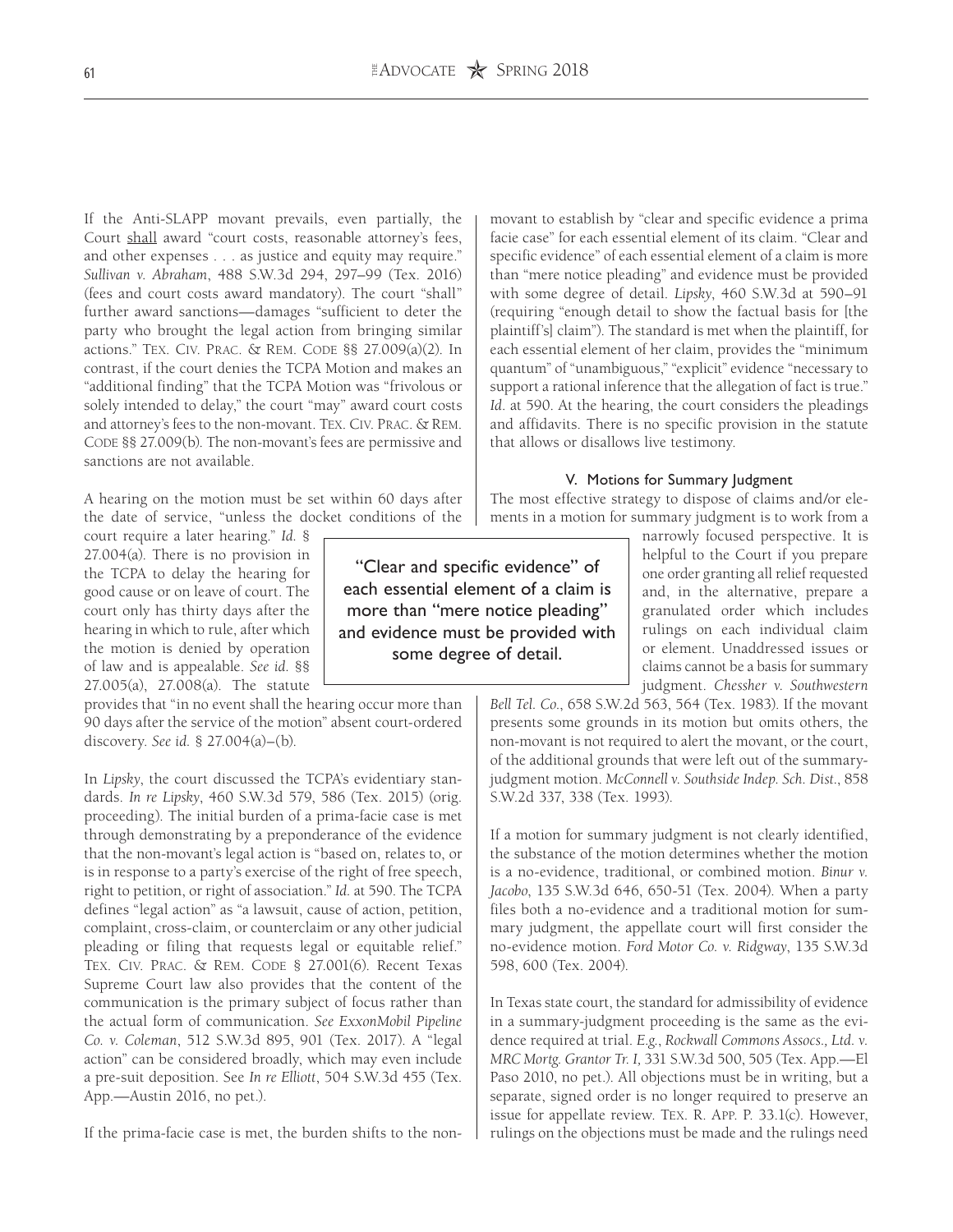to appear in the record, so a careful litigant will also request rulings and submit proposed rulings on the summary judgment evidence in the order granting a summary judgment or a separate order on the objections. *Id.* R. 33.1.

The trial court may inform the parties that it is granting a summary judgment through a letter ruling, but a letter ruling is not generally considered part of the judgment and cannot supplement a judgment or order to make it more specific. It should also be clear if the summary-judgment order disposes of all claims and all parties and is intended to be final and appealable.

# VI. Conclusion

Litigators must navigate between the goals of their clients, who seek efficient resolution of their cases at a reasonable price, with those of the Court, which strives to ensure correct rulings that are consistent with due process. The road to trial is fraught with landmines and dips in the road for litigators, but the effective use of dispositive motions allows savvy litigants to rapidly dispose of meritless claims and allows the court to efficiently resolve disputes.

*Judge Karin Crump serves as the presiding judge of the 250th District Court in Travis County. She is the past president of the Texas Young Lawyers Association and served on the State Bar of Texas Board of Directors Executive Committee and the Texas Bar Journal Board of Editors.* 

*Vasu Behara is an attorney with Almanza, Blackburn, Dickie & Mitchell, LLP in Austin, Texas and served as the staff attorney*  to the 250<sup>th</sup> District Court and as judicial clerk to U.S. District *Judge Ricardo H. Hinojosa.* O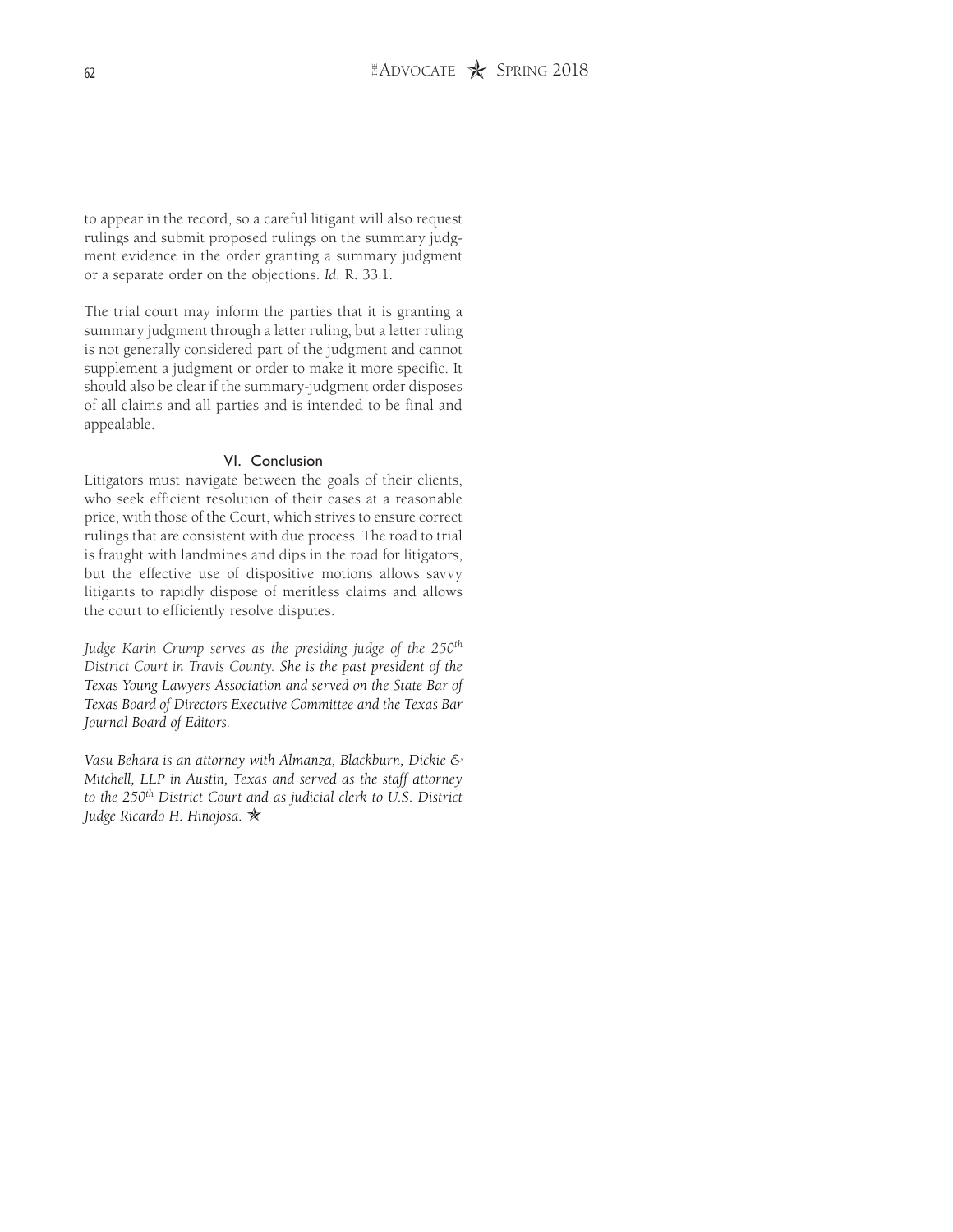# Customized Litigation Strategies: A Review of Controversial Jury Trial Innovations

BY RICHARD L. JOLLY

**HERE IS A CRISIS IN THE JUDICIARY.** Trial by civil jury—a constitutionally anticipated and once primary mode of public dispute resolution—is disappearing. Indeed, while federal juries decided 5.5% of civil cases in 1962, HERE IS A CRISIS IN THE JUDICIARY. Trial by civil jury—a constitutionally anticipated and once primary mode of public dispute resolution—is disappearing. Indeed, 2015 that number had fallen to a paltry  $0.76\%$ .<sup>1</sup> A similar trend is apparent in state courts around the country.<sup>2</sup>

This is a problem. Without jury trials, the American system of civil justice, and more importantly self-government, degenerates. As William Blackstone recognized over two centuries ago, "Every new tribunal erected for the decision of facts, without the intervention of a jury, . . . is a step towards establishing aristocracy, the most oppressive of absolute government."3 Restoring the civil jury will require affirmative action and creative thinking.

Stephen D. Susman founded the Civil Jury Project at New York University School of Law in 2015 to spark such

thinking. As the nation's only nonprofit, academic institute dedicated to studying the issue, it has been at the forefront of reviewing efforts to rejuvenate the civil jury. The Project has held dozens of informational events around the country, and currently has a network of over 230 state

and federal judicial advisors, over 60 professor advisors, and nearly 50 jury consultant advisors. It has further operated as a clearinghouse of information, sharing innovative proposals between legal actors to help encourage the use of customized litigation strategies.

The Civil Jury Project has focused on nine innovations in particular. They include: (1) Limiting the Length of Trials; (2) Preliminary Substantive Instructions; (3) Juror-Posed Questions; (4) Pre-Voir Dire Questionnaires; (5) Opening Statements Before Voir Dire; (6) Interim Arguments by Counsel; (7) Back-to-Back Expert Testimony; and (8) Juror Discussion of Evidence Before Deliberation. The proposals have existed since at least the 1980s, and have been used to varying degrees around the country since. Each of them

addresses the main criticisms leveled at jury trials—that they are too long, too expensive, and too unpredictable—and are designed to make trial by civil jury a more desirable form of dispute resolution.

Furthermore, most jurisdictions do not prohibit the use of these innovations. Permissive statutes mean that forwardthinking attorneys are free to construct agreements and propose their use to judges. By crafting such procedural agreements, the parties are able to empower the jury to more quickly and accurately resolve their dispute. Likewise, judges are free to impose these innovations—even without the attorneys' consent. Through experimentation, judges can identify those practices that make the most efficient and effective use of the jury system.

The theoretical and legal support for each of these innovations has been explored elsewhere.<sup>4</sup> And indeed, there is much sup-

> port for them from both the bench and in the academy.5 Recently, however, the Civil Jury Project and the American Society of Trial Consultants completed a survey of nearly one thousand attorneys on their perspectives of the innovations. Respondents answered questions on their personal use of each

trial innovation, and noted whether they would recommend others implement them. If they did not recommend their use, the attorneys offered brief rationales for their aversion.

A full report on the public survey is available on the Civil Jury Project's website.<sup>6</sup> Offered here is a review of the three least commonly practiced and most controversial proposals, and provides a discussion on the certain benefits and supposed detriments of each.

#### **1. Imposing Strict Trial Time Limits Early**

It should seem obvious, but one of the easiest ways to ensure that trials move more quickly is to set trial time limits at the outset of the trial. This proposal is recommended by the American Bar Association, which has stated that "[c]

Permissive statutes mean that forward-thinking attorneys are free to construct agreements and propose their use to judges.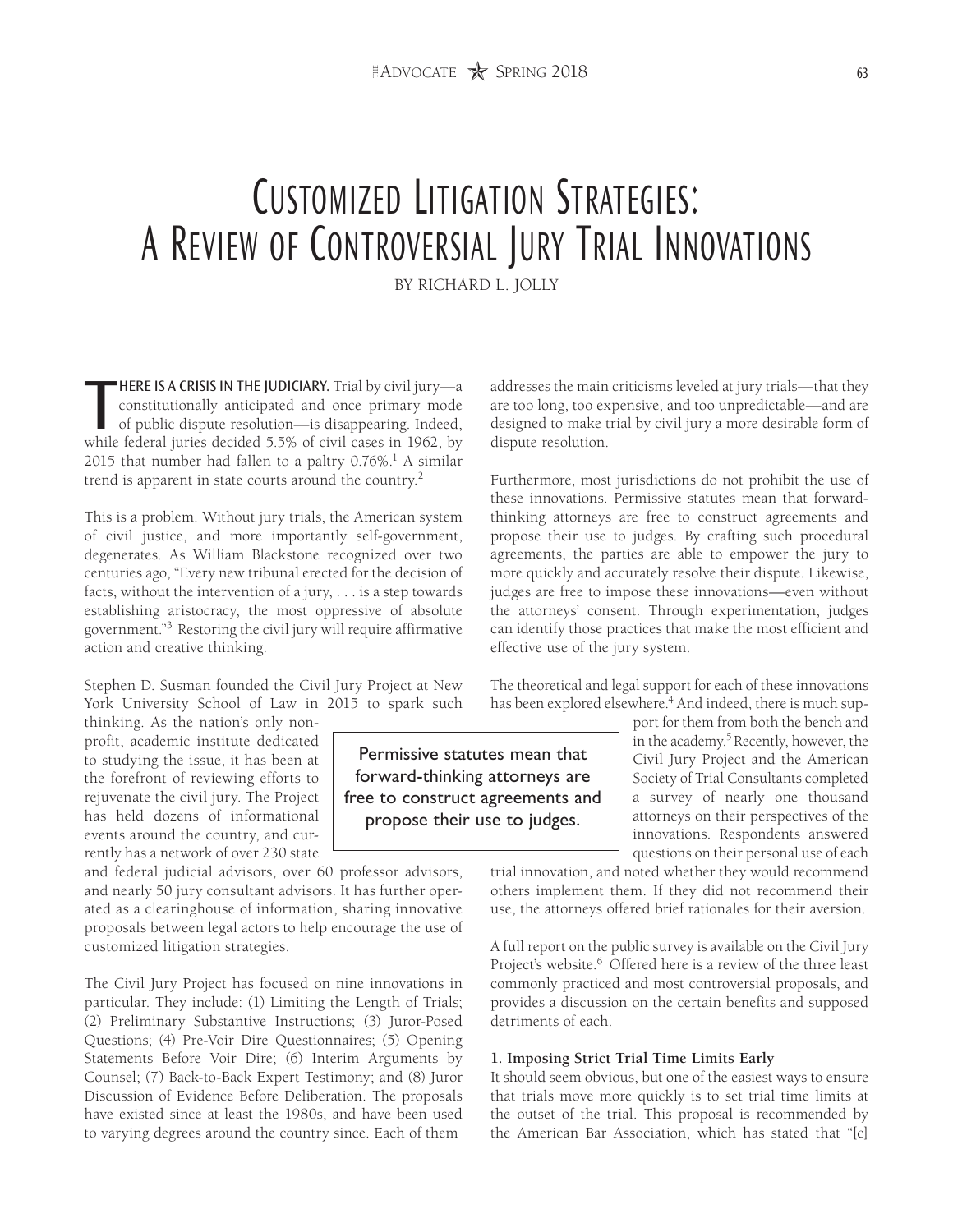ourts should limit the length of jury trials insofar as justice allows," and that "jurors should be fully informed of the trial schedule established."7 Every court to address the issue has confirmed that judges can unilaterally set reasonable time limits. And, of course, parties remain free to draft their own agreements, which should be encouraged since they are likely most familiar with the existing evidence.

But surprisingly, this is one of most polarizing practices among attorneys. According to the survey, only 47.4% of attorneys had experience with this practice, with only about half of those recommending the practice. On the contrary, 31.2% of those with experience did not recommend the practice. The most common reason given by those attorneys opposed is that artificial time constraints hamstring good lawyers without regard for the realities of the case.

This fear is exactly backwards. Though it is true that time limits may force attorneys to abandon weaker alternative arguments, this trimming of the fat often results in a stronger overall presentation. Confident attorneys should therefore welcome this practice. Moreover, trial time limits have a "trickle down" effect. For instance, attorneys will have no reason to waste money on needless and duplicative discovery when they know that the majority of it will never see the light of day. Trial time limits, then, offer one of the easiest ways that judges and practitioners can start to reform America's jury trials.

#### **2. Delivering Opening Statements to the Entire Venire**

The next innovation is one of the least common. It suggests allowing attorneys to deliver full- opening statements to the entire venire before voir dire. This is beneficial because it makes for a more substantive and comprehensive voir dire. If potential jurors understand what the attorneys are driving at, they are more capable of searching their individual experiences and biases to provide better, more complete answers. Counsel for both sides can then more cogently exercise peremptory and for-cause challenges, thus resulting in a more satisfactory decision-making body.

Many states already have laws that provide for attorneys to provide mini-openings before voir dire, which serve a similar function to our proposal. Yet only about 25% of public survey respondents had experience with these. Of those with experience, 66.5% of attorneys recommended mini-opening statements, while just 12.6% did not. Those opposed to the practice believed that openings predisposed the jury to certain positions. And some noted that miniopenings wasted time because full opening statements were nevertheless still required.

The Civil Jury Project recently teamed up with Judge Thomas Marten of the U.S. District Court for the District of Kansas to survey attorneys' and jurors' opinions after experimenting with full opening statement before voir dire. The jurors remarked that they did not think that the attorneys were primarily arguing their case during openings, and felt that the information that was given to them helped them answer voir dire questions more thoroughly. The attorneys agreed, believing that earlier opening statements allowed voir dire to be more complete and effective. Some of the attorneys worried that it allowed jurors to self-select in or out, but one attorney noted that opportunities for self-selection were likely similar to the traditional context. The only negative feedback was that one attorney noted that she felt punished for having convinced jurors in opening statement and having them struck for cause. Generally, all of the attorneys seemed open to expanding the practice, with one openly recommending that courts do so.

There are many limitations with this small study. But it does suggest that attorneys and judges should not be overly apprehensive about experimenting with the timing of opening statements. Attorneys should feel free to negotiate on this point, and discuss their preferences with the judge. And if there is no statute to the contrary, judges should feel free to unilaterally impose this practice.

# **3. Allowing Jurors to Discuss Evidence Before Final Deliberations**

This final innovation to be discussed is also the most controversial and least practiced. To be sure, allowing jurors to discuss the evidence prior to final deliberation is blasphemy to many practitioners. Yet in a number of jurisdictions, including Arizona, Colorado, and North Dakota, jurors are permitted to discuss evidence prior to final deliberations, so long as all jurors are present in the room and they do not reach a final decision until all the evidence has been presented.

The public survey showed that only 8.6% of respondents had experience with this innovation, making it the least common of the nine recommended proposals. Of those with experience, 67.2% recommended allowing jurors to discuss evidence, and 10.4% opposed it. Those opposed to the practice gave the typical responses: They worried that discussing evidence early led to camps forming among the jurors, which caused them to inadequately consider certain evidence.

The problem with this criticism is that no empirical evidence